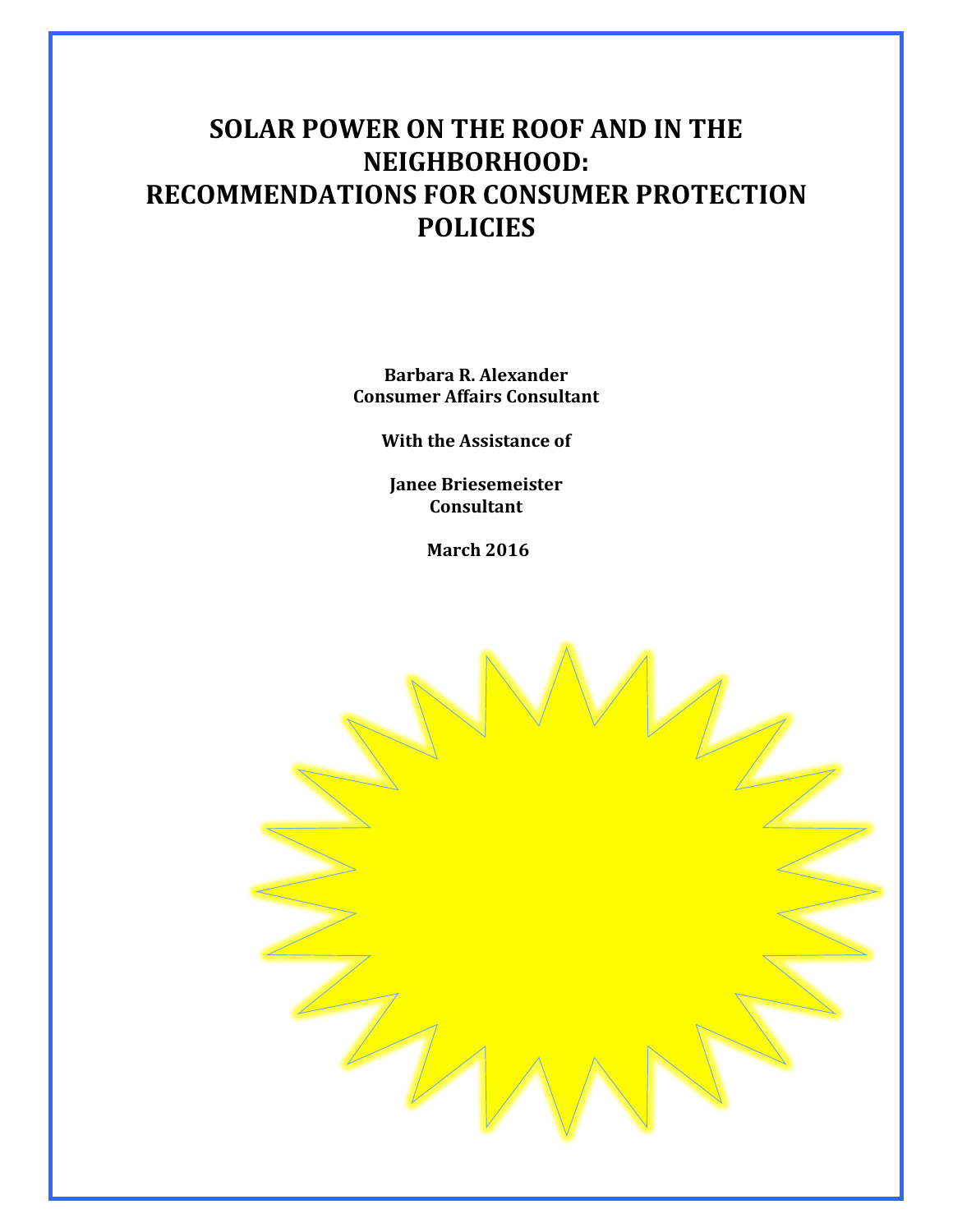*Barbara R. Alexander* opened her own consulting practice in March 1996. From 1986-96 she was the Director, Consumer Assistance Division, at the Maine Public Utilities Commission. Ms. Alexander received her J.D. from the University of Maine School of Law in 1976. Her clients include national and local consumer organizations, state public utility commissions, and state utility public advocates. Her areas of expertise include consumer protections to accompany the implementation of retail electric, natural gas, and local telephone competition, service quality performance standards for electric, natural gas, and telecommunications providers, low income program design and implementation, consumer protections associated with pilot and system-wide installation of advanced metering and dynamic pricing programs, analysis of utility customer service programs, and residential rate design policies.

*Janee Briesemeister* has more than 25 years of experience in consumer advocacy, policy development and advocacy issue campaigns on the state and national levels, and is nationally recognized as a leading consumer advocate on residential utility issues. From 2006-2014 Ms. Briesemeister was Senior Legislative Representative in the Department of State Advocacy and Strategy at AARP. At AARP she was responsible for supporting the organization's state offices on consumer-oriented legislative and regulatory advocacy for affordable utility service, including home energy, telecommunications, water and wastewater. Ms. Briesemeister received the 2011 AARP Lyn Bodiford Award for Excellence in Advocacy, recognition from her colleagues nationwide for leadership of the organization's advocacy for affordable home utility service. AARP is the nation's leading advocacy organization for people age 50 and over.

The authors gratefully appreciate the assistance and support for this Report from the following:

- Richard Berkley, Public Utility Law Project of New York
- Paula Carmody, Maryland Office of People's Counsel
- Linda Conti, Consumer Protection Division, Office of Maine Attorney General
- Tanya McCloskey, Pennsylvania Office of Consumer Advocate
- Mark Toney and Marcel Hawiger, The Utility Reform Network (TURN), California

In addition, the authors thank Carol Biedrzycki of Texas Ratepayers Organization to Save Energy (ROSE) in Texas for her assistance.

However, the authors remain solely responsible for the content and recommendations of this Report.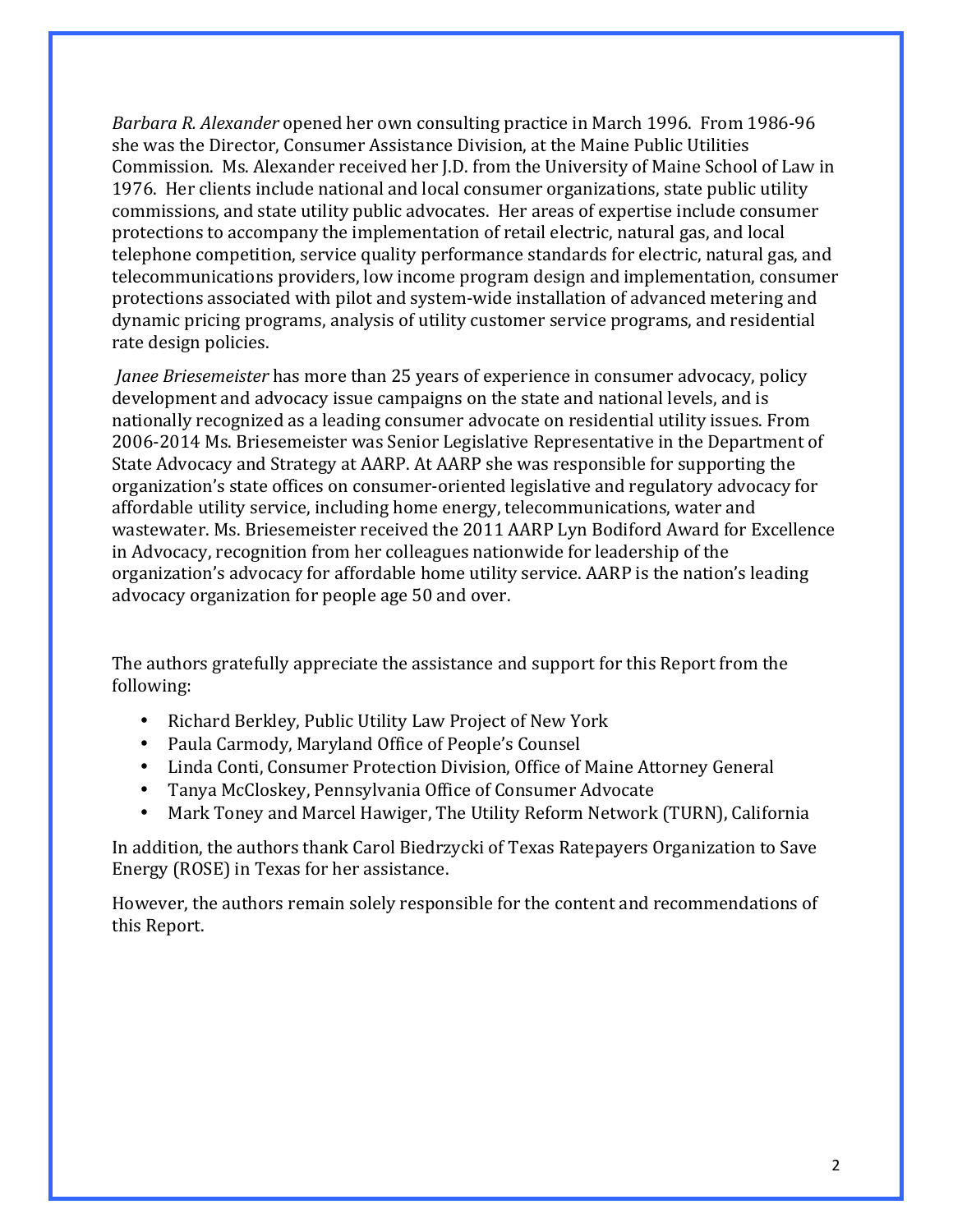# TABLE OF CONTENTS

# INTRODUCTION AND EXECUTIVE SUMMARY 4

| CHAPTER I: THE MARKET FOR RESIDENTIAL SOLAR IS GROWING, FUELED BY NEW FINANCING                                                                                                                                                                                                                                                                                                                      |  |
|------------------------------------------------------------------------------------------------------------------------------------------------------------------------------------------------------------------------------------------------------------------------------------------------------------------------------------------------------------------------------------------------------|--|
| CHAPTER II: IT IS DIFFICULT TO SHOP AND COMPARE COSTS FOR ROOFTOP SOLAR AND THE<br>A. SOLAR COMPANY WEBSITES OFTEN MAKE GENERIC STATEMENTS AND DO NOT EXPLAIN<br>B. IT IS DIFFICULT FOR CUSTOMERS TO DETERMINE THEIR OVERALL SAVINGS FROM<br>INVESTING IN SOLAR PRIOR TO ENTERING INTO A PURCHASE, LOAN, LEASE OR PPA 15<br>C. FEDERAL AND STATE INCENTIVES IMPACT CUSTOMER PAYMENTS AND SAVINGS FOR |  |
| CHAPTER III: THE CASE FOR ADOPTING CONSUMER PROTECTIONS FOR SOLAR POWER                                                                                                                                                                                                                                                                                                                              |  |
|                                                                                                                                                                                                                                                                                                                                                                                                      |  |
| А.                                                                                                                                                                                                                                                                                                                                                                                                   |  |
| <b>B.</b>                                                                                                                                                                                                                                                                                                                                                                                            |  |
| C.                                                                                                                                                                                                                                                                                                                                                                                                   |  |
| D.                                                                                                                                                                                                                                                                                                                                                                                                   |  |
| PROPOSALS FOR INDUSTRY SELF-REGULATION ARE INSUFFICIENT FOR CONSUMER<br>E.                                                                                                                                                                                                                                                                                                                           |  |
| CHAPTER IV: RECOMMENDATIONS FOR CONSUMER PROTECTION POLICIES AND MANDATES FOR                                                                                                                                                                                                                                                                                                                        |  |
|                                                                                                                                                                                                                                                                                                                                                                                                      |  |
| А.                                                                                                                                                                                                                                                                                                                                                                                                   |  |
| <b>B.</b>                                                                                                                                                                                                                                                                                                                                                                                            |  |
| $C_{\cdot}$                                                                                                                                                                                                                                                                                                                                                                                          |  |
| D.                                                                                                                                                                                                                                                                                                                                                                                                   |  |
| E.                                                                                                                                                                                                                                                                                                                                                                                                   |  |
| CHAPTER V: COMMUNITY SOLAR PROJECTS: ADDITIONAL CONSUMER PROTECTIONS  37                                                                                                                                                                                                                                                                                                                             |  |
|                                                                                                                                                                                                                                                                                                                                                                                                      |  |
| APPENDIX B: CRITIQUE OF THE SEIA BUSINESS CODE FOR SOLAR TRANSACTIONS AS A                                                                                                                                                                                                                                                                                                                           |  |
|                                                                                                                                                                                                                                                                                                                                                                                                      |  |
|                                                                                                                                                                                                                                                                                                                                                                                                      |  |
|                                                                                                                                                                                                                                                                                                                                                                                                      |  |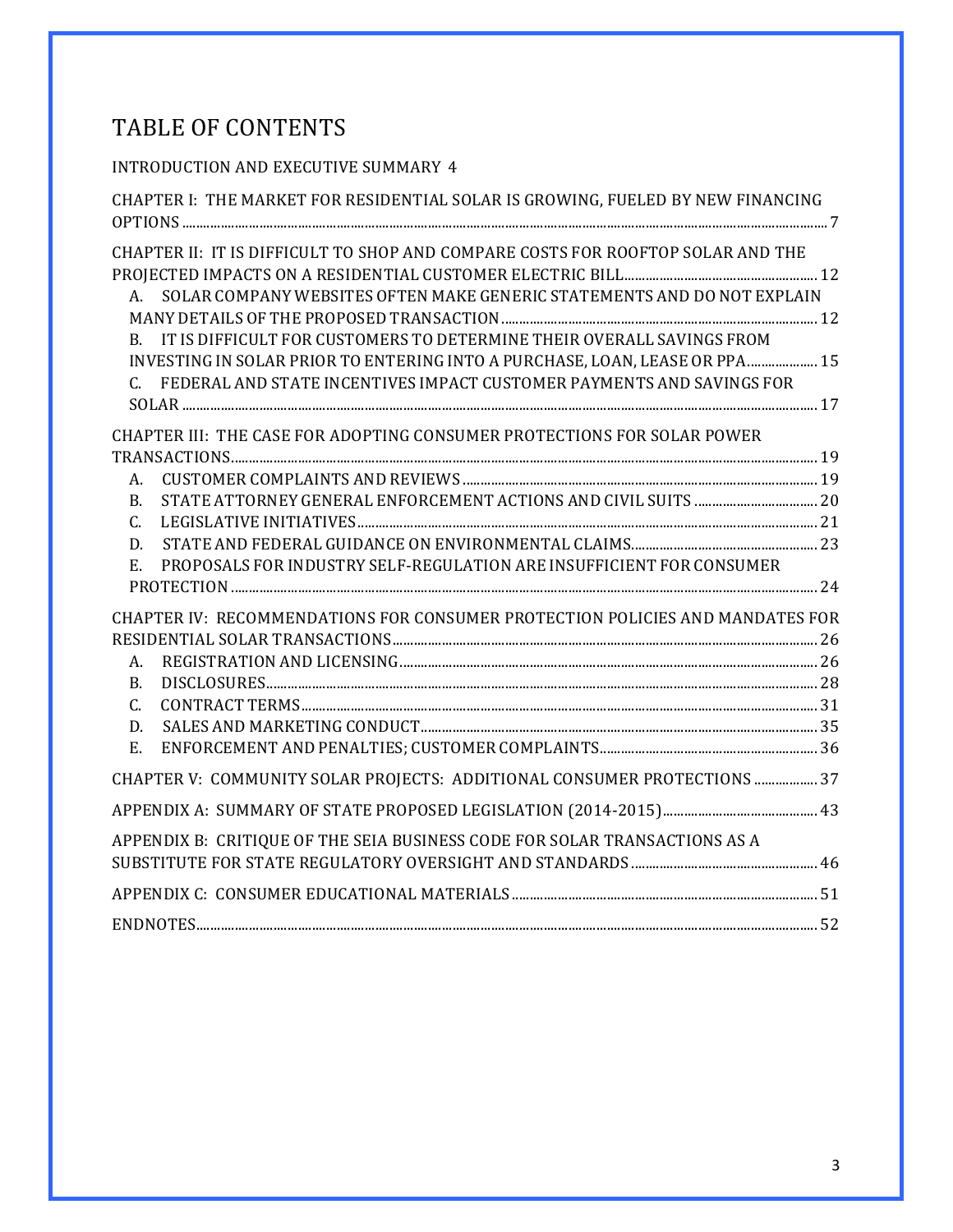#### **INTRODUCTION AND EXECUTIVE SUMMARY**

The purpose of this Report is to address the need for essential consumer protection policies to govern the burgeoning markets for residential rooftop solar systems and community solar projects.

The U.S. residential solar market has experienced explosive growth in the last five years, fueled by lower costs, state and federal incentives, and new financing options, including leases and purchased power agreements, also known as third-party ownership. Community solar, where a consumer subscribes to shares in a solar system that is located in a neighborhood or community, is a relatively new and growing option.

Consumers may be interested in solar power to help the environment, or simply to save money on their electric bills. Whatever the motivation, it is not easy to comparison shop for solar power. Consumers will be faced with comparing the costs of outright purchase, a purchase power agreement, a lease, or a loan. Whether purchased or leased, the consumer is making a long-term financial commitment with the expectation that savings on utility bills will offset the monthly cost of the system. Achieving these savings in reality is dependent on a variety of factors—including contract terms, federal, state, and local subsidies, the estimated increase in the customer's cost of electricity, and the performance of the solar panels themselves. It would be easy for a consumer to be misled into a purchase based on exaggerated assumptions about future savings. Indeed, consumer complaints have prompted states to take action in the courts, and propose consumer protections to address actual and potential abuses and misconceptions.

This Report describes the marketing, sales practices, disclosures, and contractual terms concerning the costs and benefits of installing rooftop solar systems or participating in community solar systems. While several existing laws and regulations may be applicable to residential rooftop solar installations, those policies are not specifically targeted to solar installations and the associated financial transactions. This Report recommends that solar energy providers that engage in sales, leases and purchase power agreements, as well as those offering community solar projects, should be subject to oversight by a state agency and be required to provide consumers key disclosures, fair contract terms, and be subject to penalties for violating state laws and regulations.

This Report will not address issues governed by home construction codes and oversight, nor the disclosures and *oversight associated with loans directly provided by financial* institutions. This Report should be viewed as complementary to the oversight by state Attorneys General under a state's Unfair Trade Practice laws, the Federal Trade Commission under the comparable Federal Unfair Trade Practice law, and any state and *federal regulations that specifically address Door to Door Sales* and Telemarketing Sales activities. These existing consumer protection policies, while valuable, are not comprehensive and do not address the specific types of transactions and associated *unique features for rooftop solar systems or community solar systems.*

The preferred approach for oversight of solar energy providers offering residential rooftop or community solar projects should be uniform and comprehensive jurisdiction by the state utility commission, or other equivalent state agency. Solar energy businesses are marketing to residential electric utility customers for a product that is inexorably linked not only to the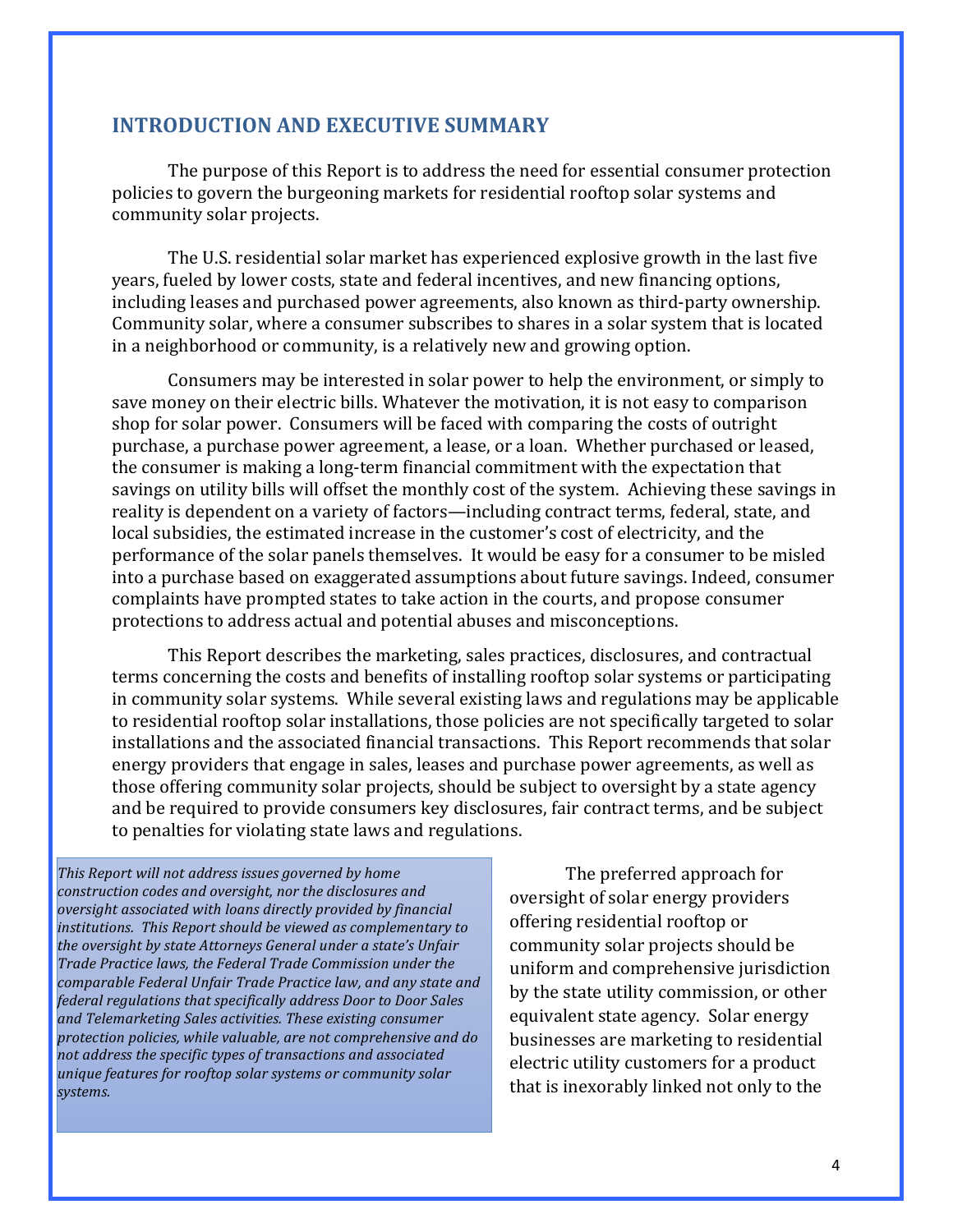customer's monthly electric bill (and the purchase of which might even appear on the utility's electric bill under some proposals), but is also located in the utility's distribution grid. To some extent, utility commissions already regulate solar power with their detailed pricing decisions on net metering and value of solar tariffs that are crucial to the marketing claims related to lowering a household electric bill. Often state policy requires the state public utility commission to promote solar power specifically as part of the effort to achieve renewable energy and carbon emission reduction goals. Commissions then typically require utilities to make investments to accommodate the integration of distributed generation and solar energy facilities, whether through individual customer rooftop installation or local community solar programs. Thus, it follows that state utility commissions are the most logical focus to oversee retail solar sales, and suggestions to limit the jurisdiction of utility regulators to only a few types of solar transactions would result in likely confusion by consumers as to their rights and remedies when shopping for solar systems. However, states may decide that a different state agency should exercise this oversight and jurisdiction and our recommendations would accommodate an alternative approach.

This Report proposes consumer protections specific to solar lease and sale transactions, with disclosures and contractual provisions that flow from the long standing consumer protection policies that have governed retail sales of products and services to residential customers.

The key recommendations set forth in Chapter IV include the following policies:

Registration or Licensing; State Agency Authority: Consumers protections are not effective unless a governmental agency has the authority to investigate complaints and take action against bad actors, and such enforcement cannot occur without registration or licensing. Regulators should know how to contact authorized representatives, investigate the background of a business, and take action against a provider for violations of state laws and regulations.

Disclosures: A Customer Template: This Model would not regulate the financial contents of the solar provider's offer, but would require all solar providers marketing to residential customers to use the same terms and definitions and make their offers in a manner that allows a comparison of impacts on the customer's electricity bills and obligations under the applicable financial arrangement.

Contract Provisions: Standardizing contract terms and disclosures does not in any way regulate or limit the price charged for a solar lease, purchase power agreement or sale. However, certain contract terms should be specifically addressed and, in some cases, mandated or prohibited to prevent unfair dealing and one-sided bargains about fine print terms and conditions.

Sales and Marketing Conduct: Consumer protection regulation applicable to retail solar providers should explicitly prohibit misleading and deceptive sales and marketing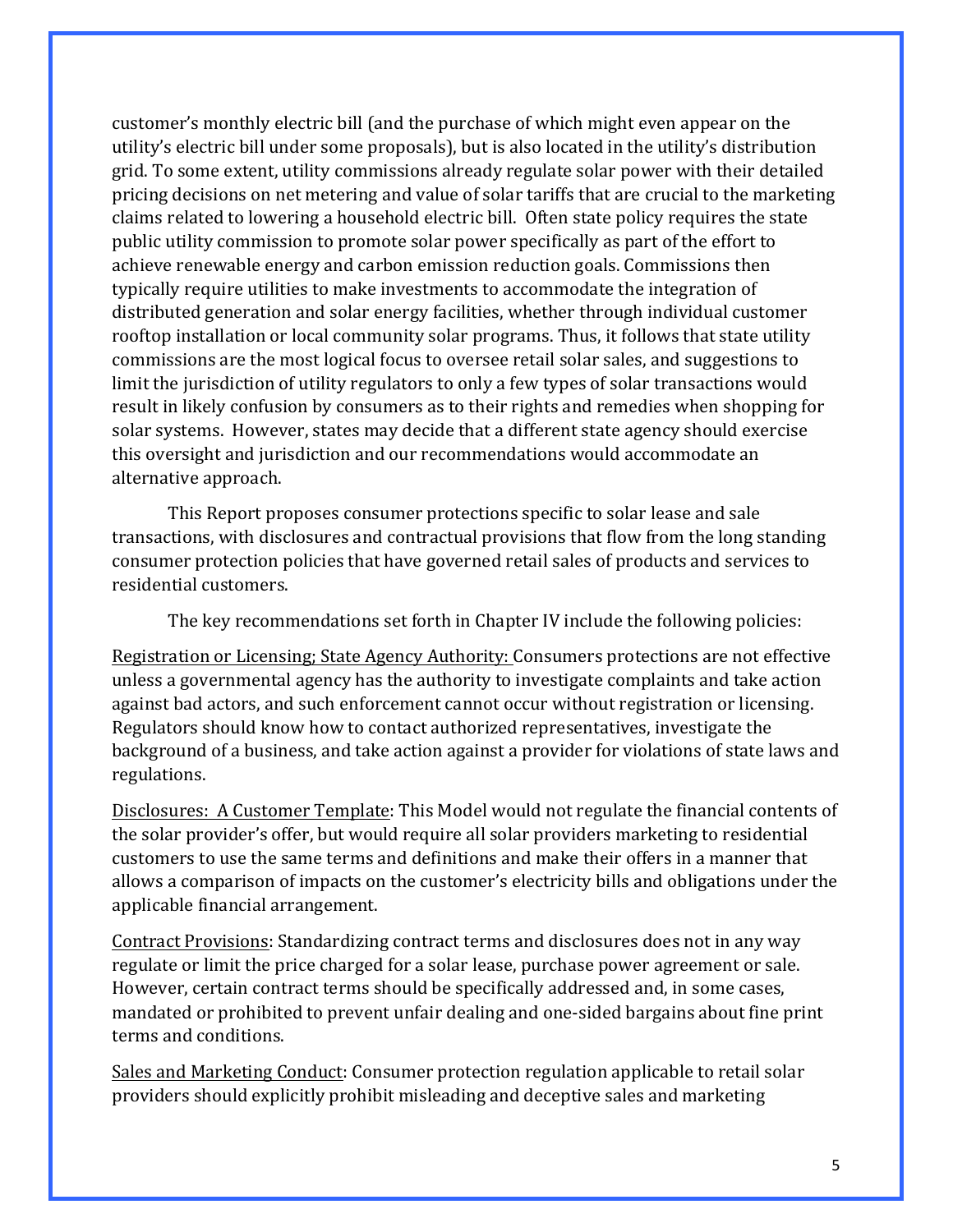statements and reference the state's specific unfair trade practice or general consumer protection law. A seller cannot misrepresent the nature of the formal agreement or use statements that are directly contradicted by the formal agreement or contract.

Terms at the Sale of a property: There have been complaints about third party financing arrangements including a provision giving the solar provider (the owner of the solar panels in several types of financial arrangements) the right to approve a new home owner before the lease could be transferred to the new owner. Several states have addressed this situation in their proposed legislation, and the rights and obligations at the time of the sale of property are a key disclosure in the recently enacted Arizona law.

Enforcement and Penalties; Customer Complaints: The proposed consumer protections cannot be effective unless those regulations can be enforced and violators penalized. Enforcement requires that an agency have the authority and necessary resources to investigate complaints, access the solar provider's records demonstrating compliance with the underlying consumer protection and contract requirements, take actions to revoke licenses or registration, and assess fines or penalties to ensure customers are protected.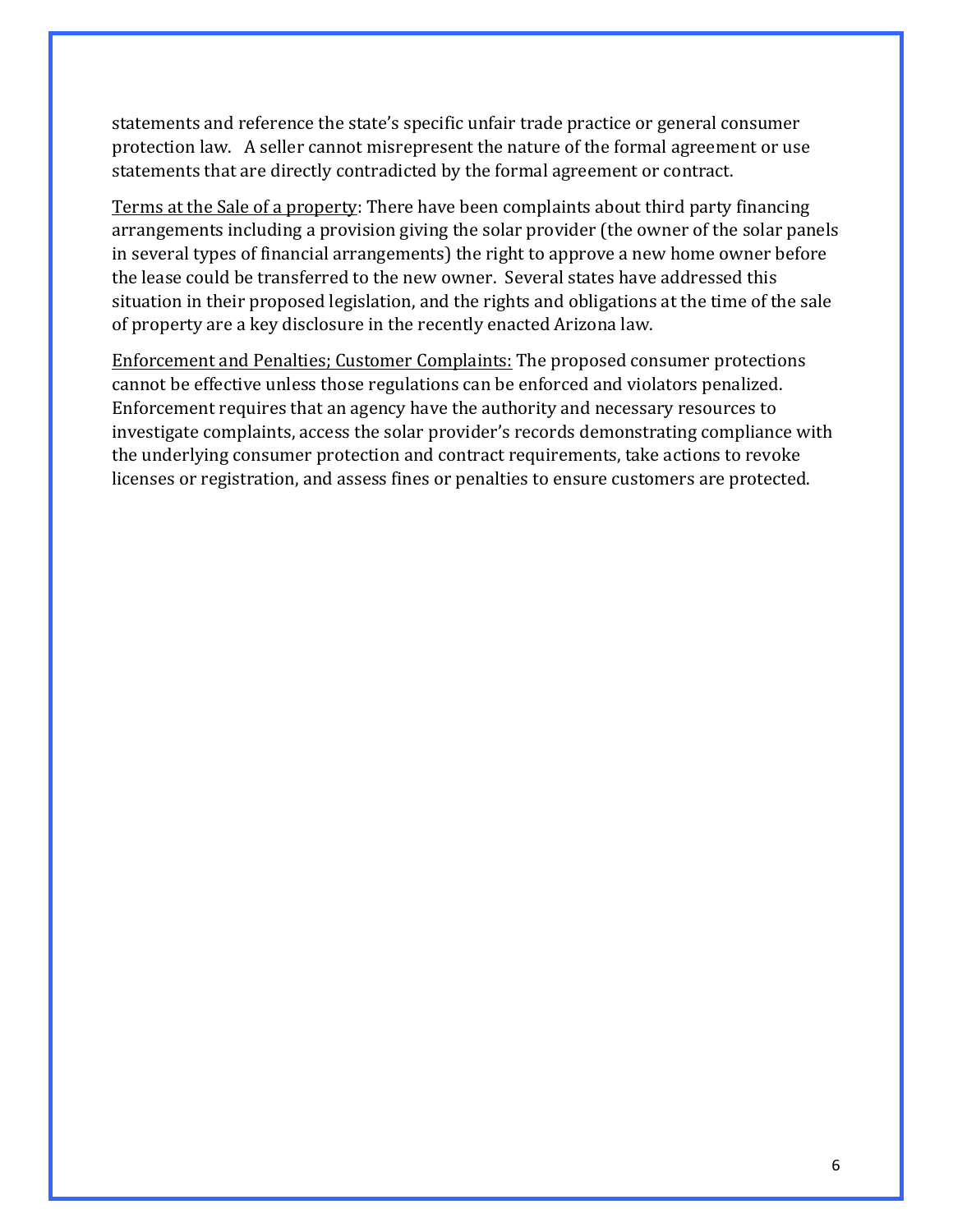## **CHAPTER I: THE MARKET FOR RESIDENTIAL SOLAR IS GROWING, FUELED BY NEW FINANCING OPTIONS**

The U.S. residential solar market has experienced explosive growth in the last five years. This growth has benefited from several factors. First, the cost of solar power panels has dropped significantly in recent years.<sup>1</sup> Second, federal and state subsidies and incentives have further lowered the net cost to consumers. Finally, the solar industry has developed new financing methods, including loans, leases and purchased power agreements, that lower the initial cost to residential customers. The result is that financial investors have supported the development of solar power companies, their marketing and sales activities have expanded to many states, and new industry entrants have proliferated.

When a customer installs solar panels on their roof, they have installed a tiny generating plant for electricity. The allure of solar to many customers is not its initial cost, which is significant, but the potential for the customer to generate electricity and reduce the amount of electricity purchased from the local utility and contribute to the "greener" generation of electricity. But, that is only part of the customer benefits. The customer may generate more electricity under certain times of the day or under certain weather conditions than the customer needs and so this "excess" electricity is flowed back into the utility's distribution system and the customer is paid for generating this excess electricity. From the solar customer's perspective, the issue is whether the reduced usage and the payments for excess generation (the resulting monthly electric bill) offset the upfront and monthly costs of the solar installation, whether purchased outright, through a loan, or leased from the solar company.

The method or manner in which the customer is paid for generating excess electricity by the utility is referred to as "net metering" or the "value of solar." The methodology for calculating the value and the payments to the customer for this excess electricity is highly controversial mainly because the utility is allowed to recover the costs of the bill impacts associated with solar (i.e., reduced usage and payments for excess generation) from other customers. Utility rates are regulated by the state public utility commission and a utility is allowed to set rates that recover its approved revenue requirement. As a result, there is a growing concern about the shift in costs to support the electricity system from solar customers to non-solar customers.<sup>2</sup> This Report does not address this issue, but rather focuses on the need for consumer protection policies and programs that address the marketing, sales, and contract terms associated with residential solar projects—whether installed on the customer's roof or as part of a community solar project financed by a group of customers. Indeed, several states are reconsidering their net metering polices, and significant changes have recently been adopted by Nevada and Hawaii. Appropriate disclosures and accurate savings calculations are all the more important for consumers in this changing marketplace.

The solar industry consists of three distinct markets: individual customer rooftop solar; utility-owned solar power generating facilities; and community solar. Rooftop solar is, as the name implies, typically installed on an individual customer's roof. Utility-owned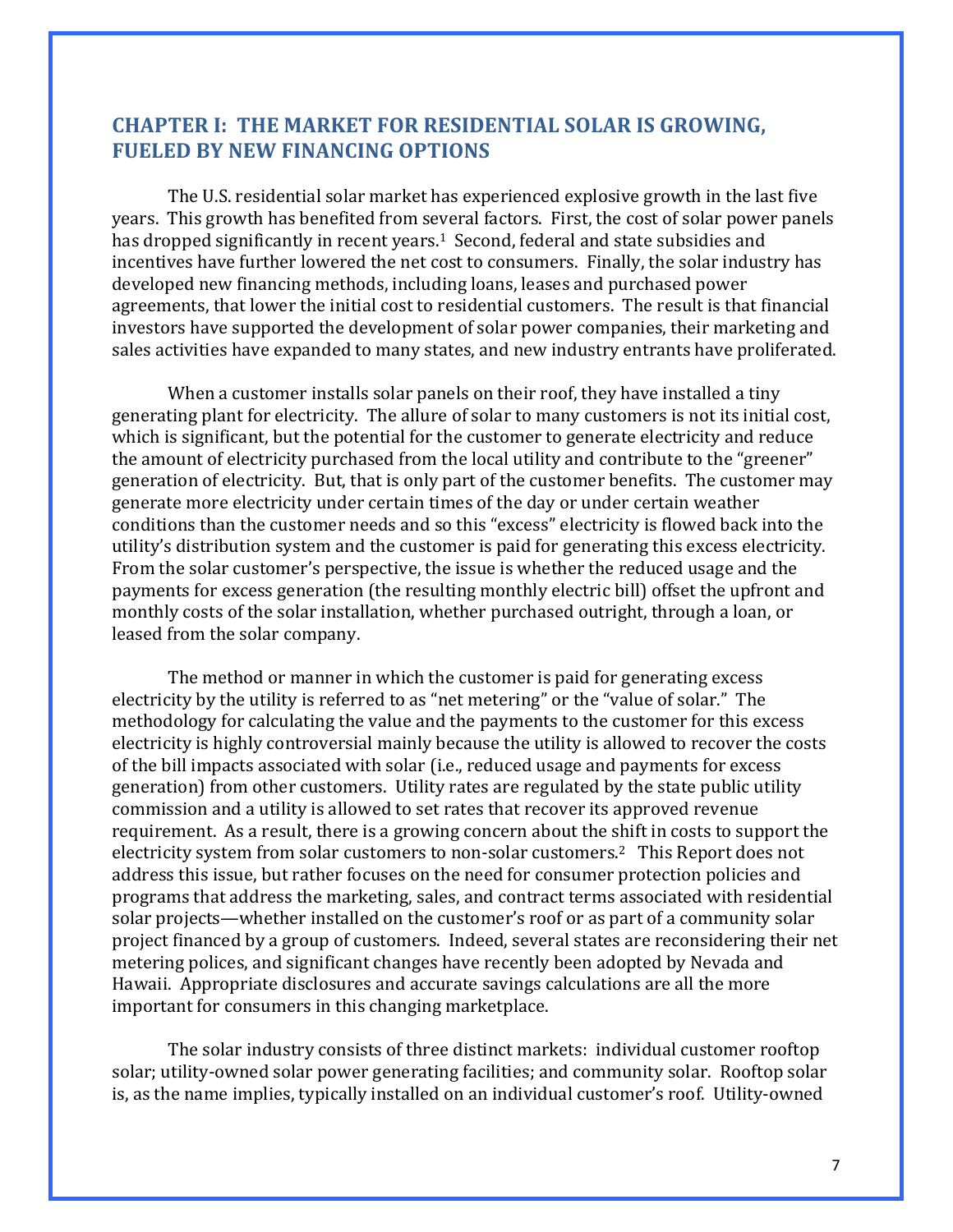solar power facilities are larger arrays of solar panels that are installed on the ground and form part of the utility's generation mix for all its customers and the prudent costs for these facilities are included in rates paid by all customers. Community solar is usually installed on the ground and financed by a private or publicly owned organization to serve a group of customers in a neighborhood or defined geographic area. Solar power is a form of "distributed generation" because it is a form of generation of electricity that can be located throughout the distribution system of an electric utility, very different from the more traditional large power plants that have historically been used to produce electricity. This Report does not use the term "distributed generation" because that is a generic term that can include generation resources other than solar. For ease of reference this Report uses the term "solar power" or "solar energy facilities or systems."

Through the end of 2014, more than 600,000 homes and businesses had installed on-site solar, typically on the roof. The residential market grew by more than 50% annually in 2012, 2013, and 2014—a trend that some experts predict will continue for 2015 and 2016. These systems generate approximately one-third of the total U.S. solar electricity production. The market for residential solar is expanding rapidly across the country. Twenty-one states have now added more than 100 MW of solar PV. Yet the top five states still account for nearly three-fourths of cumulative U.S. PV installations, with approximately half of all residential solar installations in California.<sup>3</sup> Preliminary 2015 data confirms the significant growth in residential solar installations by 66% compared to 2014 and constitutes 29% of the entire U.S. solar market. Actual activity remains concentrated in ten states.4

Homeowners can contract with a solar energy company to have a solar system installed on their rooftop (or elsewhere on their property). The homeowner may be offered a loan or third party ownership arrangement to lower the initial investment costs of the system. Although rare just a few years ago, 72 percent of residential solar systems installed in 2014 were financed through a third-party ownership model (i.e., solar leasing or a third-party power purchase agreement  $(PPA)$ <sup>5.</sup> While third-party ownership has been on the rise in the residential market, some analysts predict its growth will slow down and that financing trends may shift back to loan products.<sup>6</sup>

Depending on the third party ownership agreement, the solar company will often be responsible for financing, permitting, designing, installing, and maintaining the solar system. Under the typical third party ownership agreement, the homeowner also assigns any tax incentives, rebates or other incentives to the solar provider (the third-party owner). The assumption is that these benefits have been factored into the contract terms.

The following financial arrangements can be offered to a customer interested in rooftop solar,<sup>7</sup> but not all solar companies offer all these options and several of these options are not available in all States due to state laws that may impact the ability of solar providers to offer some of these financial options, particular leases and PPAs.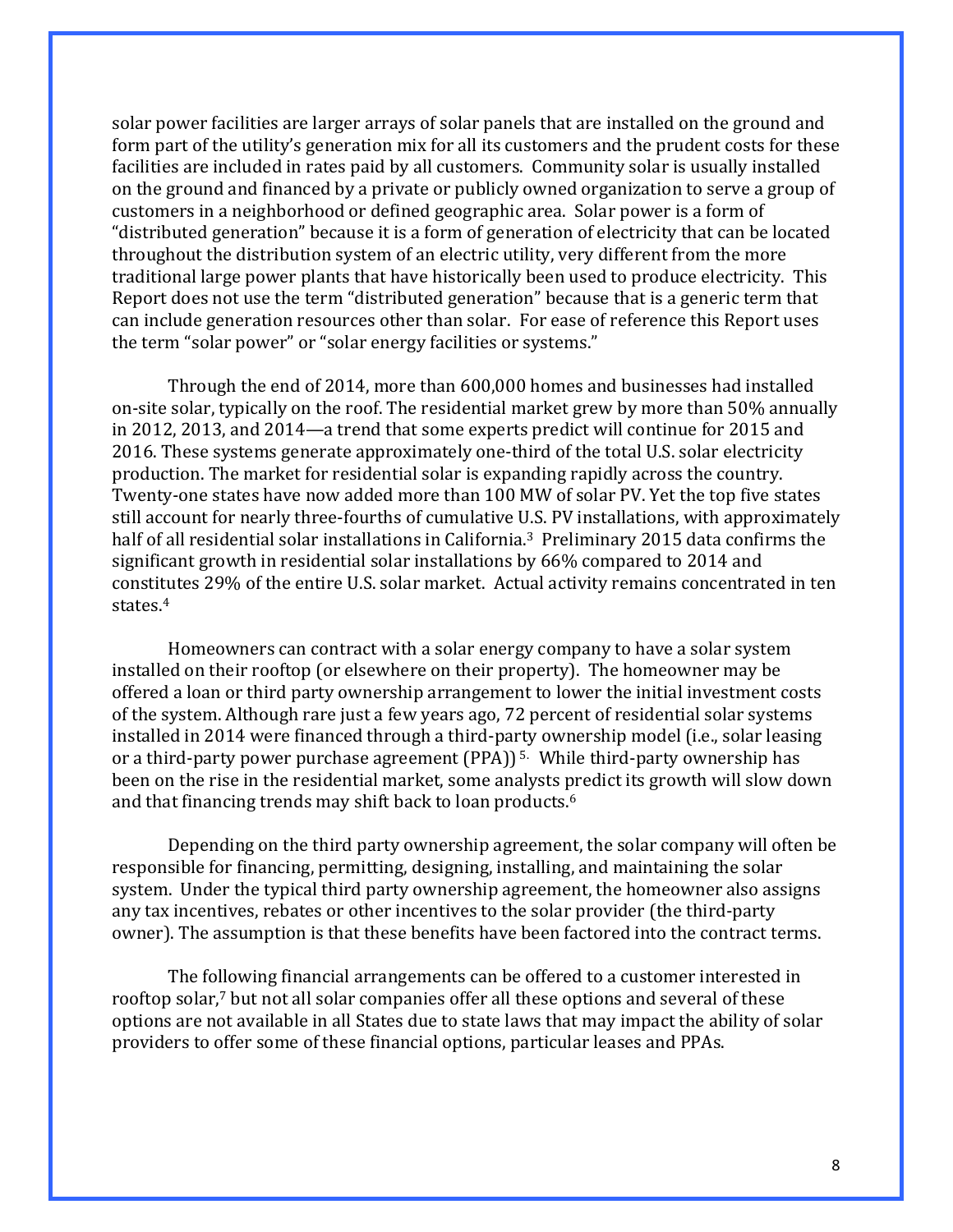#### *Customer Ownership of the Rooftop Solar System:*

*Customer Purchase*: The homeowner obtains their own financing (often in the form of a home equity loan) to purchase the system and there is no ongoing relationship between the homeowner and the solar company after the installation of the system other than potential repair and maintenance or warranty issues.

*Loan Agreement*: The homeowner enters into a loan agreement with the solar company to finance the purchase price of the system, thus eliminating the homeowner's obligation to obtain their own loan. Solar companies that offer this model have entered into agreements with financial institutions to support their loan offers and these terms may differ from what the homeowner might be able to obtain individually.

#### *Third-Party Ownership of the Rooftop Solar System:*

*Purchase Power Agreement (PPA)*: The solar company retains ownership of the solar system and the homeowner buys all of the electricity produced by the solar system at an agreed-upon price per kWh. This price typically rises over the term of the contract. The homeowner typically is not required to invest any significant capital costs. PPAs are usually longer-term contracts with terms of up to 20 years.

*Lease*: The homeowner enters into a lease agreement and makes pre-established monthly payments to the solar company, who retains ownership of the system for the contract term. In effect, the homeowner is renting the solar system and has the right to use all the power produced by it. The lease payments typically rise yearly over the contract term and are not tied to the output of the system. Unless the contract includes a performance guarantee, the homeowner could experience higher or lower electric bills depending on the electrical output assumed at the time of the transaction.

The following chart summarizes the different attributes associated with a loan, a lease, and a PPA: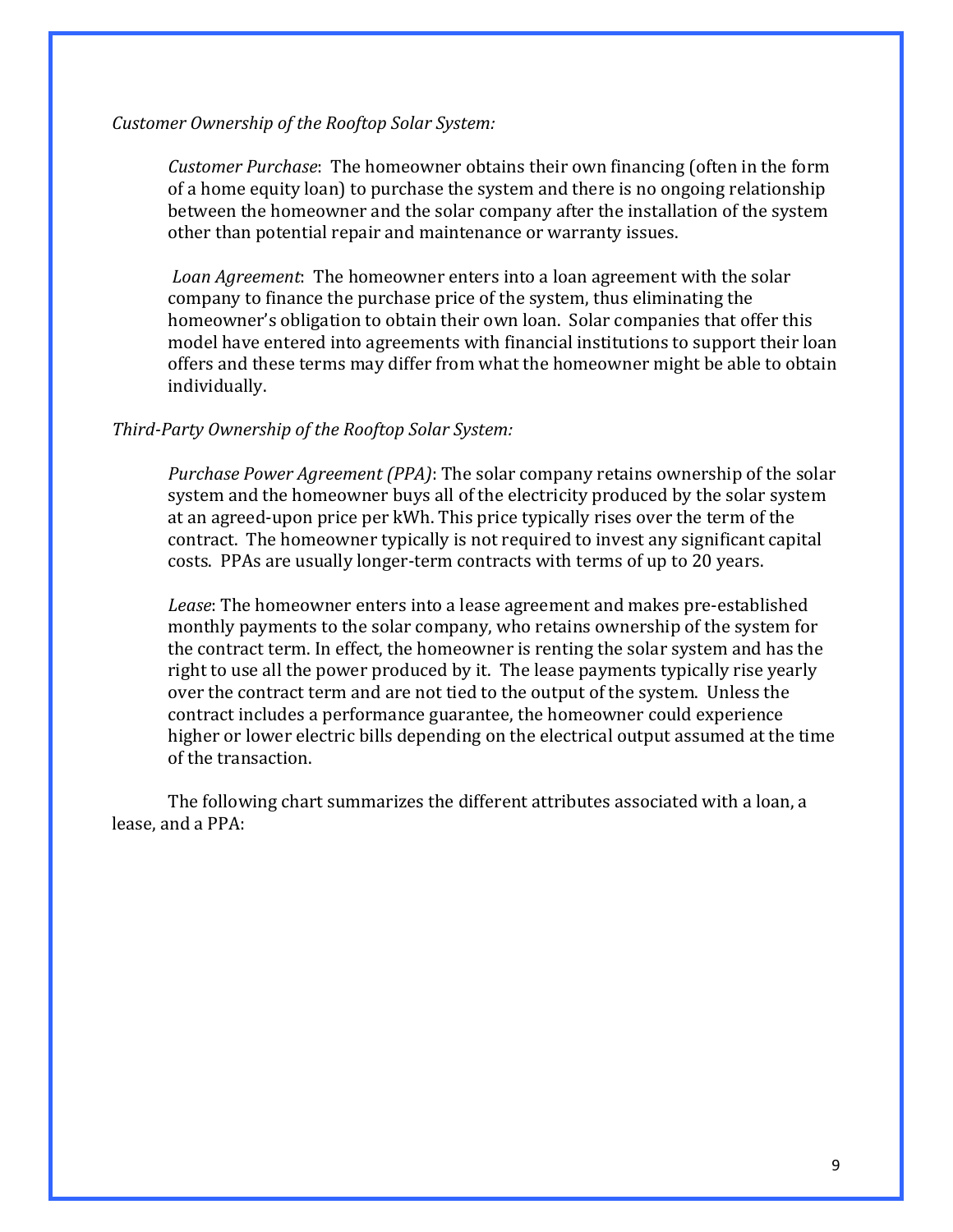| <b>Purchase with Loan</b>                                                                                                                 | <b>Lease</b>                                                                                                                                                                                                                                                    | <b>PPA</b>                                                                             |
|-------------------------------------------------------------------------------------------------------------------------------------------|-----------------------------------------------------------------------------------------------------------------------------------------------------------------------------------------------------------------------------------------------------------------|----------------------------------------------------------------------------------------|
| Types of Loans include<br>secured and unsecured solar<br>loans, home equity loans,<br>home equity line of credit and<br><b>PACE</b> loans | Types of leases include \$0<br>down or a custom down<br>payment, with monthly<br>payments that typically<br>escalate each year. Option to<br>pre-pay (functions like a cash<br>purchase, with the leasing<br>company retaining all tax<br>credits and rebates). | Same as lease                                                                          |
| Meet qualifications, such as<br>minimum credit score.                                                                                     | Typically a minimum credit<br>score is required, but not<br>always                                                                                                                                                                                              | Same as lease                                                                          |
| Terms of 5-20 years; 3.5-7.5%<br>interest rates. Some states<br>offer subsidized loans.<br>Interest on a loan may be tax<br>deductible.   | Contract for 20-25 year period                                                                                                                                                                                                                                  | Same as lease                                                                          |
| Purchaser retains any<br>incentives and tax credit.                                                                                       | Leasing company retains any<br>incentives and tax credits.                                                                                                                                                                                                      | Same as lease                                                                          |
| Homeowner owns the system<br>and is responsible for<br>maintenance.                                                                       | Leasing company owns and<br>maintains system. However,<br>consumer may have some<br>maintenance responsibilities,<br>such as tree trimming.                                                                                                                     | Same as lease.                                                                         |
| Consumer makes loan<br>payments. Has the right to use<br>all of the power produced by<br>the system.                                      | Consumer pays a monthly<br>lease payment in exchange for<br>the right to use all of the<br>power produced by the<br>system. If the system produces<br>less power than predicted, the<br>cost will be higher.                                                    | Consumer agrees to buy the<br>power generated by the<br>system at a set price per kWh. |
| At the end of the loan period<br>the consumer owns the<br>system.                                                                         | At the end of the lease the<br>consumer can buy the system<br>at the fair market value or<br>price specified in the lease;<br>have the company remove the<br>system or renew the lease.<br>How is fair market value<br>determined?                              | Same as lease                                                                          |
| System transfers at sale of<br>home.                                                                                                      | Buyer may have to qualify to<br>take over lease payments or<br>seller may be required to<br>purchase system before sale.                                                                                                                                        | Same as lease.                                                                         |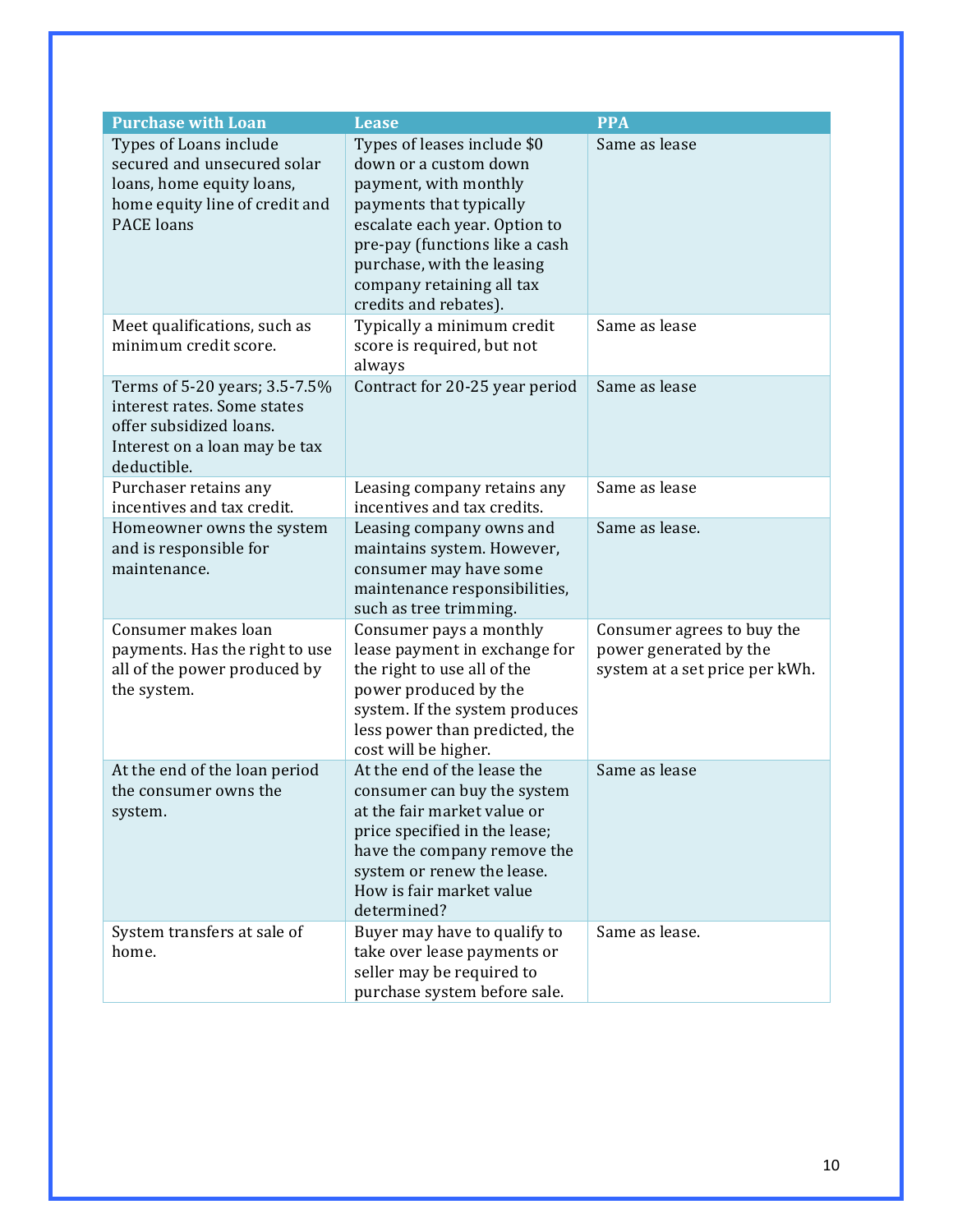Whether loan, lease or PPA, these are significant financial outlays for a consumer, potentially with terms that may not be fully understood by, or necessarily favorable to, the purchaser. While certain policies relating to residential solar, such as net metering, remain controversial, there is a growing awareness of the need for developing and implementing basic consumer protection polices relating to the sale and leasing of solar systems.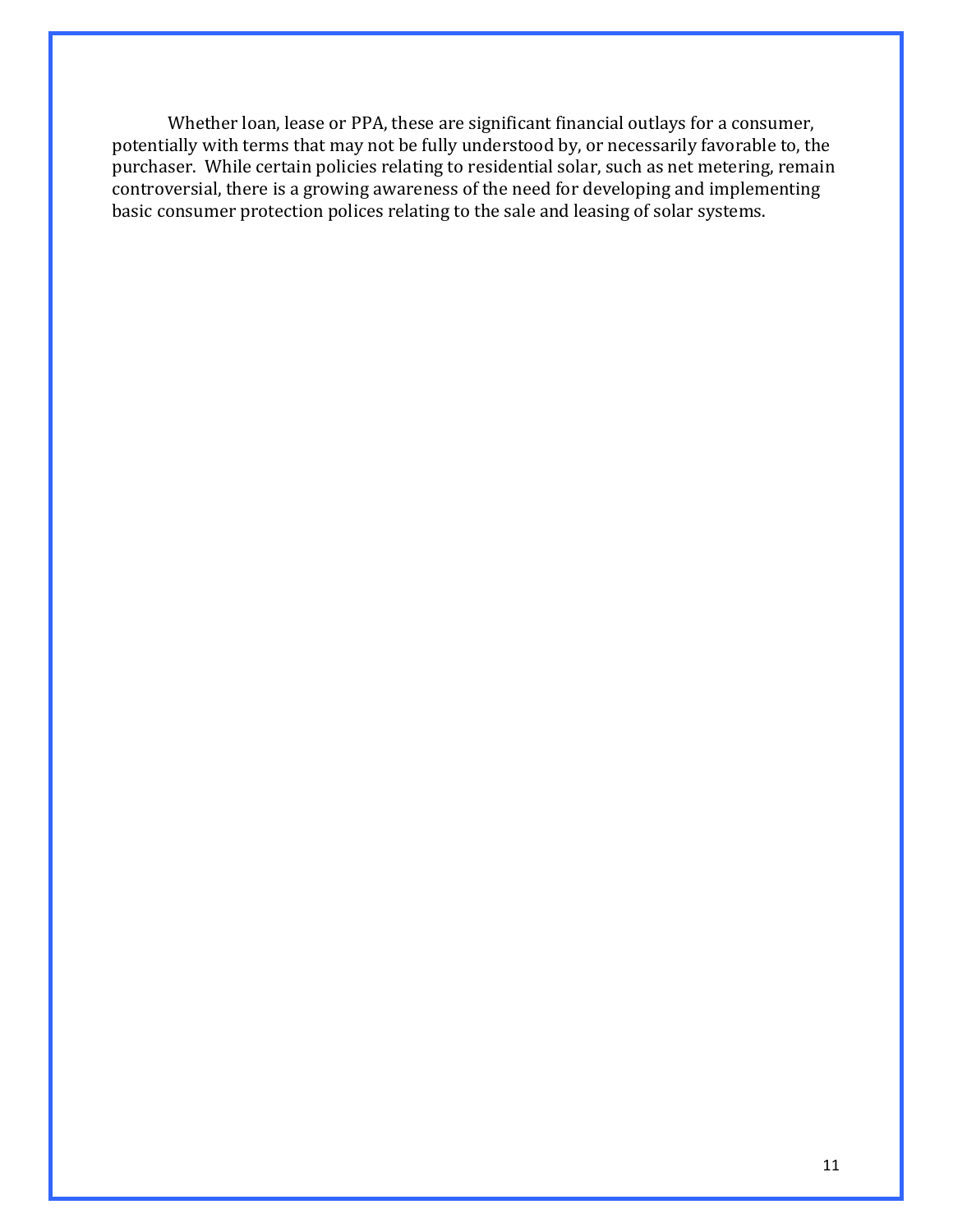# **CHAPTER II: IT IS DIFFICULT TO SHOP AND COMPARE COSTS FOR ROOFTOP SOLAR AND THE PROJECTED IMPACTS ON A RESIDENTIAL CUSTOMER ELECTRIC BILL**

When shopping for a rooftop solar system, customers are presented with a wide variety of options that include outright purchase, a purchase power agreement, a lease, or a loan. Customers may hear about solar power options directly from marketers in the form of telemarketing sales calls, door-to-door marketing, web-based advertisements, and recommendations from neighbors and friends. While the idea of solar power is fairly simple to explain—install solar panels on the homeowner's roof--it is not easy to comparison shop for a residential roof top solar system. Whether purchased or leased, the consumer is making a long-term financial commitment with the expectation that savings on utility bills will offset the monthly cost of the system. Achieving these savings in reality is dependent on a variety of factors—including contract terms, federal, state, and local subsidies, the estimated increase in the customer's cost of electricity, and the performance of the solar panels themselves. While some or even all prospective customers may also be motivated by the environmental attributes of solar systems and their potential to displace the greenhouse gas or carbon emissions associated with more traditional power plants, most consumers also expect benefits in the form of a reduced monthly electric bill. The savings potential for rooftop solar systems is particularly important to customers who cannot afford to finance the purchase of the solar system themselves.

## A. SOLAR COMPANY WEBSITES OFTEN MAKE GENERIC STATEMENTS AND DO NOT EXPLAIN MANY DETAILS OF THE PROPOSED TRANSACTION

A review of some of the top solar company websites<sup>8</sup> reveals the potential for confusion and confirms the difficulty of shopping and comparing the various options or determining the projected savings in the customer's monthly electric bill. In almost every case, the solar company's website makes generic statements about electric bill savings, but asks the customer to call or email (and then receive a sales call) for a price quote.

- The solar company Brite's website promotes a residential customer lease  $(\text{http://www.britelease.com/})$ . While there are no sample lease documents available on this website, the Company offers a no down payment 15-year lease with a performance guarantee and claim that consumers "start saving immediately." The site states that electricity rates rise an average of 5 to 6  $\%$  annually. In fine print, the customer is informed that there is a 2.5% annual escalation in lease payments. The website does not include any links to brochures, references, or educational materials.
- Sun Edison (www.sunedison.com ) only offers purchase power agreements for residential solar in six states. While the website promotes "potential savings," there are no explicit promises or estimates of savings and the "frequently asked questions" portion of the website generally identifies the customer specific information needed to calculate benefits and costs. The company's solar system is promoted as a long term investment to reduce the electric bill, add value to the sale of the home, and as an action to reduce carbon emissions: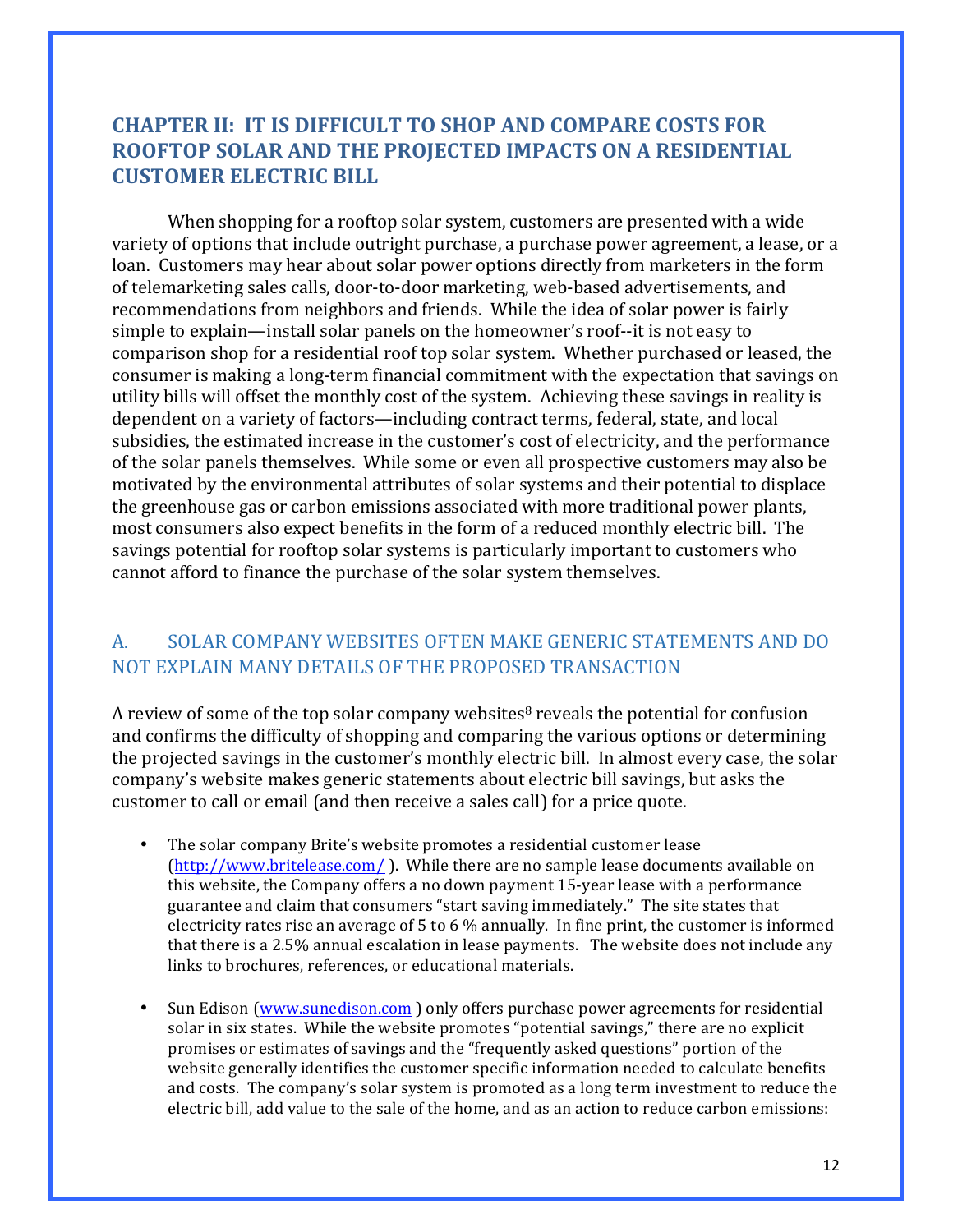#### I don't plan on being in my home for 20 years, why would I add solar? Regardless of how long you'll be in your home it always makes sense to go solar for many reasons. Financially, you will be saving money the first month you go solar and every month you are in the home. You'll also be able to sell your home for more as a result because it is a more energy efficient home. Lastly you'll be reducing your carbon footprint by not using the dirty energy that the utility companies currently provide. An effect that will not only be felt by you but by your children and grandchildren.

#### **Will my system increase the value of my home?**

Yes! The amount depends on the market conditions at the time you sell your home, the area of the country you live in and the amount of money you are saying. However, most homes will appraise anywhere from \$5,000-\$15,000 more.

SunEdison's website explains that the Company will not charge the customer any upfront costs for the installation of the new solar system and the customer will pay for the energy that the solar system generates, "at a rate typically that is lower than you are currently providing" (sic). Specifically, "After all of the free equipment, maintenance, and monitoring, the only thing you have to pay for with our PPA is the power your solar panels produce. We lock in a rate that is usually less than your local utility company's market rate—which means you're free from the volatility of future rate increases. Plus, if you produce more power than you use, we put it back on the grid and you get a credit from your utility company. If you produce less power than you need you can still use energy from your energy provider at your agreed upon price."

Sungevity (www.sungevity.com) promotes a "savings graph," that relies on a projected electricity rate increase derived from national average electricity rate increase data from1993-2013: "The sooner you go solar, the sooner you can save." This company offers loans, leases, and a PPA, but does not include any of the sample documents on its website. While there is a fine print disclaimer about the "estimates" for electricity prices and savings, the promotional material presents a savings graph with a straight line that implies the price for solar will remain constant for 20 years. Yet there is a fine print disclaimer that includes a wide range of customer lease payments and the fact that there is an escalation clause for the "fixed" lease payments:

> System size, cost, and availability vary according to location, electricity usage, and utility company. A 5 kilowatt system lease starts at  $$40-\$140$  per month for 20 years on approved credit. Payment terms vary and may include fixed payments or escalating payments at a rate of 1.5-2.9% annually for 20 years. Zero due at lease signing. No security deposit required. Contact Sungevity Sales for a free copy of our written performance guarantee.

Sunrun's website (www.sunrun.com) prominently states that its customers are "typically saving 20%" and that "electricity rates are skyrocketing" as well as the following statements: "No need to buy. A solar lease or PPA can be as little as \$0 down." "As a Sunrun customer you'll save 20% or more depending on how high your electric rates are, how much sunshine you get, and financial incentives." "The average U.S. homeowner could save \$84 a month by going solar.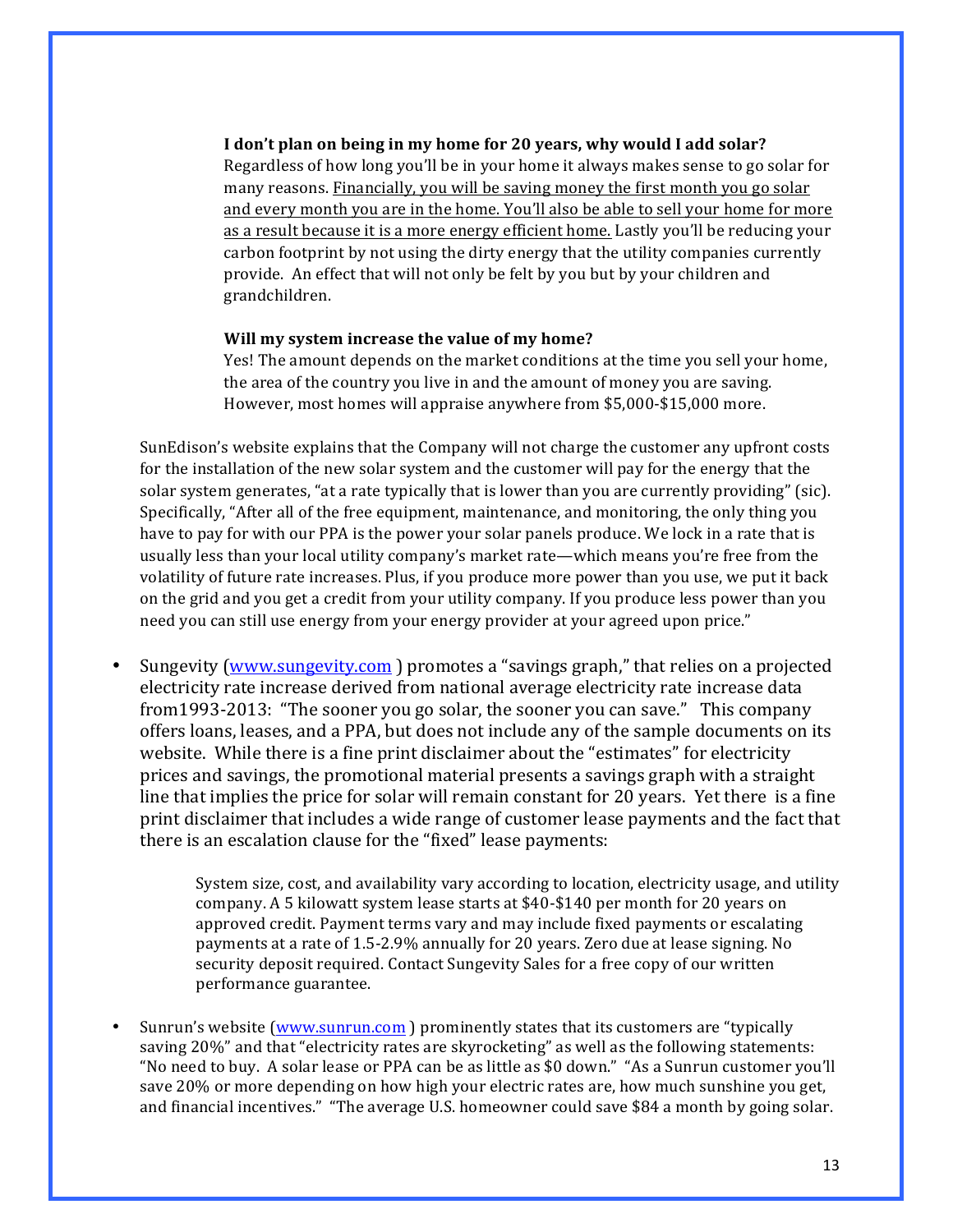In some states, it's more like  $$150$  a month." "Over 20 years, savings can reach  $$20,000$  or more." The web page with the large print reference to  $20\%$  savings, includes an asterisk to the following statement:

\*Savings claim based on average Sunrun contract signed before September 15, 2014, payment by automatic debit, and an assumed annual utility rate increase of 3.5%. Actual savings will vary. Savings depends on several factors, including product type, system production, geography, weather, shade, electricity usage, and utility structures and rate increases. See sunrun.com/save20 for details.

Sunrun offers loans, outright purchase, leases, PPAs, and a prepaid option. There is no presentation of the contract documents on the website. With regard to choosing among the various options, Sunrun presents a series of questions that promote the "pay as you go" and "no recurring bill" options. With respect to the choice between a lease or PPA, there is a disclosure that this option is dependent on the state law at the customer's residence. While several statements are made with regard to "flat monthly payments," there is no mention of any price escalation in contract.

- Solar City is the largest residential solar company. On its website  $(www.solarcity.com)$  the Company identifies the States in which it operates and offers purchase, loans, lease and PPAs with explanations of each. Unlike other solar company websites, Solar City includes actual PPA and lease documents available for review by customers. SolarCity promotes solar primarily as a means of reducing carbon emissions. While "savings" are generally promoted to prospective customers, the only specific example is a mention of a savings of up to  $40\%$  on the entire home energy bill with a solar loan, but in general the website options state that payments will be less than the monthly electricity bill. While the actual lease or contract documents reference a payment escalation rate, there is no reference to this feature on the website or in promotional statements
- Vivint (www.vivintsolar.com) emphasizes paying less for electricity and includes a bar graph comparing monthly electric bills versus solar powered electric bills in Hawaii, a state with high electricity rates that is not typical of other jurisdictions. The Company emphasizes a contract with a zero down payment, with a fine print reference to "for qualified customers." While the chart presents a purported 20 year savings estimate, the fine print says the chart is not based on actual savings. The website does not include sample contracts or any explanation of how customer payments escalate over time. The only purchase option explained on the website is a PPA ("Our Power Purchase Agreement (PPA) is the reason we can offer you an affordable solar solution. You agree to pay for the power our array produces, and we agree to design, install, finance, and service a solar energy system for your home."). The Company also promotes customer quotations and savings experiences on its website.

Even a casual review of these websites confirms that there are a myriad of factors to consider and weigh in a customer's choice to install solar power. There is the potential for consumers to be convinced to buy or lease systems under unfavorable loan or lease terms that do not actually produce savings at the level promoted in sales and marketing materials. As described in one consumer education piece: "[W]ith so many solar financing options now available, the marketplace for these products has become increasingly complex. It can be hard to choose among the different packages and vendors. The difference between them may not be readily apparent. Some contracts are filled with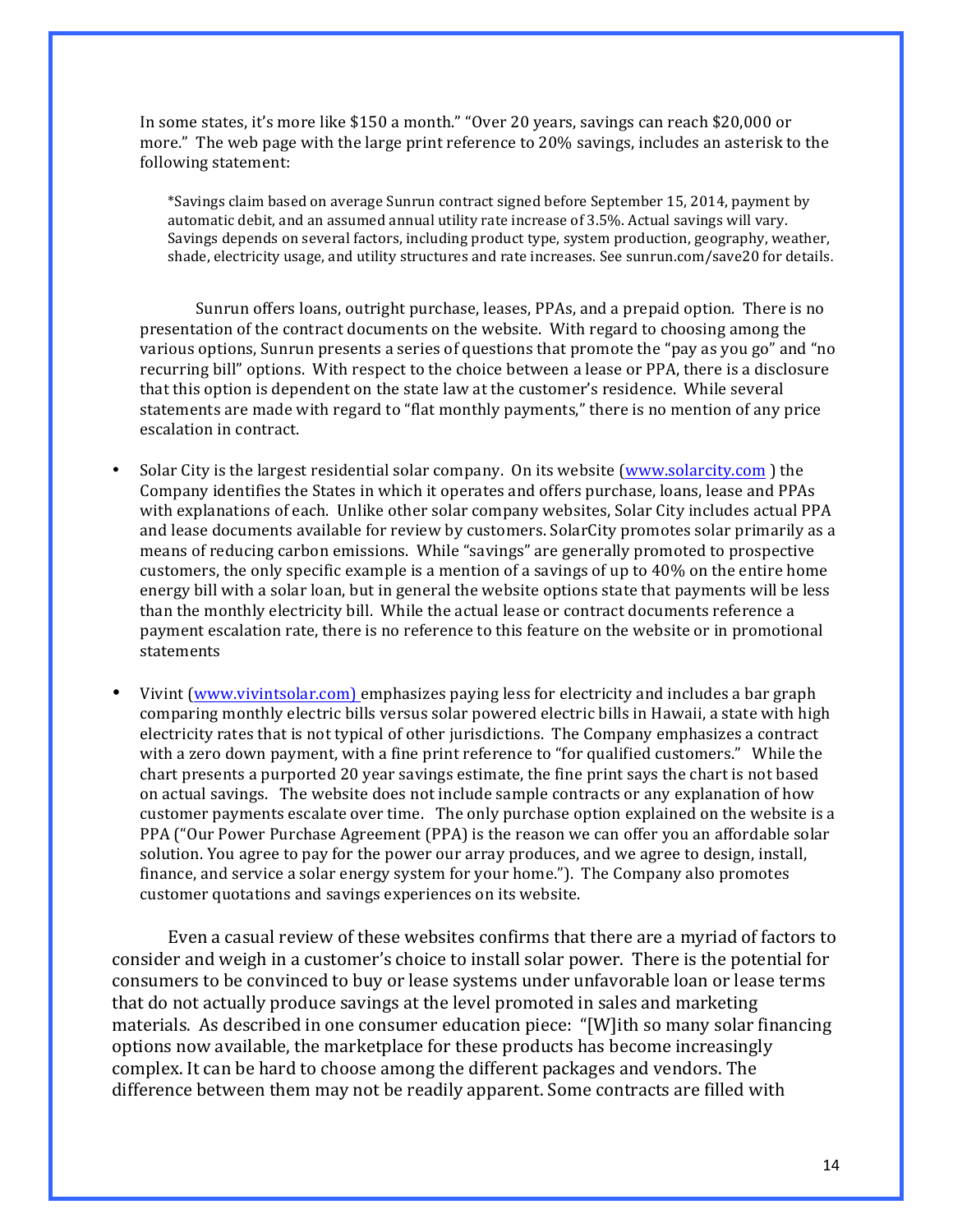confusing technical jargon, and key terms can be buried in the fine print of a customer contact."9

# B. IT IS DIFFICULT FOR CUSTOMERS TO DETERMINE THEIR OVERALL SAVINGS FROM INVESTING IN SOLAR PRIOR TO ENTERING INTO A PURCHASE, LOAN, LEASE OR PPA

The sales pitch is simple enough—the cost of investing in solar will result in savings on the monthly electric bill that offset, or more than offset, the monthly payment for the solar system. Solar power systems are also marketed to residential customers as a means of lowering pollution from traditional power plants and contributing to the call for reducing carbon emissions and help avoid global warming.

The impact of a rooftop solar system on a customer's future electric bill is not simple. Estimating future energy prices and the output of a solar PV system is necessarily dependent on assumptions and predictions, as well as the veracity and qualifications of the solar marketers and installers. In addition to the actual lease, PPA or loan terms, a consumer's actual monthly savings in energy bills will depend significantly on the increase in electricity rates over the contract term, any net metering or value of solar tariff programs, as well as new or increased fixed charges or other nonbypassable fees and surcharges. Any available tax credits, rebates or other incentives applicable to the customer's installation will lower the overall cost of the system. Proper siting, sizing, installation, and performance of the system is also essential for the consumer to achieve the maximum savings at the least cost.

To illustrate the point of how projected savings vary given assumptions about future utility rates, consider the findings in an article on the Motley Fool website. In April of 2014 the Motley Fool obtained quotes on solar leases from SolarCity for homes in Connecticut and California.<sup>10</sup> The SolarCity quotes assumed electricity rates in both jurisdictions would rise at a rate of 4.8% each year. The Motley Fool found: "If we use the historical compound 20-year growth rate of electricity, the Connecticut quote still results in significant savings over two decades, but far less than the \$23,942 quoted by SolarCity. The California quote would actually result in a higher cost of electricity from solar using the historical average growth rate."

An example from consumer educational materials developed by the AgCenter at Louisiana State University gives a hypothetical example of two different financing options. Comparing the two options, the example shows one scenario where monthly payments for solar would be \$16 higher than the initial monthly electric bill, and another netting savings of \$30 per month. Again, the savings to consumers are highly dependent on the rise in the price of electricity: "Maintenance expenses may be incurred, and production varies with weather and shade changes. Electricity rates could rise more than expected, which would increase the annual savings from the solar power produced and shorten the payback period. Conversely, if utility electric rates fall or expenses rise, the reverse happens (savings would be less and the payback period lengthened)." $11$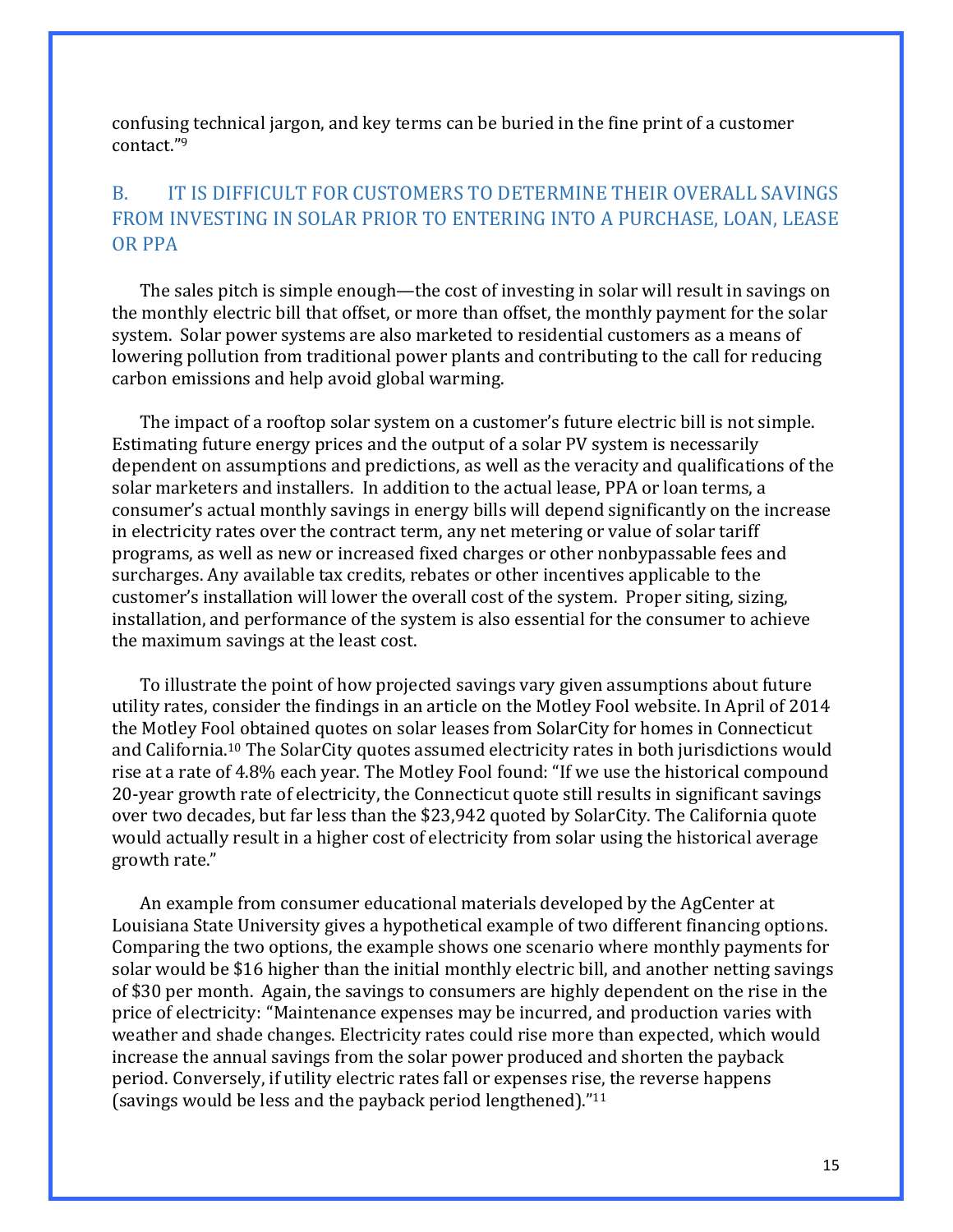Getting an estimate is crucial, but comparison shopping among the various purchase and loan options is difficult. It is understandably difficult to give consumers quotes over the internet, given all the factors that must be considered in sizing and pricing a solar system. Many solar installers are eager to give consumers quotes based on an actual evaluation of the customer's property, but a customer would have to obtain such information from several solar companies and a variety of solar purchase, loan, or lease options to compare the impact on their monthly electric bill. As the examples above show, solar providers use differing estimates of the future price increases for electricity—the higher the estimated price increases, the more cost effective solar becomes. Consumers may not understand that even after getting a variety of cost estimates they may not be able to compare them on an "apples to apples" basis, given the varying assumptions made by each provider.

There are a few "savings calculators" available to consumers that are not directly associated with any solar company. The California Energy Commission has launched the Solar Advantage Value Estimator, or SAVE. The tool "estimates the present value of a solar photovoltaic  $(PV)$  system; providing a method to calculate the energy savings value of a solar system including the estimated value in annual energy savings. The California Energy Commission developed SAVE in response to expressed interest from real estate professionals, and other stakeholders."<sup>12</sup> The calculator works for California addresses only. It uses a 2% annual escalation in energy prices. The National Renewable Energy Labs NREL PV watts calculator<sup>13</sup> offers default settings (unlike CA SAVE) and also includes information on all available federal and state incentives.

A more customer- friendly option that allows consumers to compare quotes on an "apples to apples" basis is EnergySage.<sup>14</sup> This website has the support and backing of the U.S. Department of Energy, New York State Energy Research & Development Authority, Connecticut Green Bank, and Massachusetts Clean Energy Center. According to the website, "EnergySage gets you quotes from multiple qualified installers, calculates the important financial metrics and makes it easy to compare your quotes so you get a great deal! All at no cost!" EnergySage states that it prescreens installers based on "reputation, experience and quality of services." The web site says its staff will answer questions and "help guide your decision."

Yet, even the best savings calculator cannot provide an accurate estimate of savings, because there are simply too many variables. These include the location and condition of the home, shade, condition of the roof, local restrictions, size of the system, escalation of payments, insurance, taxes, repairs, maintenance, and more. Additional considerations include the certification and reputation of the installer, responsibility for making repairs, homeowner association restrictions, and responsibility for roof damage, to name a few.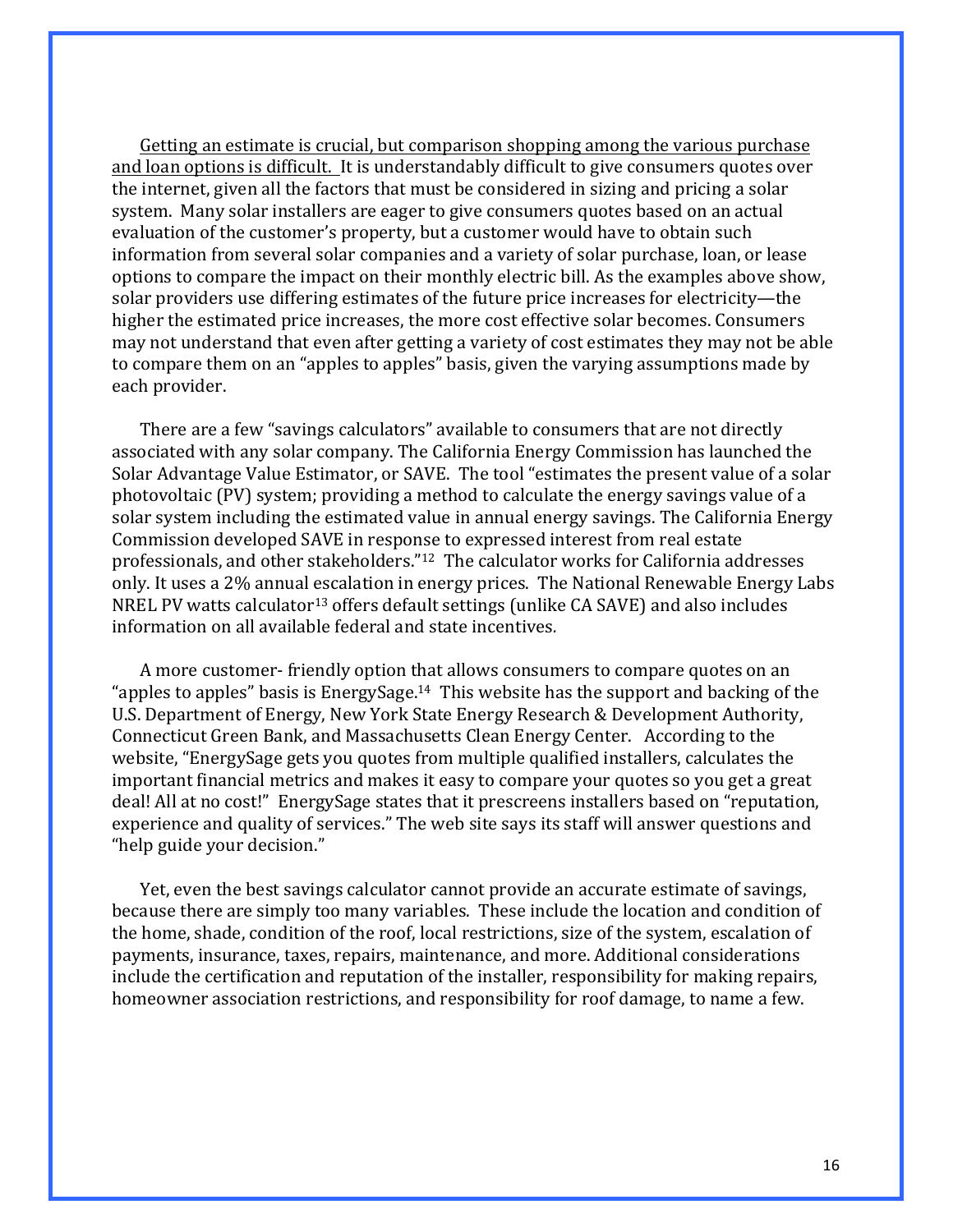## C. FEDERAL AND STATE INCENTIVES IMPACT CUSTOMER PAYMENTS AND SAVINGS FOR SOLAR

This transaction is made even more complicated by the existence of federal, state, and local subsidies associated with the installation of rooftop solar systems, some of which are temporary in nature and can expire or be changed.

**Federal subsidies:** Certain residential distributed generation investments<sup>15</sup> receive an investment tax credit (ITC) of 30% of eligible costs, with no upper limit (except for fuel cells). Rental property does not qualify for the tax credit. A tax credit reduces the amount of taxes owed by a taxpayer on a one-time basis. For example, if the value of the ITC were \$6,500 and the federal tax owed were \$6,500, the taxpayer would pay no tax for the year. Since it was first enacted in the Energy Policy Act of 2005 the ITC has been extended and expanded. The Congressional Research Service estimates that the revenue cost to the federal government of the ITC was \$500 million in FY 2013 and \$600 million in FY 2014.

The market value of solar companies is heavily dependent on the federal ITC benefit. As reported by SEIA, Bloomberg New Energy Finance estimated that if the ITC expired installed solar capacity would decrease by nearly 8 gigawatts in 2017, compared to 2016 levels.<sup>16</sup> Therefore, the Congressional action that adopted a five-year extension of the ITC in late 2015 omnibus budget legislation was a significant factor in the claims of solar lobby representatives that it would allow for a \$133 billion in new, private sector investments in the U.S. economy by 2020.<sup>17</sup> It is typical under lease and PPA agreements for the thirdparty owner to claim the value of this tax credit. Thus, the residential customer does not directly claim the tax credit, but must rely on the solar provider to realize the value of the tax credit in the terms of the transaction.  $18\ 19\ 20$ 

**State and local subsidies and incentives:** State and local governments provide a variety of financial and policy incentives to both residential and commercial customers for solar installations. Financial incentives are typically defined as direct payments (such as rebates), tax credits, and subsidized loans. Policy or regulatory incentives include the approved net metering policy or value of solar tariff. Solar installations may also be subject to local licensing and permitting standards and fees that could impact the cost of the system. 

State and local financial incentives can significantly reduce costs to consumers installing solar systems or other distributed generation. A search of a national database of renewable energy and solar energy incentives and state regulatory policies for residential incentives related to solar identified  $612$  state and local programs across the country.<sup>21</sup>

According to the 50 States of Solar report:

"At the state level, the general trends are that solar rebate incentives are decreasing, solar tax incentives are expiring, renewable portfolio standards are nearing their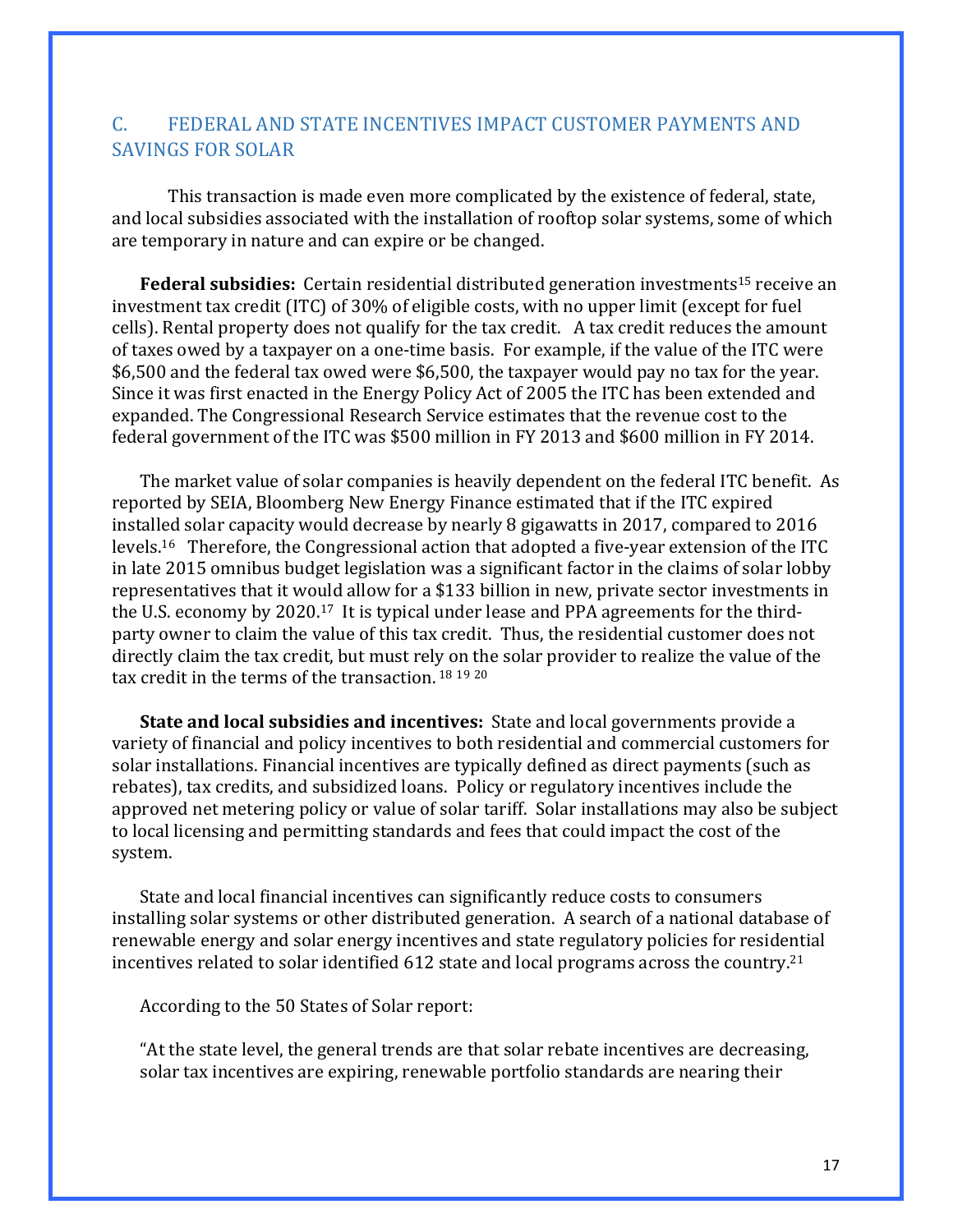targets, net metering caps are being reached, and net metering and rate design are undergoing regulatory and legislative review."<sup>22</sup>

Changes in state and local subsidies and incentives for solar installations will alter the financial terms of the solar provider's contract and lease options, including in some instances for existing contracts. Since the value of solar to the customer is primarily linked to savings in energy expenditures, the interactions among the applicable subsidies and incentive payments is not known to most customers and generally not transparent in the payment terms of the solar provider's contract documents.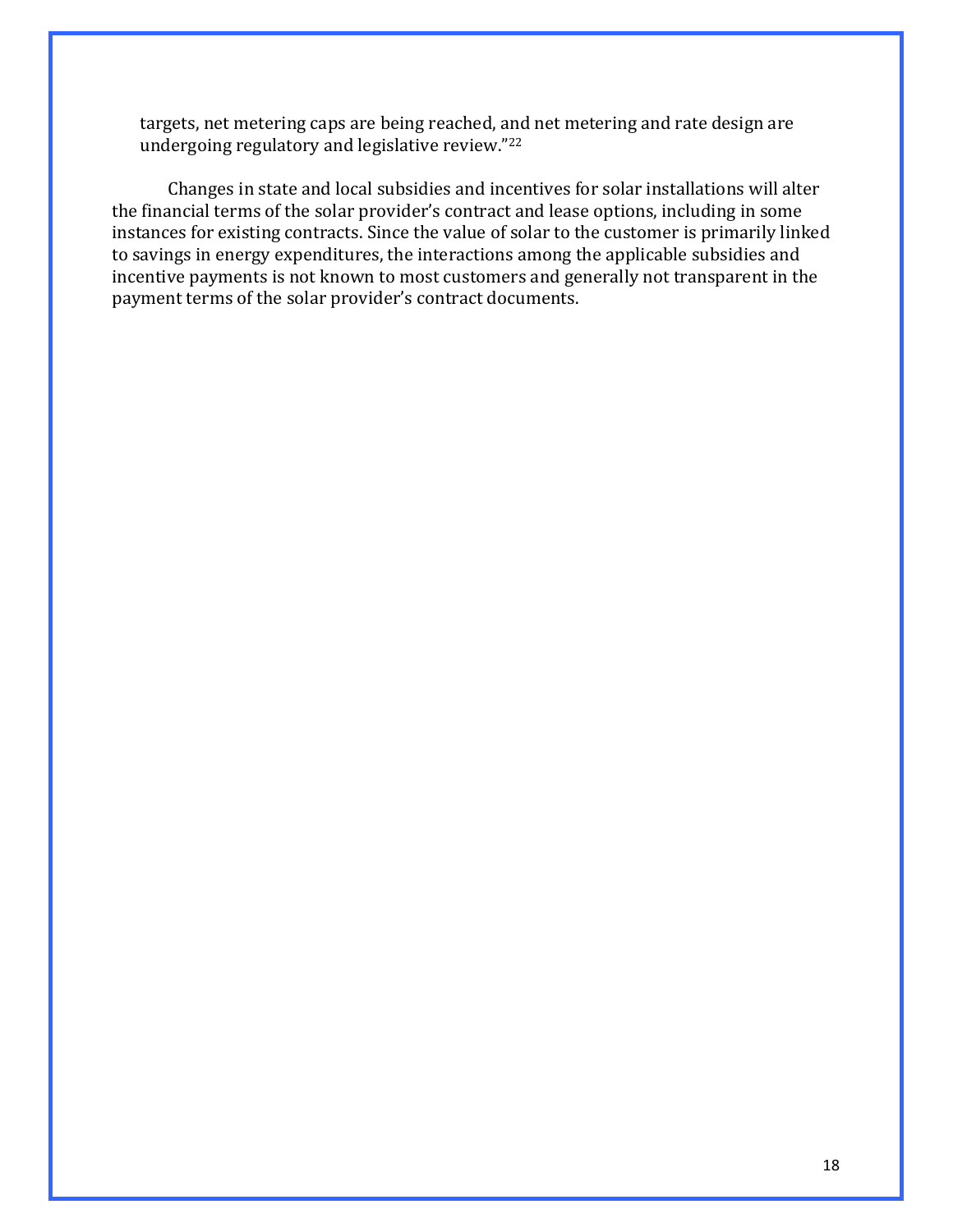## **CHAPTER III: THE CASE FOR ADOPTING CONSUMER PROTECTIONS FOR SOLAR POWER TRANSACTIONS**

Recent State Attorney General enforcement activities, State legislative reforms, and national publicity have heightened an interest in understanding and confronting the need for specific consumer protection policies for residential solar transactions.<sup>23</sup>

There are several state and federally sponsored publications and web-based resources that attempt to provide unbiased consumer educational materials aimed at helping residential customers understand the various solar system transactions and compare the various financial models.  $24$  While valuable, consumer education cannot substitute for state oversight including specific disclosure and contract term regulations governing these complex documents. A recent article by a national media website devoted to renewable and solar energy developments summarizes these concerns and initiatives and highlighted recent legislation adopted in Arizona and the calls from some U.S. Congressmen to seek greater oversight.<sup>25</sup>

This Chapter documents the nature of the customer concerns, State Attorney General enforcement activities, and a summary of the California and Arizona statutory policies to govern certain aspects of residential solar transactions. Appendix A provides a summary of other proposed state legislation to adopt consumer protections for certain solar transactions considered in 2015, but that were not adopted.

#### A. CUSTOMER COMPLAINTS AND REVIEWS

In light of the complexity of solar energy contract terms, the significant costs to consumers, and the site-specific nature of any analysis of costs and benefits or impacts on a customer's electric bill, it would not be surprising for some customers to file complaints, but they may not know where to turn. Customers might find their way to the State Attorney General's consumer office, typically the section of the Attorney General's office that deals with unfair trade practice issues. Other customers might file a complaint with the local Better Business Bureau. Several web-based complaint or customer satisfactionrating services report on customer complaints about solar installation and contract terms.

In December 2013, GreenTech Media published a review of the top five solar installers based on customer comments and reviews maintained by YELP, a popular customer review website.<sup>26</sup> The review focused on customer ratings of SolarCity, Verengo Solar, Vivint Solar, REC Solar and Sungevity in California. As a result of the review of negative comments about any of these solar companies, the author concluded, "Clearly, upset customers were most annoyed with pushy sales tactics and hidden fees in contracts. The most positive reviews came from people who felt like the entire process was transparent." 

Noting that up to 10% of the total cost of the solar system is estimated to be customer acquisition costs, the author noted, "Reducing those costs means crafting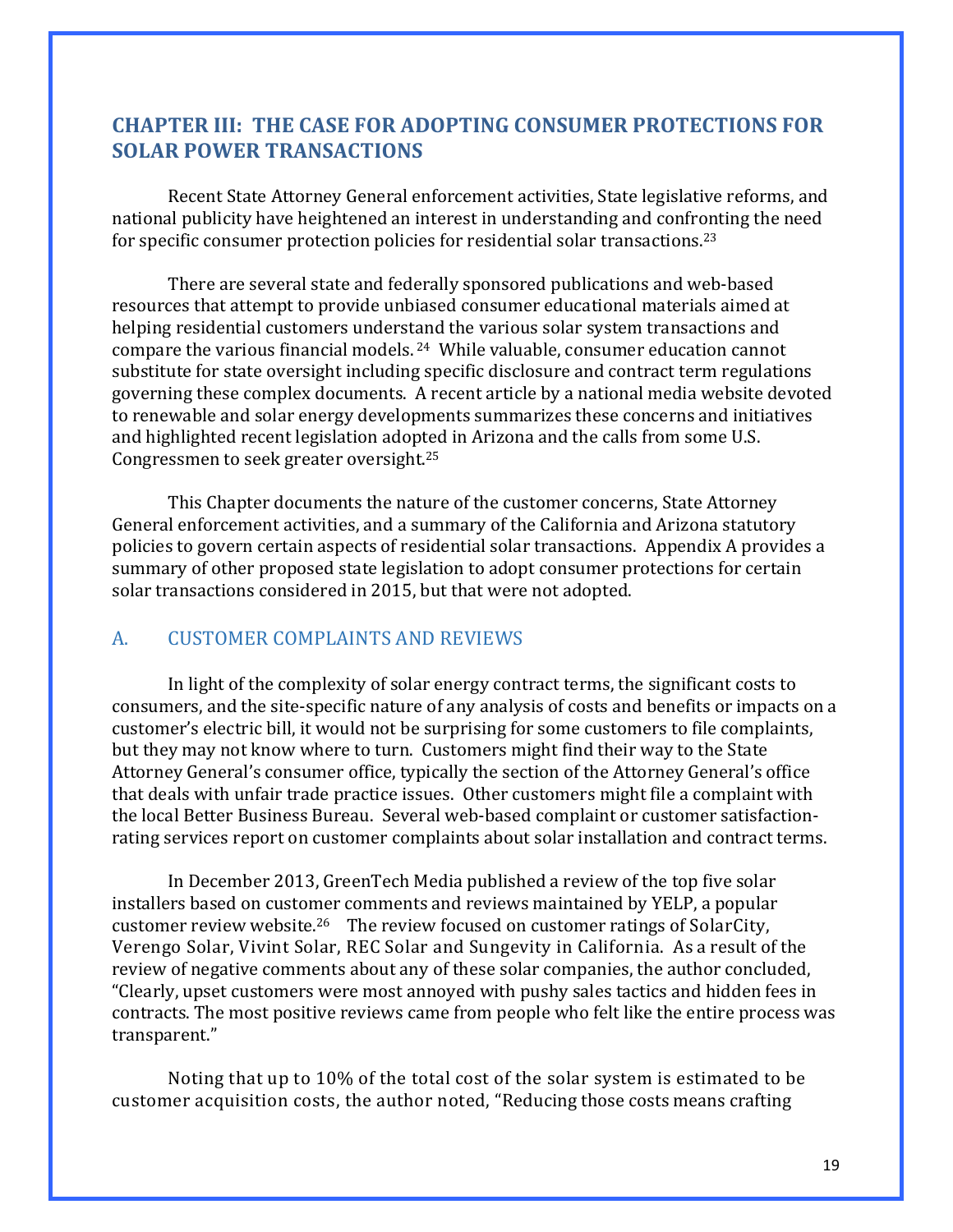better management software and more attractive financing options, as well as finding new retail outlets via which to reach consumers. But getting customers to actually sign a contract requires traditional sales tactics like door-to-door visits, phone calls and advertising." Also, the author, relying on his anecdotal experience, stated that he had heard far more positive reviews about the installation process than negative, but that "hard sales" tactics are the uncomfortable reality of customer acquisition."

Another website that publishes customer reviews and experiences with solar installers and solar companies is Consumer Affairs.<sup>27</sup> This website informs viewers that it accepts commercial advertisements for its website, but states that it does not reflect their reviews or customer comments. While there is no intent to suggest that the negative comments or complaints reflected on this or any other website represents a statistically valid indicator or that there are widespread negative experiences, the fact that negative comments and complaints exist can provide a red flag to suggest the need for reforms. The negative comments about solar installers reflect a wider range of issues compared to those noted above in the review of YELP data from 2013 due in part to its inclusion of more recent solar marketing activities in multiple states. In addition to comments about pushy sales tactics and lack of clear explanation of contract terms and fees, these reviewers described claims of savings on the electric bill that did not occur ("I was told I would be off the grid."); disputes about damages to the roof or inoperable systems that were not repaired in a timely manner; delays in installation; and misrepresentation of the transaction. From a Massachusetts customer:

"Back in 2013  $\lceil$  l notified me and told me I qualify for solar panels because I was a low income family. They put the solar panels on. I received a bill for quite a lot. I called them. They told me I am in a 20 year contract on lease. Nobody never mentioned any of this to me. They told me I signed the paper. It was fine print. I feel that I was tricked and coerced into doing this. I want everyone out there to be aware of these people. They are nothing but a rip off. So now I sit here stuck with a 20 year contract with an extra bill each month. If I knew any of this up front of course I wouldn't have done any of this. They are nothing but a ripoff. If you see them coming run the other way."

#### B. STATE ATTORNEY GENERAL ENFORCEMENT ACTIONS AND CIVIL SUITS

The Attorneys General in several states have taken action against solar companies and solar installers using their authority under existing state laws on fraud and deceptive trade practices:

- The Attorney General of Arizona has settled a criminal complaint against a solar retailer that marketed solar panel installations promising rebates from the local utility that were not delivered even though the utility paid the retailer the required rebate. Over \$1 million in restitution was made available to customers, but the local utility's solar rebate program is now defunct.28
- The Attorney General of Arizona has also settled a consumer fraud case filed against a solar energy installer that made thousands of telemarketing calls, conducted high pressure sales presentations, and sold products that did not result in the promised reduction in energy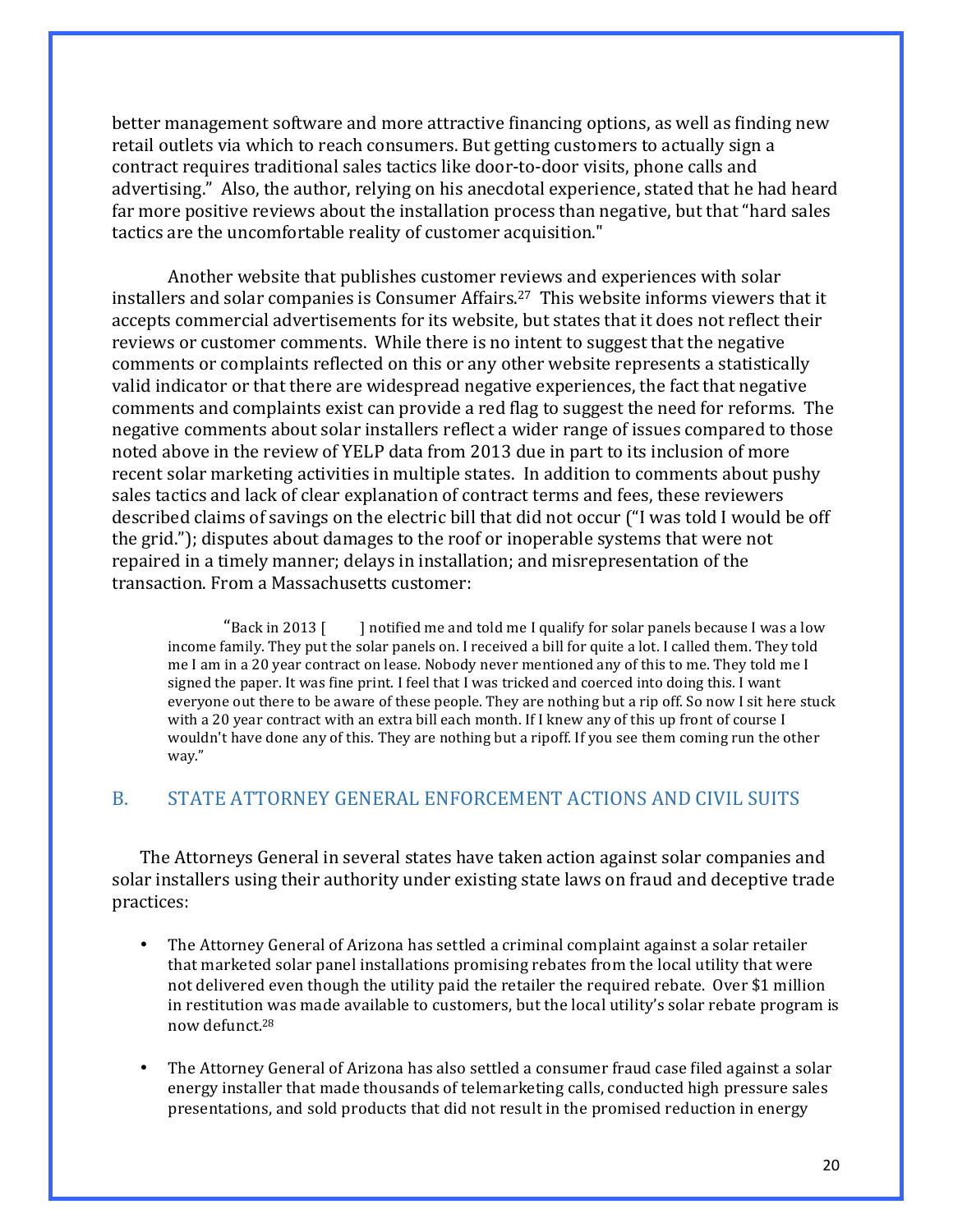bills. Many of the customers who called the Attorney General to complain about this solar provider had actually experience increased electric bills after the installation of solar panels due to equipment costs.<sup>29</sup>

- The Attorney General of Massachusetts announced a settlement with Soltas Energy Corporation over allegations that it violated the state's Consumer Protection and False Claims acts by failing to honor agreements to sell net metering credits.
- In 2014 the Louisiana Attorney General investigated Sader Power Enterprises for alleged violations of the Louisiana Unfair Trade Practices Act relating to allegations that Sader misled consumers about the amount of cost savings from the use of solar equipment and the costs of leasing the equipment.
- A 2013 class action lawsuit is pending against Sunrun in a Los Angeles, CA Superior Court that alleges that this solar provider, one of the leading providers of solar leases and power purchase agreements, is making false claims about the projected rise in electricity prices.<sup>30</sup>

Some disgruntled customers have filed their own civil actions against solar companies. In Louisiana a class action was filed against Sader Power, alleging unfair trade practices by promising claims of substantial savings on customer electric bills, but some customers ended up paying more for their monthly electric bill after getting solar panels. This lawsuit is still pending in U.S. District Court for Eastern District of Louisiana.<sup>31</sup>

#### C. LEGISLATIVE INITIATIVES

In most states, the Attorney General has authority over solar marketing and sales activities by commercial entities, including solar providers, as part of their Unfair Trade Practice statutes. These statutes typically apply to consumer transactions generally and prohibit unfair and deceptive trade practices. As indicated above, several Attorneys General have made use of this authority to initiate investigations and bring formal enforcement actions against several solar providers. However, these generic consumer protection statutes do not typically reflect specific disclosure and contract terms that are specific to solar system marketing and sales activities. As a result, several states have considered, but few have adopted, more comprehensive regulatory programs that link the traditional unfair trade practice policies with specific energy and/or regulated utility oversight.

**California** adopted specific disclosure obligations for solar providers in 2008. These disclosures, while minimal, provide some key protections for consumers:

An independent solar energy producer contracting for the use or sale of electricity or the lease of a solar energy system, to an entity or person, for use in a residence shall include a disclosure to the buyer or lessee that, at a minimum, includes all of the following:

- A good faith estimate of the kilowatthours to be delivered by the solar energy system.
- A plain language explanation of the terms under which the pricing will be calculated over the life of the contract and a good faith estimate of the price per kilowatthour.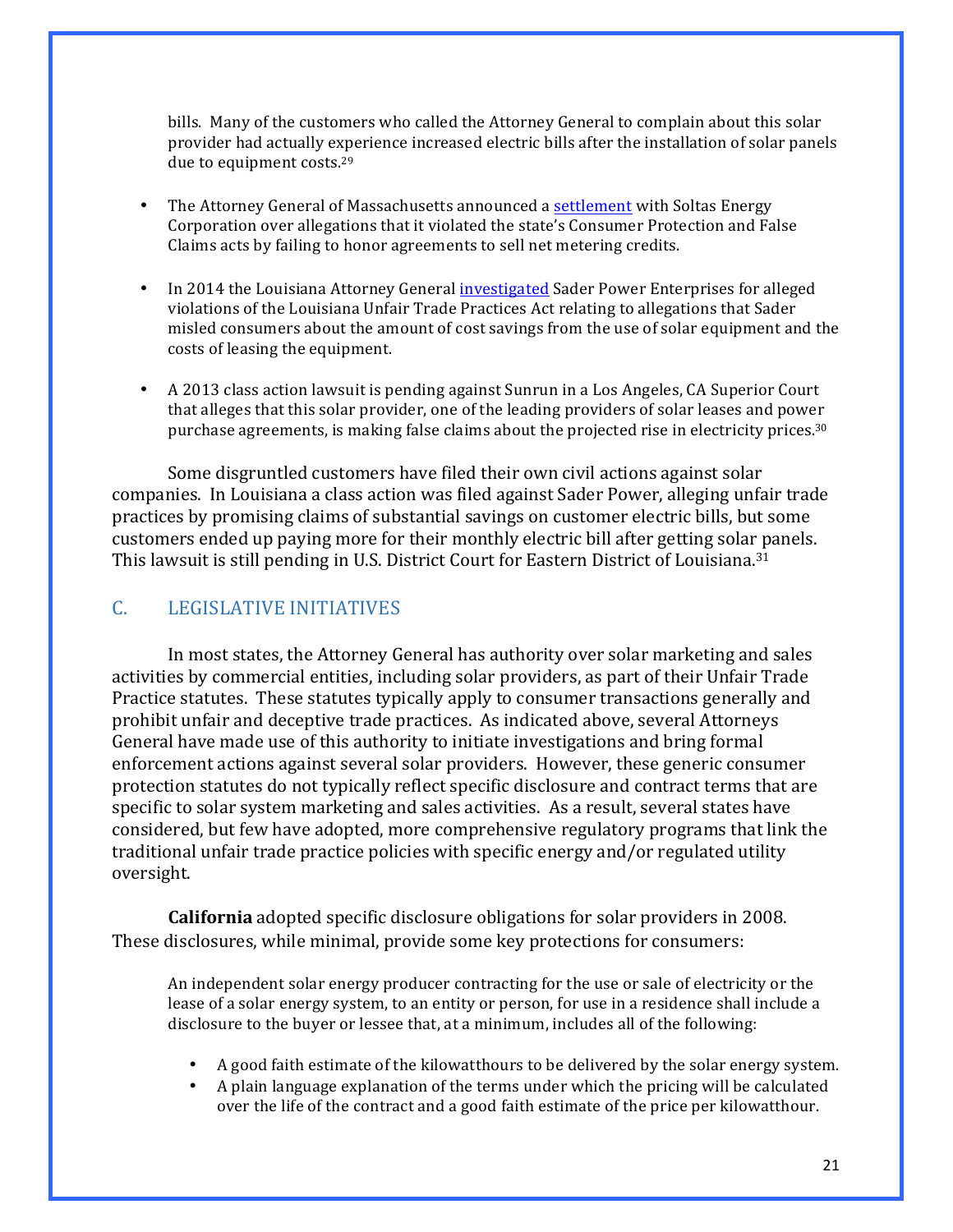- A plain language explanation of operation and maintenance responsibilities of the contract parties.
- A plain language explanation of the contract provisions regulating the disposition or transfer of the contract in the event of a transfer of ownership of the residence, as well as the costs or potential costs associated with the disposition or transfer of the contract.
- A plain language explanation of the disposition of the solar energy system at the end of the term of the contract.

Further, this statute authorizes the Public Utility Commission to require solar energy providers to provide additional disclosures to a buyer or lessee as a condition of receiving ratepayer-funded incentives.

The law also requires solar energy companies to record a notice when solar electricity producing equipment is installed on residential property. The code is quite specific that such notice shall be recorded "against the title" to the real property. The code also says that this notice "does not constitute a title defect, lien, or encumbrance against the real property".

**Arizona** most recently adopted legislation in 2015, with the statute to take effect on January 1, 2016.<sup>32</sup> While there are no specific provisions regarding complaints and enforcement, the new requirements amend Title 44 (Chapter 11, Regulation of Particular Businesses), a section of Arizona's law that is under the enforcement powers of the Attorney General. 

The new statutory requirements include specific disclosures and certain contract terms for the sale, lease, or financing of a solar energy device that is intended to be used primarily for on-site consumption. Any such agreement must:

a. Be signed and dated by the person buying, financing or leasing the system; b. Be in at least 10-point type;

c. Include a provision granting the buyer or lessee the right to rescind the agreement within three business days after the agreement is signed and before the system is installed; d. Provide a description, including the make and model or a guarantee concerning energy production output that the system would provide;

e. Separately set forth the total purchase price or cost for the life of the agreement, any interest or fees to be paid, and the total number of payments, payment frequency, the amount of payment and the payment due date, if the system is financed; f. Identify potential tax obligations;

g. Disclose and separately identify tax incentives and rebates the buyer may be eligible for and any conditions or requirements to obtain these tax incentives, rebates or other incentives;

h. Disclose whether the warranty or maintenance obligations may be sold or transferred to a third party;

i. Disclose and separately acknowledge the ability to modify or transfer ownership of a system or the real property to which the system is affixed, including whether any modification or transfer is subject to review or approval by a third party and include the contact information of the entity responsible for approving or modifying the transfer;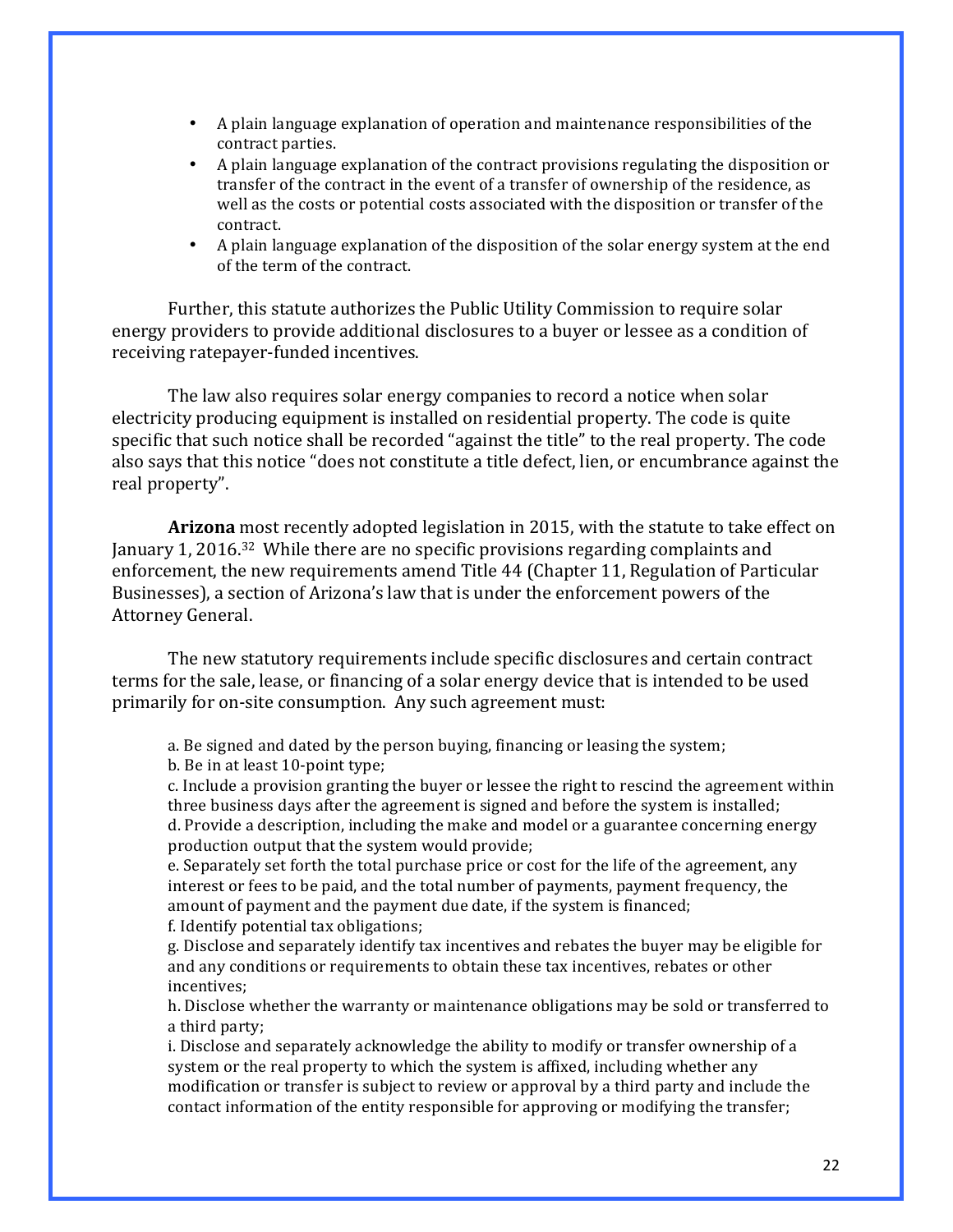j. Provide a summary of the total costs of operating, maintaining, financing and constructing the system;

k. Provide an estimate of the utility charges impacted by potential utility rate changes from within plus or minus 5% range of an annual increase or decrease from current utility costs if the agreement contains an estimate of utility charges with the installation of a system; and l. Include a disclosure stating utility rates, structures and projected savings are subject to change and tax incentives may change or be terminated by executive, legislative or regulatory action.

The new law exempts an individual or company, acting through its officers, employees or agents, that markets, sells, solicits, negotiates or enters into an agreement for the sale, financing or lease of a system as part of a transaction involving the sale or transfer of real property to which the system is or will be affixed. Finally, the statute specifies that any agreement containing blank spaces when signed by the buyer or lessee is voidable until the system is installed.

In addition to the legislation adopted in Arizona and California, consumer protection legislation relating to residential solar systems was introduced, but not adopted, in several states during legislative sessions ending in 2015 including Indiana<sup>33</sup>, Washington<sup>34</sup>, Louisiana<sup>35</sup>, and Nevada.<sup>36</sup> These legislative proposals varied in detail and specific provisions, but all included disclosures, authority for a license, or registration with agency oversight and enforcement. A summary of these legislative proposals is included in Appendix A to this Report.

#### D. STATE AND FEDERAL GUIDANCE ON ENVIRONMENTAL CLAIMS

Most solar providers market their products as "green" or "renewable" and most consumers believe solar is environmentally friendly, yet in actuality, these claims may not be completely accurate. Questions relating to how solar providers market their solar systems by claiming renewable or "green" energy attributes has been addressed by the Federal Trade Commission and in a bulletin recently issued by the Vermont Attorney General entitled "Guidance for Third-Party Solar Projects."<sup>37</sup> Solar providers should not claim that their product will give the customer "renewable" or "green" electricity simply because the solar power generated by the system has value as a Renewable Energy Certificate (REC). A REC is a certificate that proves that the holder has generated or has purchased electricity with certain renewable attributes. RECs can be bought and sold in private and public markets and RECs are important attributes to ensure compliance with state renewable energy mandates and requirements. However, unless the REC is specifically associated with solar energy (which, in some states is registered as a "Solar REC"), the use of a REC that may have attributes for renewable energy other than solar energy should be carefully described.

The Vermont guidance clearly states that solar providers, including community solar providers, cannot promote projects as clean, renewable energy if the solar providers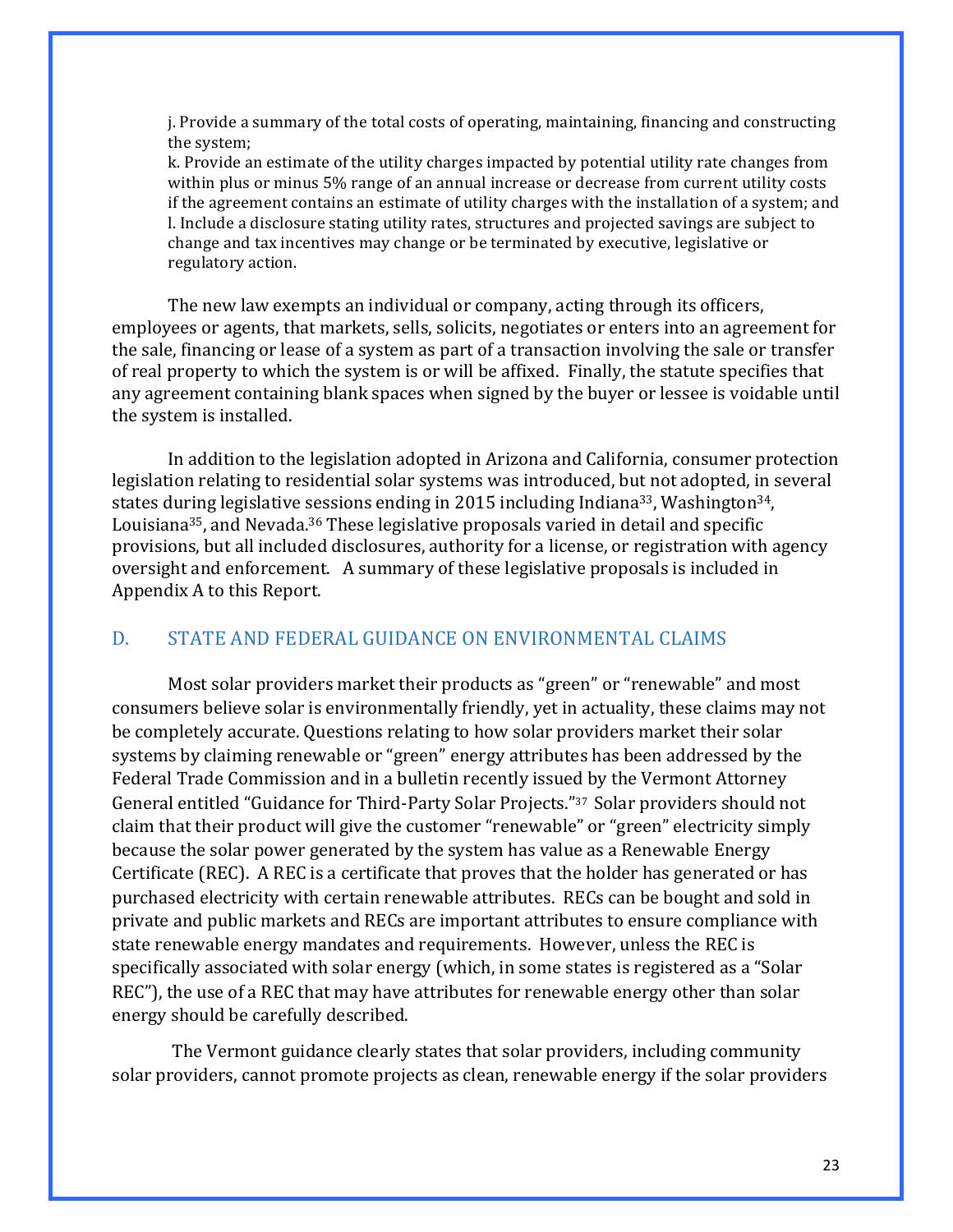retain and then sell the renewable energy credits. That practice is known as "double" counting" the RECs, and it is deceptive, according to this Guidance.

### E. PROPOSALS FOR INDUSTRY SELF-REGULATION ARE INSUFFICIENT FOR CONSUMER PROTECTION

Trade associations for companies in the residential solar electric industry typically oppose the adoption of legislation or regulations that would impose specific consumer protection requirements. Rather than submit to government regulation, trade associations often promote industry self-regulation as a substitute.

For example, in a pending proceeding before the New York Public Service Commission to adopt certain registration and consumer protection requirements on some Distributed Energy Resource (DER) providers, the Solar Energy Industries Association (SEIA) submitted comments in opposition:

As the national trade association for solar energy that has been working across the leadership of the industry to build a self-regulatory framework, the Solar Energy Industries Association (SEIA) strongly encourages that New York allow SEIA and the solar industry to self-regulate, rather than subject the New York solar industry to wellintentioned but potentially costly regulations. As a whole, the *SEIA Solar Business Code* (Code) adopted by SEIA's Board of Directors and published September 14, 2015, provides a higher level of consumer protection than the rules proposed by PSC Staff (Staff) in this Matter. $38$ 

SEIA has adopted a Code of Ethics, as well as Model Lease and Purchase Agreements developed by the National Renewable Energy Laboratory. Most recently, SEIA has published a SEIA Solar Business Code that consists of The Code consists of five sections: Guiding Principles; Unfair, Deceptive, or Abusive Acts or Practices (UDAAP); Advertising; Sales and Marketing Interactions; and Contracts.<sup>39</sup>

SEIA and its members adopted the Code without public input or participation and, as a private organization, could not possibly do so in any case. These facts support the proposition that any "regulations" or "code of conduct" applicable to retail solar providers should be undertaken by a governmental agency with notice and opportunity for all parties and interested persons to participate and have input. SEIA's Code does not reflect the input for consumer representatives and governmental agencies with the necessary expertise.

The self-regulation of this emerging consumer market is not an adequate substitute for meaningful and enforceable laws and regulations. The attempt at self-regulation by SEIA is a testament that there is a need for oversight of standards and enforcement. The SEIA code, while recognizing the need for some uniformity in standards and disclosures, is neither sufficient nor comprehensive. While many of the provisions of the Code would be beneficial to consumers, the Code is not a sufficient substitute because it is voluntary and unenforceable in any public process that would include fines or orders for restitution. Finally, a private membership organization is unable to require non-members to comply with its proposed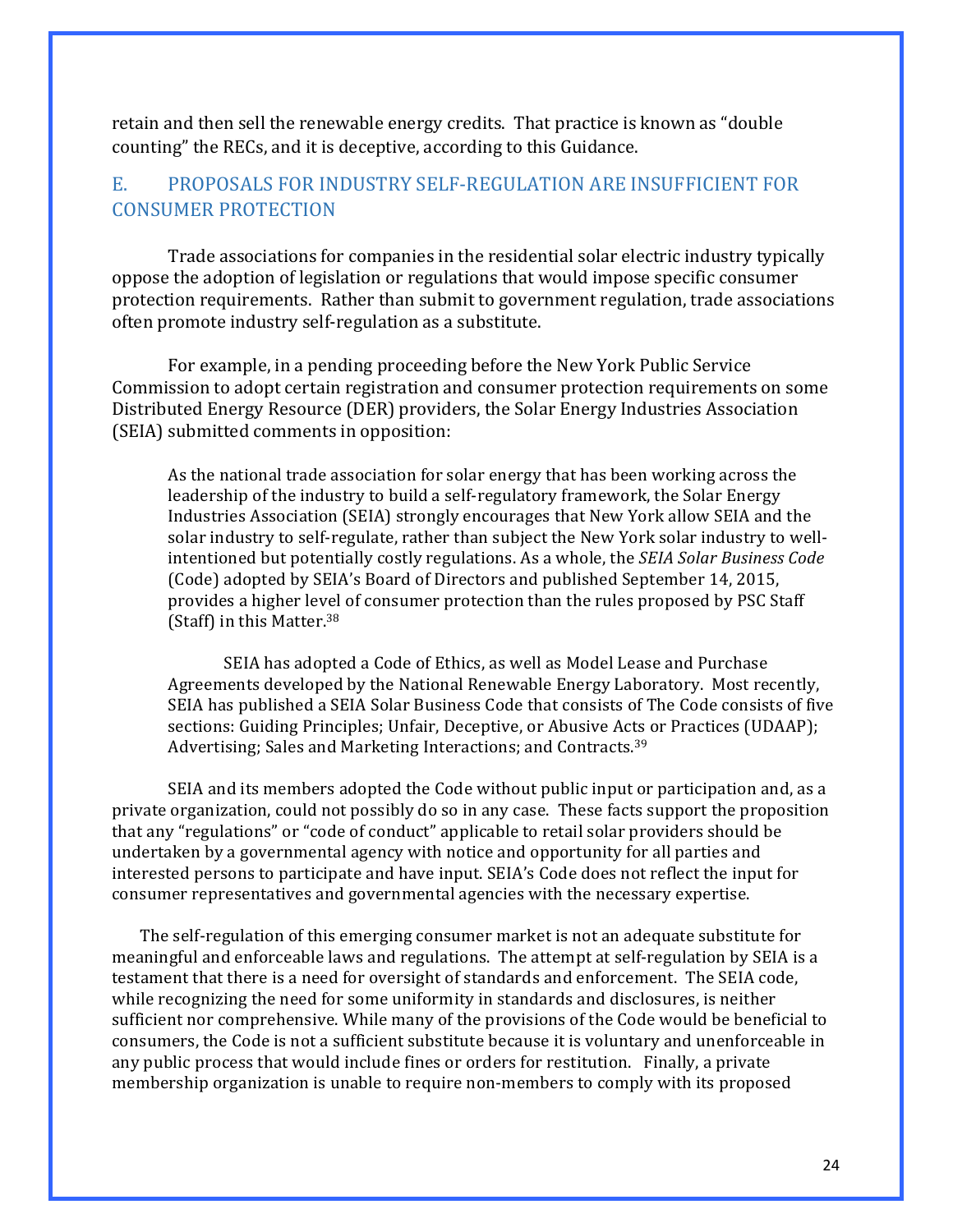policies and any member that objected to any provision of the Code or any attempt to "enforce" the Code could and likely would sever its ties to the organization.

Appendix B is a more detailed critique of the SEIA Code.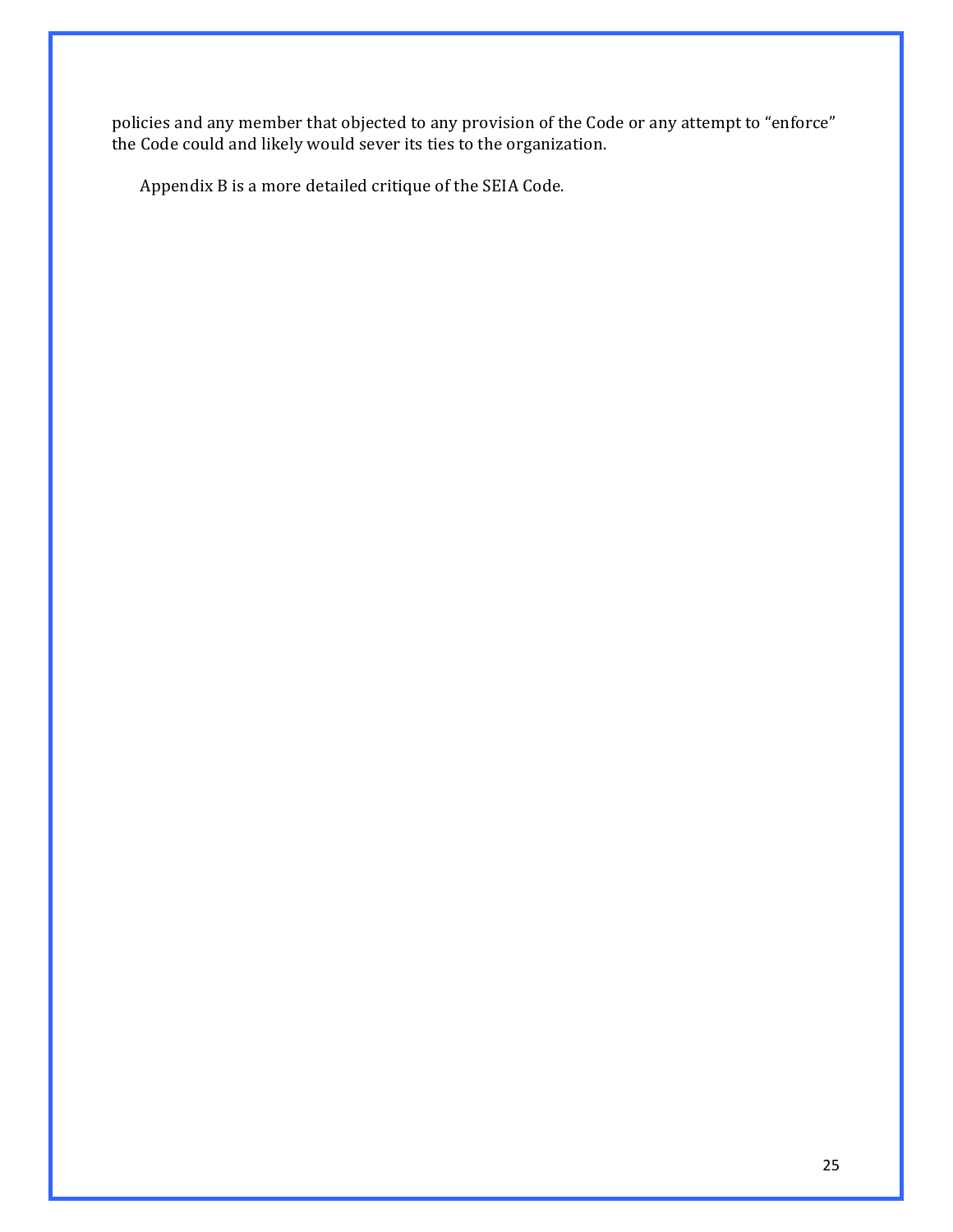# **CHAPTER IV: RECOMMENDATIONS FOR CONSUMER PROTECTION POLICIES AND MANDATES FOR RESIDENTIAL SOLAR TRANSACTIONS**

This Chapter recommends state law and/or regulations to govern the retail sales of solar power to residential customers for installation on a customer's residence, typically on the customer's roof. Chapter V addresses certain unique features associated with community solar programs, but it is intended that the disclosure and oversight policies recommended in this Chapter should also be considered for community solar programs. No seller of goods and services should commit unfair trade practices, make deceptive disclosures, or misrepresent the product or service in marketing and sales activities. These proposals are specific to solar lease and sale transactions, with specific disclosures and contractual provisions that flow from the long standing consumer protection policies that have governed retail sales of products and services to residential customers. In addition, these recommendations are intended to complement existing state and federal consumer protection laws and regulations that apply to telemarketing sales calls and door-to-door marketing to residential customers, as well as federal financial transaction laws and disclosures that apply to loans issued by regulated financial institutions. These recommendations also do not take precedence over existing state or local home construction and repair regulations that may be applicable to the installation for solar on a customer's home.

The proposed policies in this Report are organized in the following topics:

- A. Registration or Licensing; State Agency Authority
- B. Disclosures: A Customer Template
- C. Contract Provisions
- E. Sales and Marketing Conduct
- E. Enforcement and Penalties; Customer Complaints

#### A. REGISTRATION AND LICENSING

A person shall not sell, lease or install a rooftop solar system or a community solar system or sell electricity generated by such systems unless the person has registered with the Commission by submitting a form as prescribed by the Commission.

- 1. The Commission shall adopt regulations:
	- (a) Requiring a registration form submitted to the Commission to include:

(1) the name, street address, mailing address, electronic mail address and telephone number of the registrant;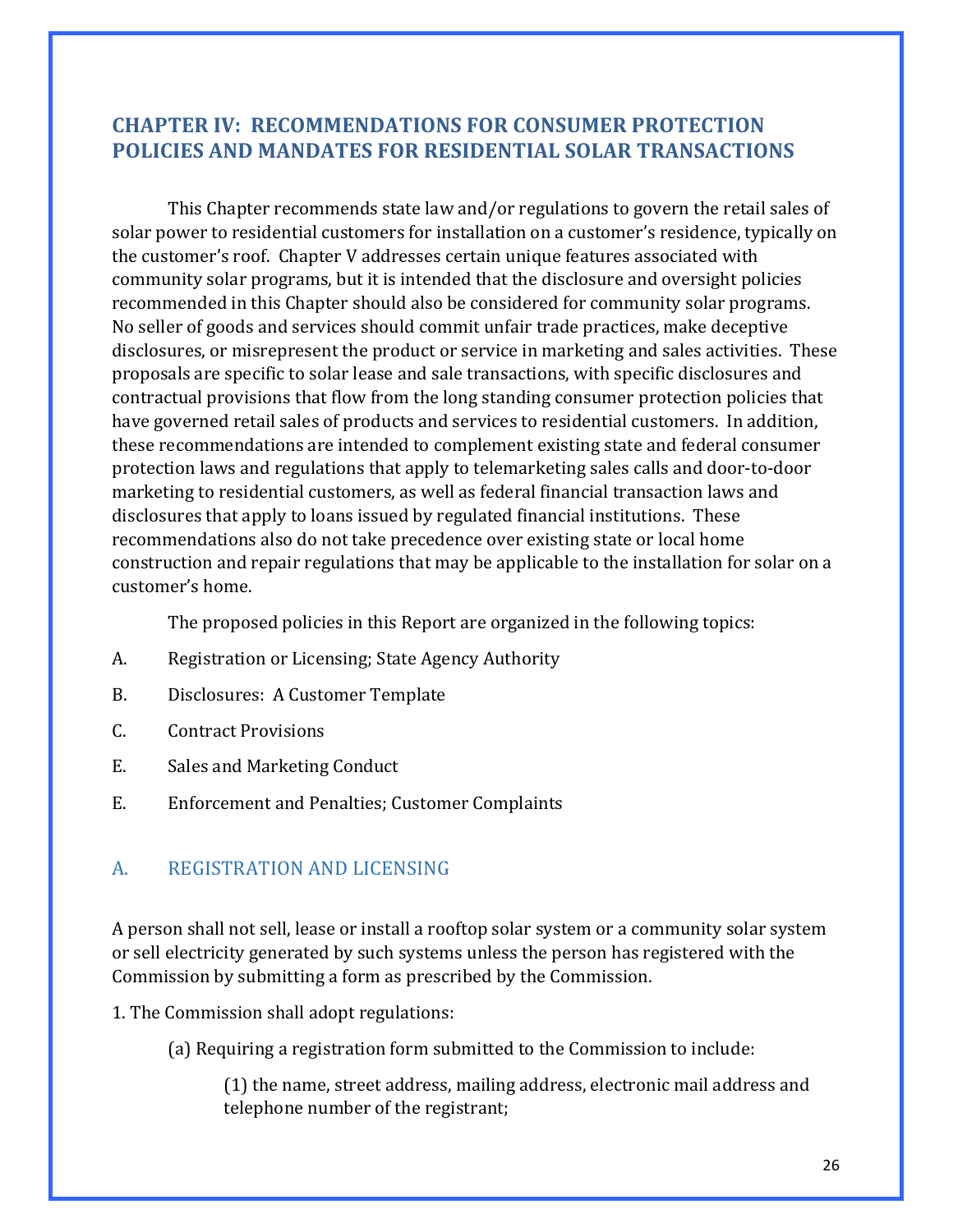(2) the name and contact information of any registered agent or any person designated by the registrant to receive notices and other communications from the Commission;

(3) the name, address, and title of each officer or director;

 $(4)$  if the company is publicly traded, the company's most recent annual report filed with the United States securities and exchange commission;

(5) if the company is not publicly traded, the company's current balance sheet; 

 $(6)$  the company's latest annual report, if any;

(7) a statement describing each activity described in this chapter/section in which the registrant intends to engage;

 $(8)$  a statement describing each jurisdiction where the registrant or its affiliate operates;

(9) a statement describing the managerial and technical qualifications of the registrant; and

 $(10)$  any other information required by the Commission;

(b) Requiring a registrant to submit to the Commission:

(1) An example of each consumer contract and agreement for the sale, loan, lease, or purchase agreement in which the registrant has indicated he or she intends to engage; and

(2) An updated example of the agreement if a previously submitted example is no longer reasonably accurate or if the registrant intends to engage in an activity described in this chapter/section for which the registrant has not vet submitted an example of an agreement;

(c) Requiring a registrant to submit to the Commission an amended registration form if any information provided to the Commission on a registration form or a previously submitted amended registration form is no longer correct; and

(d) Providing the time period within which an updated example described above or an amended registration form must be submitted.

2. The commission may reject an application that does not contain all information required by this section or by commission rule.

3. The commission must take action to approve or deny any application for registration within \_\_\_\_\_\_\_ days after receiving the application. The commission may approve such application with or without a hearing. The commission may deny such application after a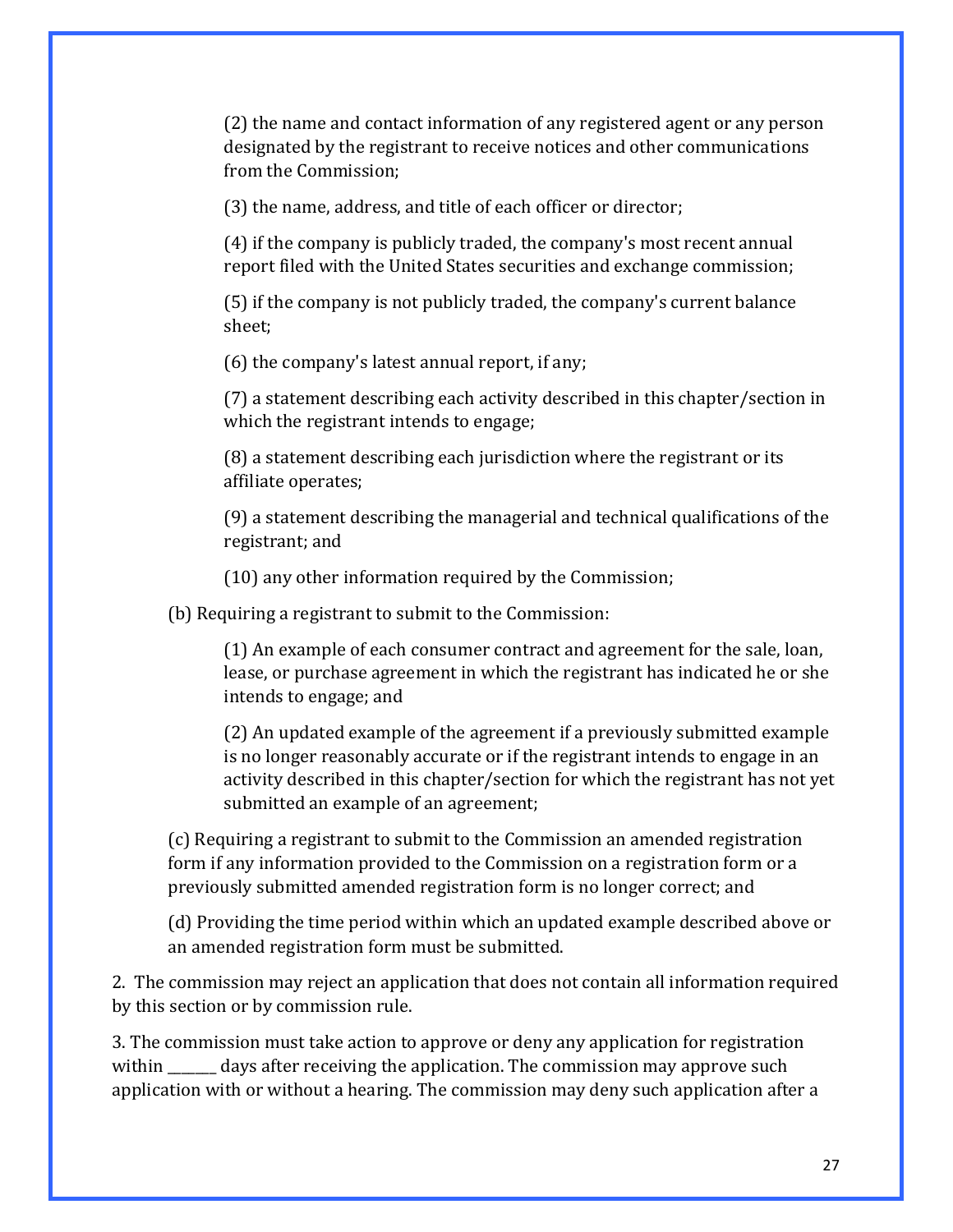hearing when it finds that the company or its registered agent has violated this chapter or the rules of the commission, or the company or its registered agent has been found by a court or governmental agency to have violated the laws of a state or the United States.

4. The commission may charge a one-time application fee to recover the cost of processing applications for registration under this section.

5. The commission shall adopt rules to establish the companies' responsibilities for responding to customer complaints and disputes.

6. The commission shall adopt annual reporting requirements.

7. The solar power company must keep its customer records, including customer contracts and agreements, available for inspection by the commission for five years;

8. The solar power company must cooperate with commission investigations of customer complaints;

7. The commission may conduct investigations and may suspend or revoke a registration, and/or impose fee or penalties upon complaint by any interested party, including the state utility consumer advocate, or upon the commission's own motion after notice and opportunity for hearing, when it finds that the registered company or its agent has violated this chapter, the rules of the commission, or the company or its registered agent has been found by a court or governmental agency to have violated the laws of a state or the United

States.

DISCUSSION: Consumer protections are not effective unless a governmental agency has the authority to investigate complaints and take action against bad actors, and such enforcement cannot occur without registration or licensing. Regulators should know how to contact authorized representatives, investigate the background of a business, and take action against a provider for violations of state laws and regulations. This Report recommends the public utility commission as the most likely focus for oversight and enforcement, but recognizes that an alternative agency or arrangement could be appropriately identified.

# B. DISCLOSURES

A solar provider shall accurately and completely describe the proposed transaction in its marketing materials and terms of service and shall not include any promises or suggestions of benefits that are not otherwise included in the contractual terms and conditions. A solar provider shall be held to comply with its disclosures if there is any conflict with the underlying contractual terms and conditions.

The commission shall develop a model Consumer Disclosure Template that is provided in a separate document of at least 12 point type and that must be used by licensed (or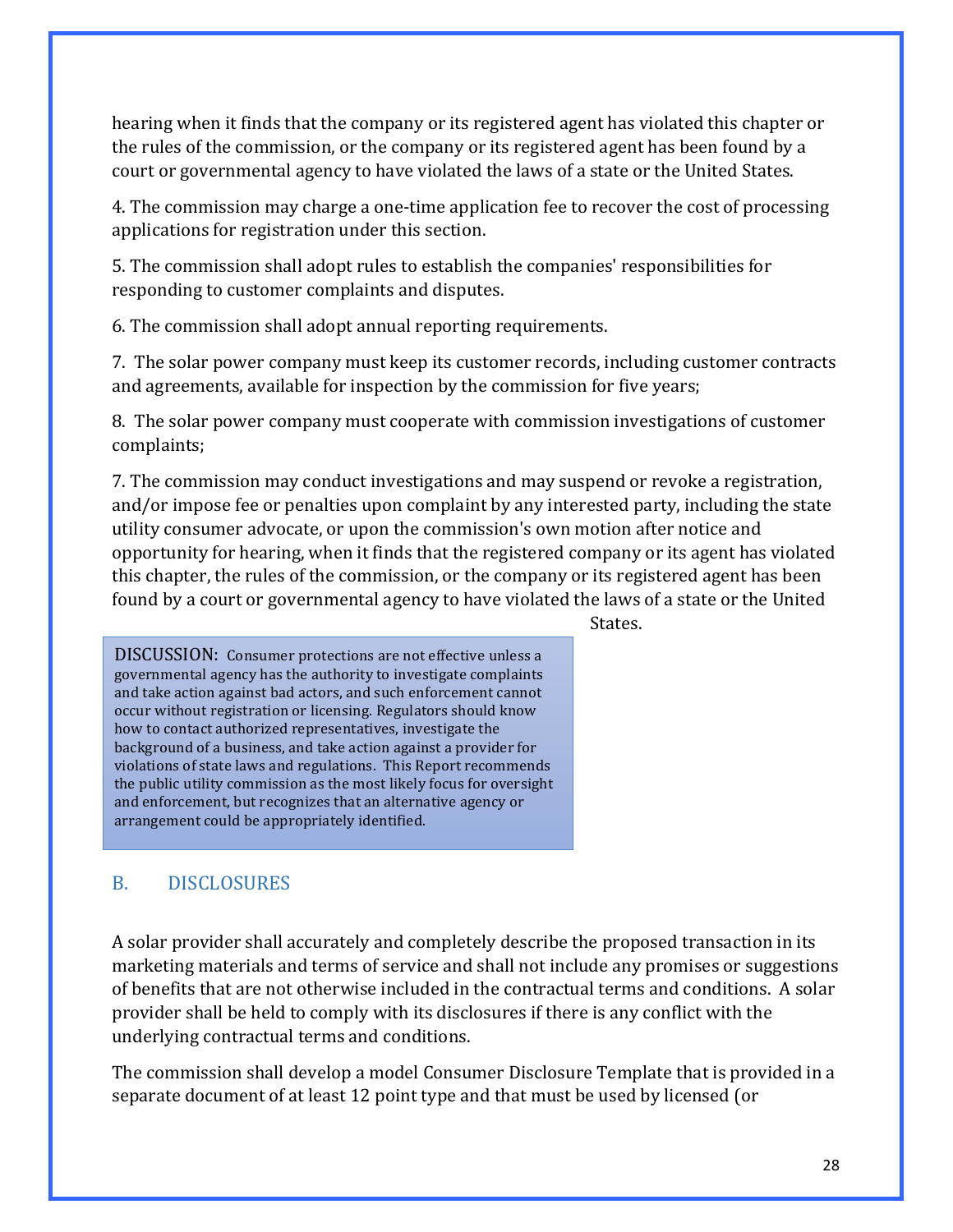registered, where applicable) solar providers that will include, at a minimum, the following information, and separately signed and dated by the person buying, financing, or leasing the solar energy system:

- 1. The expected amount of electricity that will be produced by the solar energy system. The buyer or lessee shall be provided with a good faith estimate of the number of kilowatt hours that will be delivered by the solar electric system on a monthly and annual basis, together with a description of the warranties and limitations, if any, affecting the estimate.
- 2. To the extent that the solar provider has promoted the sale, lease, or financing for a customer's solar system as a means to save or lower the customer's electricity bill, the provider shall include the methodology and estimated result of the proposed transaction on the customer's electricity bill, using a methodology for estimating the future price of electricity that is approved by the commission. Such an estimate shall be provided for the length of the financial transaction.
- 3. All of the costs associated with installing the solar energy system including but not limited to any taxes the buyer or lessee will be required to pay as part of any purchase or lease agreement.
- 4. A good faith estimate of the impact of the installation of the solar energy system on the value of the home as well as a good faith estimate of any applicable property taxes, such estimates to be based on a disclosed methodology or data.
- 5. The value of all federal, state, and local tax credits, electric utility rate credits, Renewable Energy Credits, incentives, or rebates that the buyer or lessee may receive or sign over, if applicable.
- 6. A good faith estimate of each financial benefit the buyer or lessee will receive or waive upon signing an agreement, including tax credits, electric utility rate credits, incentives, subsidies, or rebates and information regarding the allocation of responsibility for payments if and when each of these financial benefits expires or is modified.
- 7. The expected rate of compensation for any electricity produced by the solar power system and sold to the customer's electric utility, including the current reimbursement rate of the electric utility at the time of signing a contract, with a disclaimer that the current reimbursement rate is subject to change.
- 8. If retail net metering or a similar tariff is in place at the time of the sale or lease, a notice informing the buyer or lessee that additional charges for distribution, transmission, or stand-by generation may be imposed in the future if approved by the commission, or by changes to state law.
- 9. The full extent of payments and interest rates or the escalation of payments over the life of the sale or lease agreement.
- 10. A good faith estimate of the anticipated value of any assets that remain with a lessee at the end of the lease agreement if applicable.
- 11. Information on the potential fire and other home safety risks of a solar electric system, and an explanation of how operations of the solar electric system could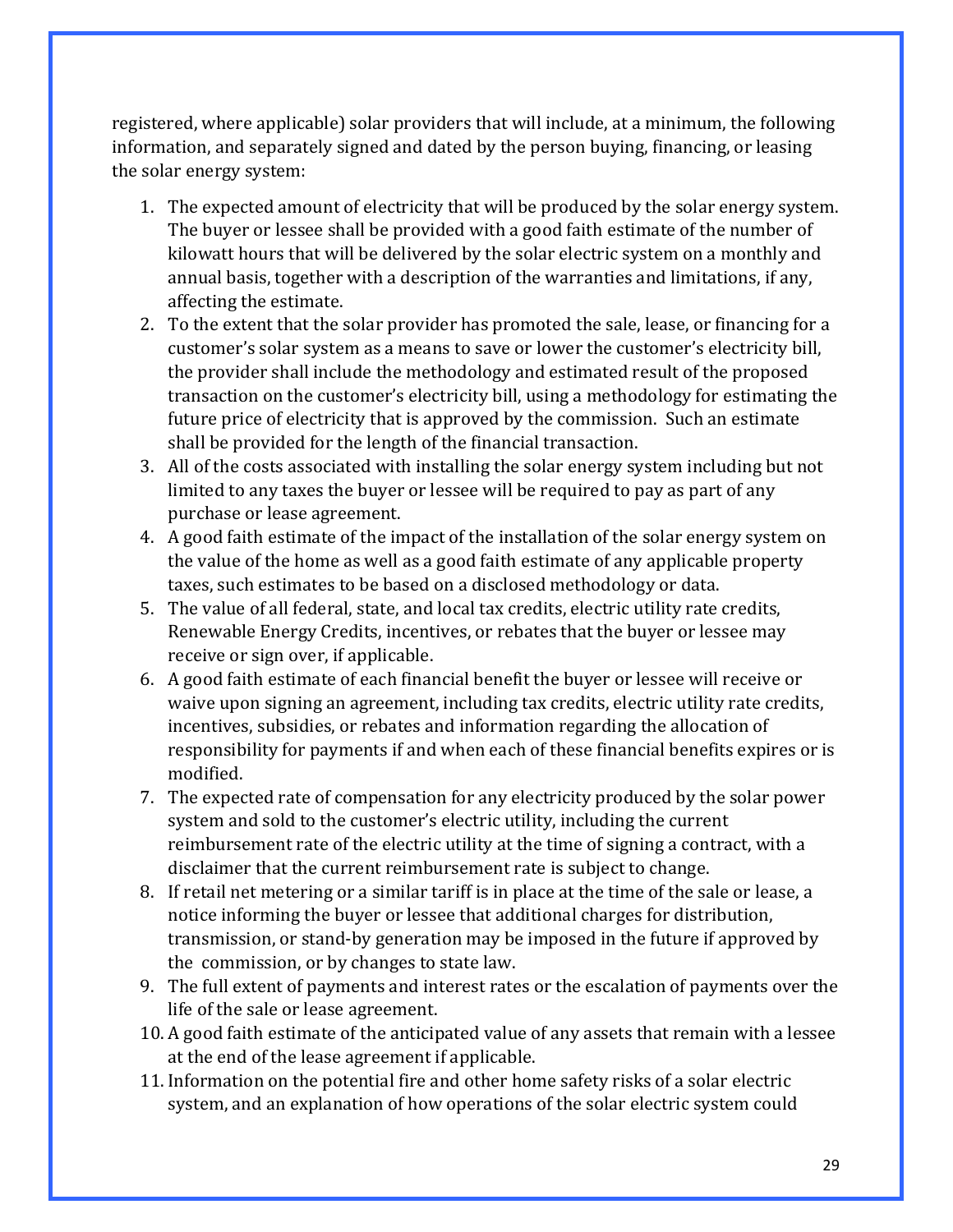affect home appliances and equipment in the event that the system is operating without backup or support from the utility grid.

- 12. Information on whether the sale or lease agreement insures the solar power system against damage or loss and under what circumstances the company does not insure or cover damages or loss of the system.
- 13. A statement that the buyer or lessee should determine whether homeowner insurance rates will be affected by the installation of the solar power system.
- 14. A statement that the buyer or lessee should determine whether a homeowner's association has any restrictions on the installation of a solar power system.
- 15. A disclosure on whether the lease agreement protects against any damage or loss to the lessee's real and personal property and how the installation of the solar power system may impact home insurance agreements and rates and other warranties.
- 16. A statement that there are costs for the removal or temporary removal of a solar electric system in case of roof repair or replacement due to weather, wear and tear, or other events. The buyer or lessee shall be given information on the costs the company will cover and will not cover in the event the roof needs maintenance and, in the case of a lease agreement, whether the lessee is required to make any lease agreement payments during the time the solar electric system is inoperable due to roof maintenance.
- 17. Information explaining the terms of the lease agreement in cases of inoperability due to product malfunctions or defects.
- 18. The costs to the buyer or lessee of any additional metering equipment or equipment used to connect the solar power system to the home or grid, including installation, removal, or maintenance and cleaning area after construction, installation, and removal.
- 19. A statement of the company's policy on the use of customer data as it relates to electricity usage, production, and personal information and whether such information is or could be shared with any additional parties, with the conditions and methods of such sharing identified.
- 20. Information regarding the change in terms of lease agreement in the event of the sale of the home or in the event of the death of the lessee, and whether and under

*DISCUSSION:* The legislation (or regulation) should not merely list the items that must be disclosed to the customer because such a directive may result in including the disclosure *requirements in a multi-page contract, typically written in fine print and with technical* terms and jargon. Similar to the proposal for a Consumer Template in one legislative proposal, the regulatory commission should develop a model Customer Disclosure Template and require solar energy providers to use the model that is provided to all prospective *customers* and would be available for each financial model or product offered by the solar energy provider as advertised on the provider's website. This Model would not regulate the financial contents of the solar provider's offer, but would require all solar providers *marketing* to residential customers to use the same terms and definitions and make their offers in a manner that allows a comparison of impacts on the customer's electricity bills and *obligations* under the applicable financial arrangement. Where actual customer specific *information is required to complete the Template, the customer should receive a document that reflects their specific analysis and information. Where this information is not available,* the provider should be required to use actual average customer usage and installation specifications from the utility's service territory for public dissemination with the

what circumst ances the lease is transferable.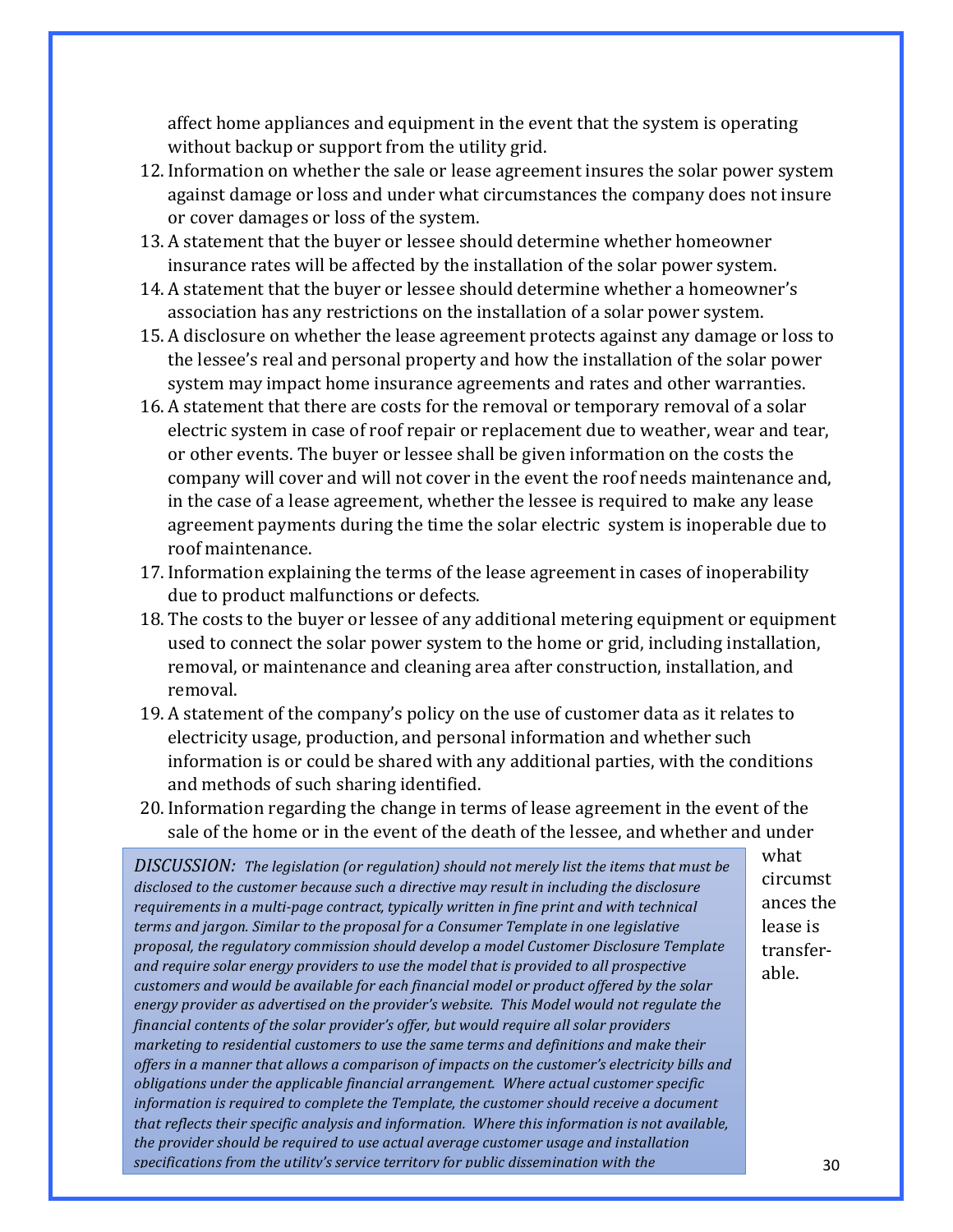# C. CONTRACT TERMS

An agreement governing the financing, sale or lease of a solar energy system to any person of this state must:

- 1. Be signed by the person buying, financing or leasing the solar energy system and must be dated. Any Disclosure Statement or contractual agreement that contains blank spaces affecting the timing, value or obligations of the agreement in a material manner when signed by the buyer or lessee is voidable at the option of the buyer or lessee until the solar energy system is installed.
- 2. Be in at least 12 point type.
- 3. Include a provision granting the buyer or lessee the right to rescind the financing, sale or lease agreement for a period of not less than three business days after the buyer or lessee signs the agreement and before the solar energy system is installed.
- 4. Provide a description, including the make and model of the solar energy system's major components or a guarantee concerning energy production output that the solar energy system being sold or leased will provide over the life of the agreement.
- 5. Separately set forth the following terms, if applicable:
	- a. The total purchase price or total cost to the buyer or lessee under the agreement for the solar energy system over the life of the agreement;
	- b. Any interest, installation fee, document preparation fees, service fee or other costs to be paid by the buyer or lessee of the solar power system;
	- c. If the solar power system is being financed or leased, the total number of payments, the payment frequency, the amount of the payment expressed in dollars, and the payment due date.
- 6. Provide a disclosure in the sale and financing agreements, to the extent they are used by the seller or marketer in determining the purchase price of the agreement, identifying all current tax incentives and rebates or other state or federal incentives for which the buyer may be eligible and any conditions or requirements pursuant to the agreement to obtain these tax incentives, rebates or other incentives.
- 7. Identify the tax obligations that the buyer or lessee may be required to pay as a result of buying, financing, or leasing the solar power system, including:
	- a. The assessed value and property tax assessments associated with the solar power system calculated in the year the agreement is signed;
	- b. Any obligation of the buyer or lessee to transfer tax credits or tax incentives of the solar power system to any other person.
- 8. Disclose the terms of any warranty and whether the warranty of maintenance obligations related to the solar power system may be sold or transferred to a third party.
- 9. Include a disclosure, the receipt of which shall be separately acknowledged by the buyer or lessee, if a transfer of the sale, lease or financing agreement contains any restrictions pursuant to the agreement on the lessee's or buyer's ability to modify or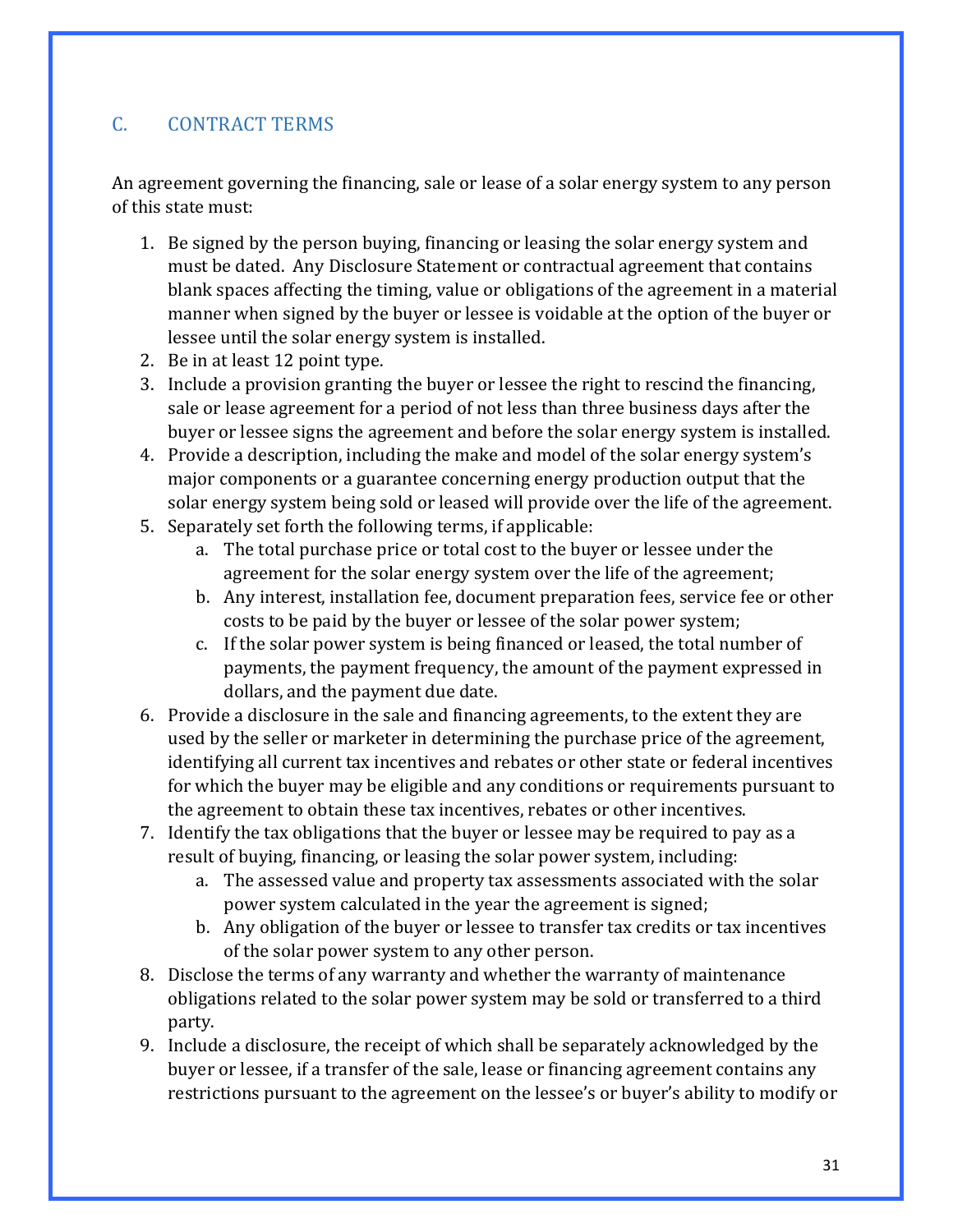transfer ownership of a solar power system, including whether any modification or transfer is subject to review or approval by a third party. If the modification or transfer of the solar power system is subject to review or approval by a third party, the agreement must identify the name, address and telephone number of, and provide for updating any change in, the entity responsible for approving the modification or transfer.

- 10. Include a disclosure, the receipt of which shall be separately acknowledged by the buyer or lessee, if a modification or transfer of ownership of the real property to which the solar power system is or will be affixed contains any restrictions pursuant to the agreement on the lessee's or buyer's ability to modify or transfer ownership of the real property to which the solar power system is installed or affixed, including whether any modification or transfer is subject to review or approval by a third party. If the modification or transfer of the real property to which the solar power system is affixed or installed is subject to review or approval by a third party, the agreement must identify the name, address and telephone number, and provide for updating any change in, the entity responsible for approve the modification or transfer.
- 11. Provide a full and accurate summary of the total costs under the agreement for maintaining and operating the solar power system over the life of the solar power system, including financing, maintenance and construction costs related to the solar power system.
- 12. If the agreement contains an estimate of the buyer's or lessee's future utility charges based on projected utility rates after the installation of a solar generation system, provide an estimate of the buyer's or lessee's estimated utility charges during the same period as impacted by potential utility rate changes ranging from at least a five percent annual decreases to at least a five percent annual increase from current utility costs. The comparative estimates must be calculated based on the same utility rates.
- 13. Include a disclosure, in at least 12 point type, the receipt of which shall be separately acknowledged by the buyer or lessee, that states: **Utility rates and other federal, state, or local tax subsidies are subject to change. These changes** cannot be accurately predicted. Projected savings from your solar power **system** are therefore subject to change. Tax incentives are subject to change or **termination by executive, legislative or regulatory action.**
- 14. If applicable, include a disclosure regarding the rate the buyer or lessee can expect to be compensated for any electricity produced by their solar power system and sold to the electric utility. The disclosure, in at least 12 point type, the receipt of which shall be separately acknowledged by the buyer or lessee, shall provide information to the buyer or lessee about the current reimbursement rate of the buyer or lessee's electric utility at the time of signing the agreement. **The** disclosure shall also contain a disclaimer that the current reimbursement rate **is subject to change.** If retail net metering is in place at the time of the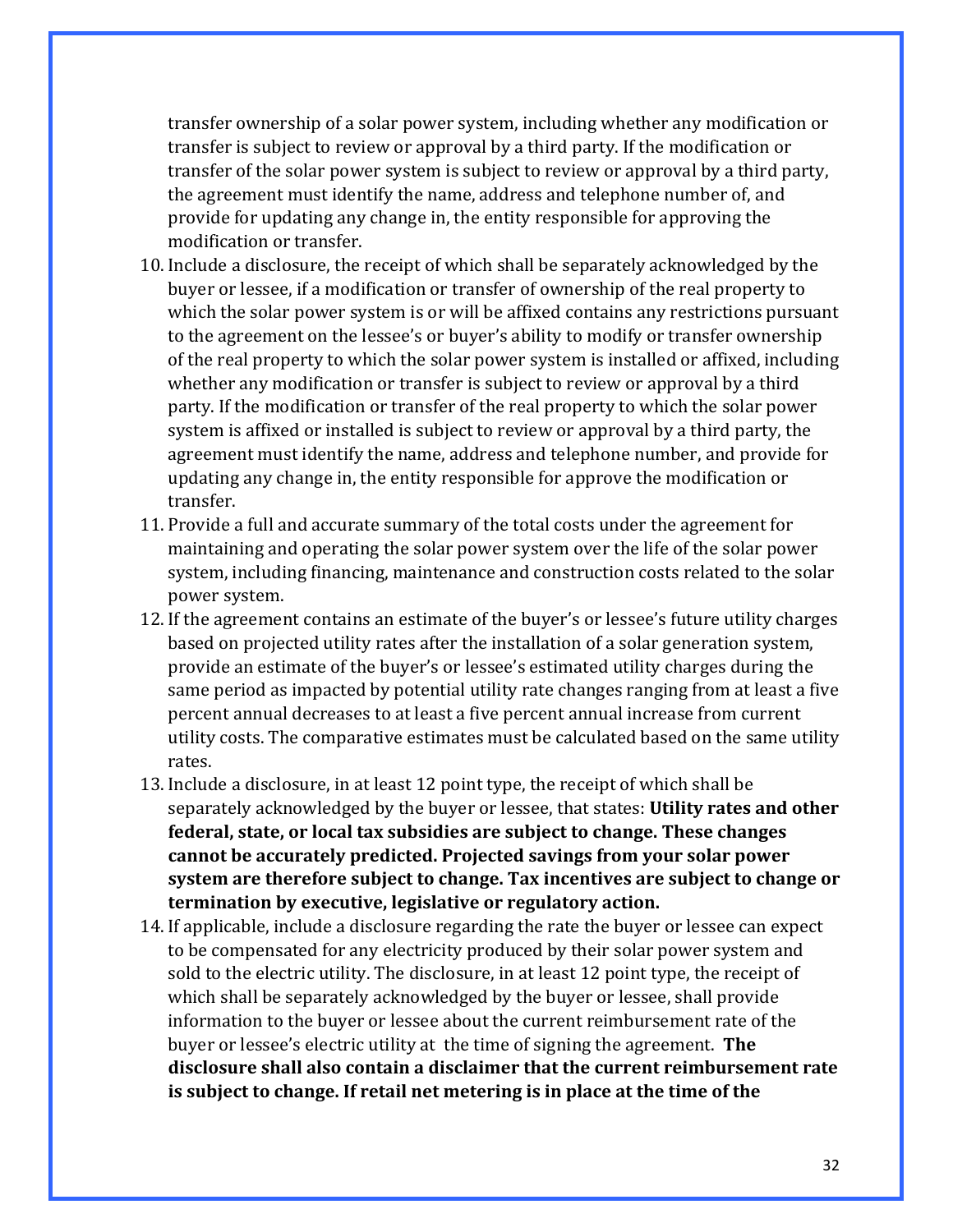## **purchase, the solar company shall inform the solar user that additional** charges for distribution, transmission, or stand-by generation may be imposed at the request of the utility, by rule of the commission, or by changes **to state law**.

- 15. An agreement for the financing, sale or lease of a solar power system that does not comply with the requirements of subsection 1 or that is not accompanied by the statement required by subsection 2 is voidable at the option of the person buying or leasing the system until the installation of the system begins.
- 16. If applicable, a disclosure similar to the following: **This agreement limits your right to bring a court case or file a class action to enforce this agreement or** seek damages. Instead, you agree to submit any claims to an arbitrator who will have the authority to interpret this agreement and decide any claims you **may have.** 40

DISCUSSION: Standardizing contract terms and disclosures do not in any *way regulate or limit the price charged for a solar lease, PPA or sale. As* shown by the Attorney General enforcement actions, and state legislation, *there is a recognized need to provide consumers with clear, understandable* disclosures that allow them to make meaningful comparisons among offers and to fully understand the terms of the financial transaction. Solar providers should not make claims of savings on websites or any such claims of "average" savings should be conspicuously identified with the basis for the claim and allow customers to access or review the data that supports such claims. *Claims of customer savings on the electric bill should reflect a utility specific* profile because savings are so closely related to a specific utility's rates and applicable net metering or solar tariff policy. Consumers should be able to *access this information by inputting their zip code on the provider's website.* 

In addition, consumers should be informed in a conspicuous manner that their *future and predicted savings or cost for electricity is subject to change by the utility* commission or state legislature.

With regard to the disclosure concerning the obligation to submit claims to an arbitration process, a line of U.S. court cases have held that the 1926 Federal *Arbitration Act preempts state legislation that may attempt to prohibit such contractual provisions.*

**Terms of Solar Contract Related to Sale of a Home** 

1. In the event that real property subject to a solar power system consumer contract is sold, the remainder of the consumer contract must be assumed by the buyer if a memorandum has been recorded reflecting the essential terms of the consumer contract, unless the seller and

buyer agree otherwise. If the buyer of such property assumes a consumer contract the buyer continues to qualify for all applicable incentives.

2. Thirty days prior to closing, the seller of the property shall notify any utility and solar power company affected by the consumer contract that the buyer is assuming the contract, or that the buyer and seller have agreed otherwise.

3. Within seven days of the seller's notice, the utility and solar power company shall provide the documentation of the procedures necessary for assumption of the consumer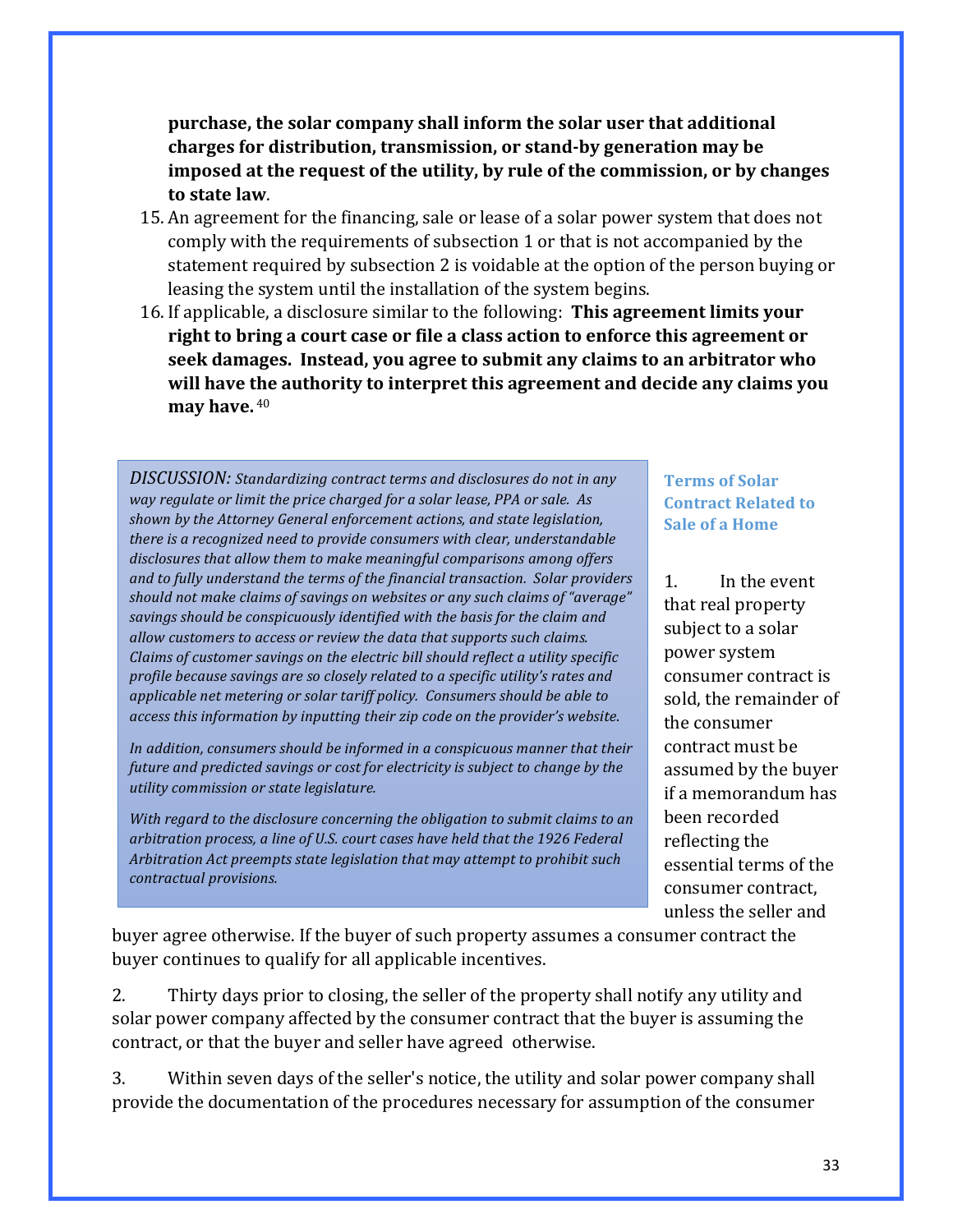contract by the buyer, or, in the event that the buyer is not assuming the contract, for termination of the consumer contract and removal of the renewable energy system.

4. At the end of the consumer contract term or in the event of any earlier termination of the consumer contract, the owner of the solar power system, whether it is a utility or a solar power company, is responsible for the removal of the solar power system from the property and may recover the cost thereof only as specified in the consumer contract and noted in the recorded memorandum. The owner of the renewable energy system may only obtain damages for the premature termination of a consumer contract to the extent that the amount of the damages is specified as liquidated damages in the consumer contract.

5. Renewable energy system consumer contracts may not grant utilities or solar power companies any authority to approve or disapprove of the transfer of real property associated with such a consumer contract.

6. The owner of a solar power system shall guarantee sufficient funds to properly dispose of the system at the end of the consumer contract.

7. The owner of a solar power system must remove the renewable energy system from the property within twenty-one days of a written request of the property owner. The owner of a solar power system is responsible for identifying hazardous and commercially valuable materials contained in the solar power system and how those materials will be properly disposed of or reclaimed. The owner must provide this information to the

**DISCUSSION:** There have been complaints about *lease and PPA contracts including a provision giving* the solar provider (the owner of the solar panels) *the right to approve a new home owner before the lease could be transferred to the new owner.* Several states have addressed this situation in their *proposed legislation, and the rights and obligations*  at the time of the sale of property are a key

*disclosure in the Arizona law.*

commission upon request.

**Privacy of Customer Information** 

1. Solar providers shall keep

confidential customer specific or private information relating to the customer's electricity usage, financial situation, credit history, and other residence-specific information obtained to implement the proposed transaction. Such customer specific information obtained from the customer or the customer's electric utility shall not be used or transmitted to any entity, including affiliates, for any purpose other than to implement the customer's transaction without the customer's affirmative consent.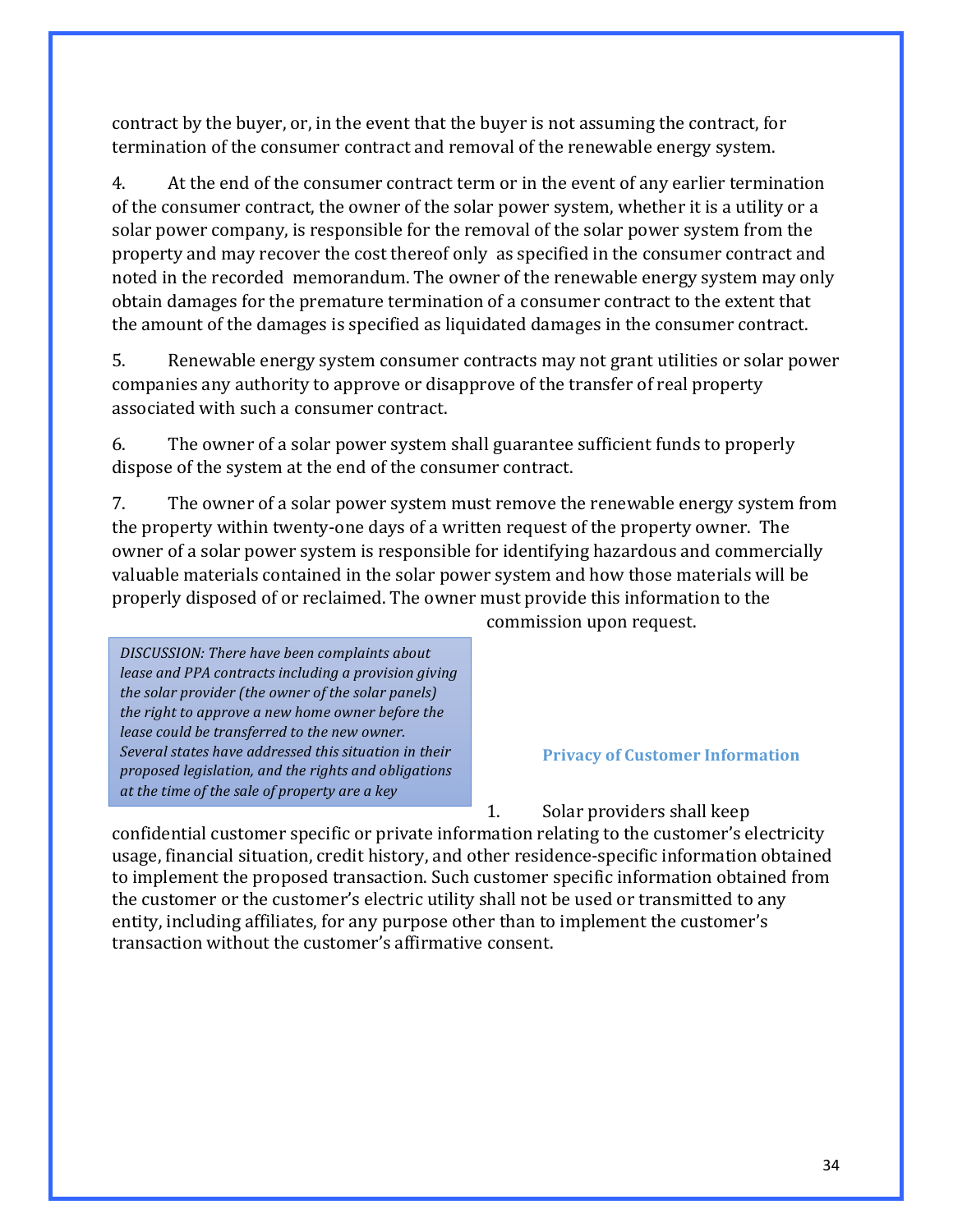## D. SALES AND MARKETING CONDUCT

1. Solar power companies shall ensure that all sales, marketing and advertising, whether oral, written or electronic, are accurate, easily understandable and based on facts and in compliance with state and federal laws and regulations. Solar power companies shall (1) accurately describe the customer's financial obligations under the proposed transaction in its sales presentations and marketing materials based on its underlying formal contract or leasing documents; and (2) ensure that its marketing and sales statements and promises conform to the formal and written terms and conditions.

2. Solar power companies are responsible for the actions of their employees, agents and any other third party representatives and shall ensure they comply with the requirements of this section. Solar power companies shall document their internal training and monitoring programs applicable to their sales agents, whether employees or third party agents, and make such records available to the licensing or regulatory authority upon request. 

3. Solar power companies should not refer to solar power as "free" in oral or written marketing or sales discussions unless the Consumer will not pay anything for the solar system or the energy it generates.

4. If advertised prices include initial pricing reductions or future increases, all material terms of such initial reductions or future increases shall be disclosed when such prices are marketed or otherwise communicated to Consumers.

5. Public statements, including those on websites or in print material, that describe solar energy as "clean" or "renewable" are deceptive if the Renewable Energy Credits are sold and there is no adequate disclosure about it. Disclosures must be proximate to the promotion of solar energy.

6. Where applicable, solar providers shall be subject to the registration and applicable

*DISCUSSION: Similar to regulations on the retail sale of electricity, consumer protection regulation applicable to retail solar providers should explicitly prohibit misleading and deceptive sales and marketing statements and reference the state's specific unfair trade practice or general consumer protection law. A* seller cannot misrepresent the nature of the formal agreement or use statements *that are directly contradicted by the formal agreement or contract. For example,* retail sellers of electric generation supply cannot advertise that their generation supply will save customers on the electricity bill and then bill the customer based *on a variable or month to month price that might comply with the fine print terms of the contract, but that results in significant increases in the customer's monthly electric bill. A similar example exists with promoting solar energy transactions. Solar providers should not offer "free" electricity or even "free sun power"* because that is not what is reflected in the transaction.

requirements of the [State Door to Door and/or Telemarketing Sales Acts].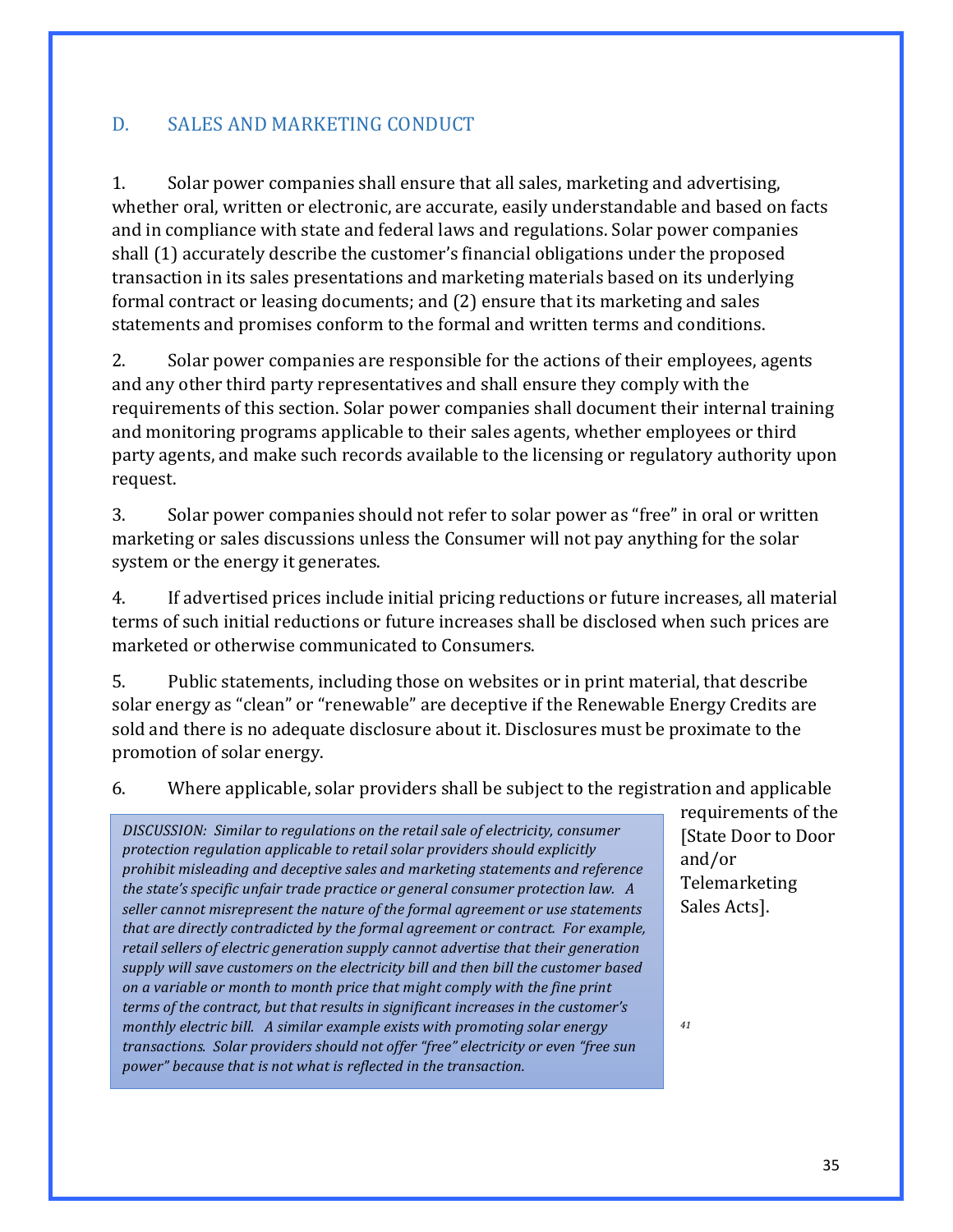## E. ENFORCEMENT AND PENALTIES; CUSTOMER COMPLAINTS

1. The commission shall investigate any complaint received against a solar power company related to a violation of this Chapter. If, after investigating such complaint, the commission finds there has been a violation of this Chapter, the commission, after notice and hearing, may impose an administrative penalty against the solar company. The commission shall promulgate rules and regulations to determine the appropriate penalties for violations of the provisions of this Chapter.

2. Nothing in the Chapter is intended to preclude the authority of the Attorney General to investigate and enforce state consumer protection laws pursuant to that office's jurisdiction. 

3. A solar provider shall maintain records of compliance with the requirements of this Act, including disclosure statements, contract terms, training and oversight of its agents, customer complaints, and customer notices and contract communications for a period of three years or the length of the contract term, where applicable.

4. In order to properly allow customers to communicate questions and complaints, the solar provider shall maintain reasonable and adequate customer service facilities, a toll free telephone number, and sufficient staffing to handle incoming customer communications, a means to obtain additional staffing in the event of an emergency, and sufficiently trained personnel to ensure that the service representative can provide information about the customer's specific transaction and associated issues relating to the implementation of that transaction, with access to managerial or supervisory assistance as

needed.

**DISCUSSION:** The proposed consumer protections cannot be *effective unless the regulations can be enforced and violators penalized. Enforcement requires that an agency can investigate complaints, the solar provider should be required to maintain* records demonstrating compliance with the underlying consumer protection and contract requirements, including evidence of *affirmative customer consent and enrollment, receipt of* disclosures by the customer, customer complaints, complaints not resolved, and business records associated with these activities for a *minimum time period, typically three years from the date of the* transaction for enrollments and disclosures and a rolling three *year period for customer complaints.*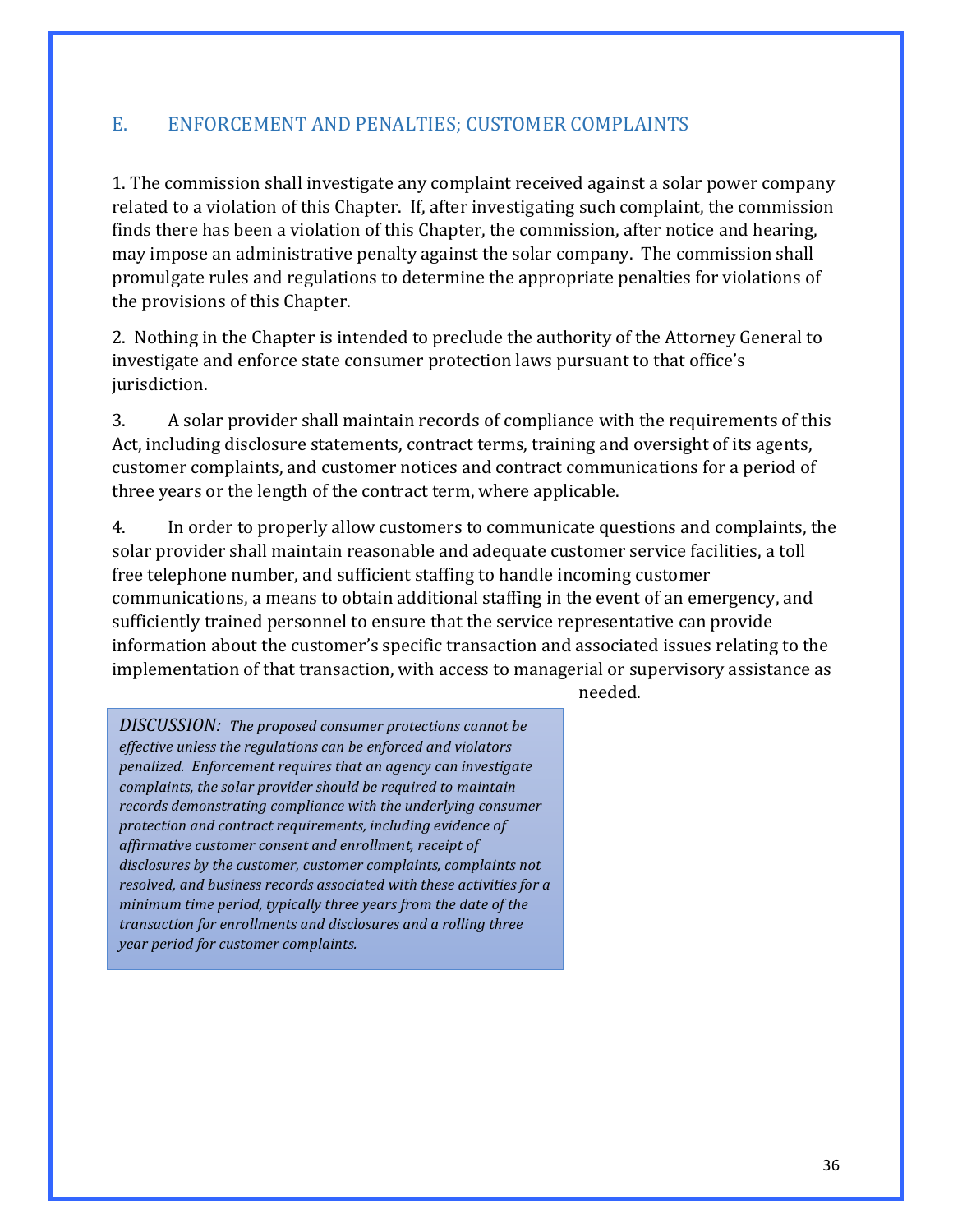## **CHAPTER V: COMMUNITY SOLAR PROJECTS: ADDITIONAL CONSUMER PROTECTIONS**

Community solar projects<sup>42</sup> are typically less expensive per output of energy than individual solar installations, due in part to their installation on the ground, and the associated economies of scale in creating a larger solar array. A community solar project also enables the option of making solar power available to a broader group of residential customers, including lower income households, renters and those with homes that are inappropriate for a solar installation (due to location, type of roof, shade, etc.). A community solar project is a larger version of the individual rooftop solar in that it is essentially a small electric generating plant located in the distribution system.

Community solar systems can be owned directly and entirely by the utility, owned by the utility in partnership with a third party serving a specific role  $(e.g.,$  project developer, customer interface), or owned by a third party. The third party could be a profit-making solar provider or a non-profit local community agency or organization. A community solar system could be promoted by the local utility pursuant to tariffs or other directives of the state public utility commission or promoted by a solar provider who may seek the necessary land under a leasing arrangement and then solicit individual customers to participate in the project.

A community solar project is composed of three distinct activities: First, a group of participants voluntarily pay for a subscription (or direct ownership) of a portion of a community solar system that is located off-site. Second, the electricity produced by the system flows directly into the electric grid. Third, in exchange for their subscription, the participants receive an agreed upon compensation  $(e.g., a credit on the electric bill)$  for the electric production of their portion of the community solar system.

According to the Solar Electric Power Association (SEPA), 13 states plus the District of Columbia have enacted community solar legislation. Each state policy varies, particularly in scale and reimbursement rate, but the foundation for each is the enablement of bill credits for customers participating in community solar programs.<sup>43</sup> The SEPA report analyzed  $68$ community solar projects in operation across the country. About 80 percent of these projects are under 1 megawatt (MW). About 73 percent of the organizations responding to  $SEPA's$ community solar survey charge subscribers an upfront fee to buy into a project; but as solar costs have dropped, so have upfront fees, from \$5 per Watt in 2011 to \$3 per watt in 2015. According to SEPA's Report, "Initial market research shows that consumers are interested in community solar, but are looking for programs with flexible commitments -- such as short-term contracts and transferability. Some would also prefer the projects be located at remote locations where they don't have to see them."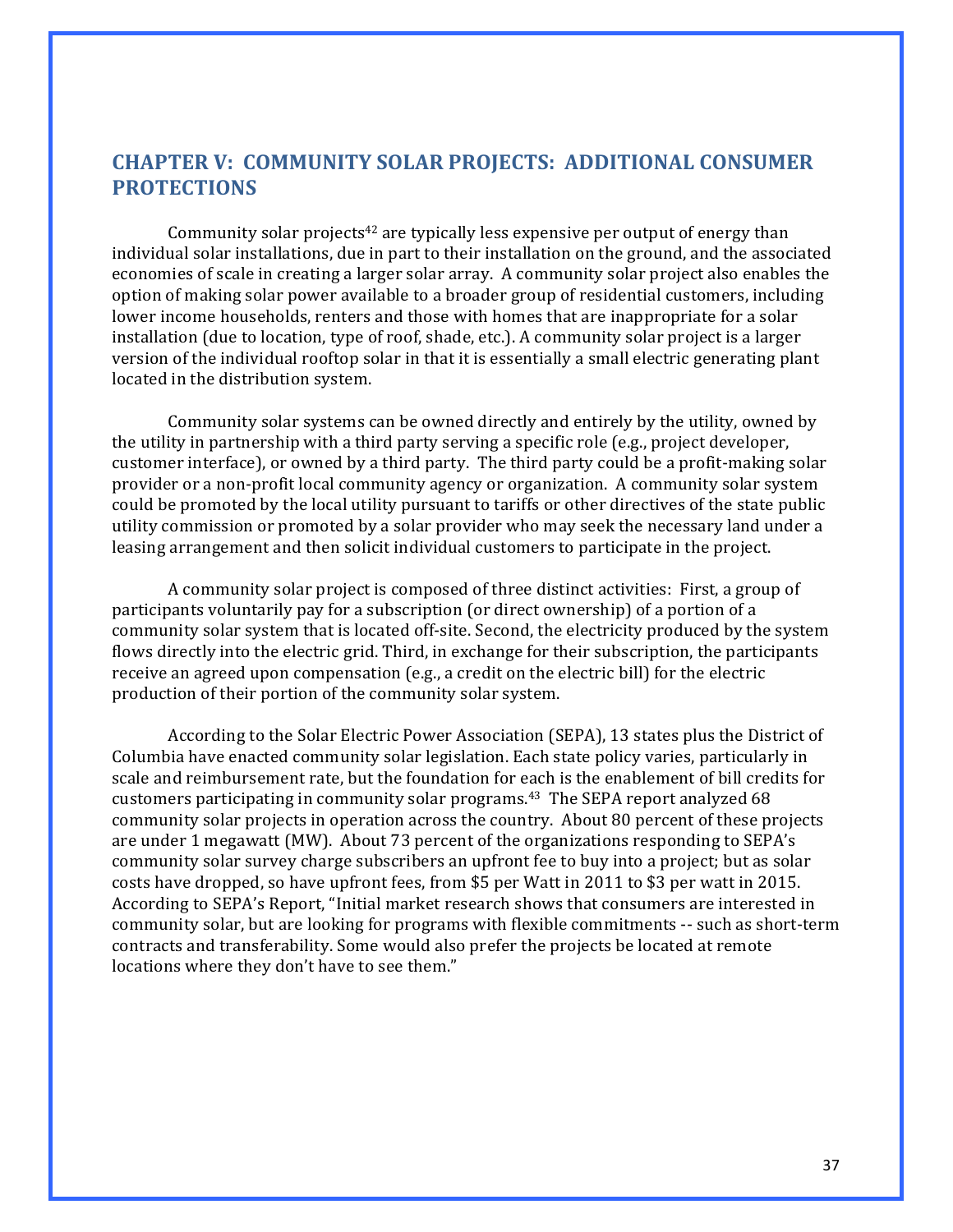Among the case studies evaluated in the SEPA report are the following:

Xcel Energy has community solar projects totaling almost 20 MW in its Colorado service territory. Xcel's Solar\*Rewards Community projects are constructed and owned entirely by private solar companies. These projects have enjoyed rapid growth and are usually fully subscribed within 6 months of coming online. Xcel selects its for-profit partners through a competitive bidding process and pays them subsidies tied to the amount of electricity generated. Early in the program, participants paid an upfront fee based on their subscription size, however financing is now available to most subscribers.

In 2015, Grand Valley Power (GVP) partnered with GRID Alternatives (GRID) to build a 24 kW CSG. The system was dedicated specifically to lowincome customers in GVP's service territory and is operated and managed by GRID. GRID, a nonprofit, promotes a CS model that involves combining equipment donations from solar manufacturers, financial contributions from various sources, and labor from job training programs and volunteers. Subscribers to the program pay no up-front fee and receive an ongoing credit for the production of their share of the CSG, though there is a 2 cent per kWh fee to help defray management costs. Subscribers participate in four-year cycles. After each cycle, they can re-qualify for the program, or if they no longer qualify  $-$  for example, if their income has risen above program limits - their share can be assigned to another low-income participant.

The marketing, sales, contract, and disclosure requirements recommended in Chapter IV should also be adopted for community solar projects. There are several aspects to community solar programs that raise consumer protection issues and concerns. some of which are unique to community solar and others of which are similar

to the offers for rooftop solar systems. This Chapter describes the unique features for community solar and recommends additional consumer protection policies that should be adopted for these programs.

**Utility and Commission Oversight.** Several state community solar programs thrust the local utility and the public utility commission directly into the oversight and approval of these programs. In some cases, the size and scope of the programs (in terms of the size of the utility array and number of participants or subscribers) are restricted or limited to pilot programs. In most cases, these programs come with a statutory mandate to develop specific consumer protection or regulatory oversight regulations. In either case, there are grounds for direct oversight and regulation by the regulatory commission.

**Community Solar Marketing Activities.** Whether or not the commission has been required to conduct community solar pilots, the potential for marketing abuse and the need for oversight of private marketers is particularly important. When a solar provider is marketing to obtain subscribers, it may seek to market its project via telemarketing or door-to-door sales activities, promoting a solar option at a lower cost than for individual rooftop solar systems. It will be very important to ensure that marketing claims and legal agreements are properly and accurately disclosed and that consumers are protected against misleading and deceptive claims about the impact of subscribership on their monthly electric bill. This concern is particularly important for projects that are designed to solicit lower income and disadvantaged customers to enroll in a community solar program, thus intending to make such an option more affordable compared to rooftop solar systems, many of which are not available to customers without a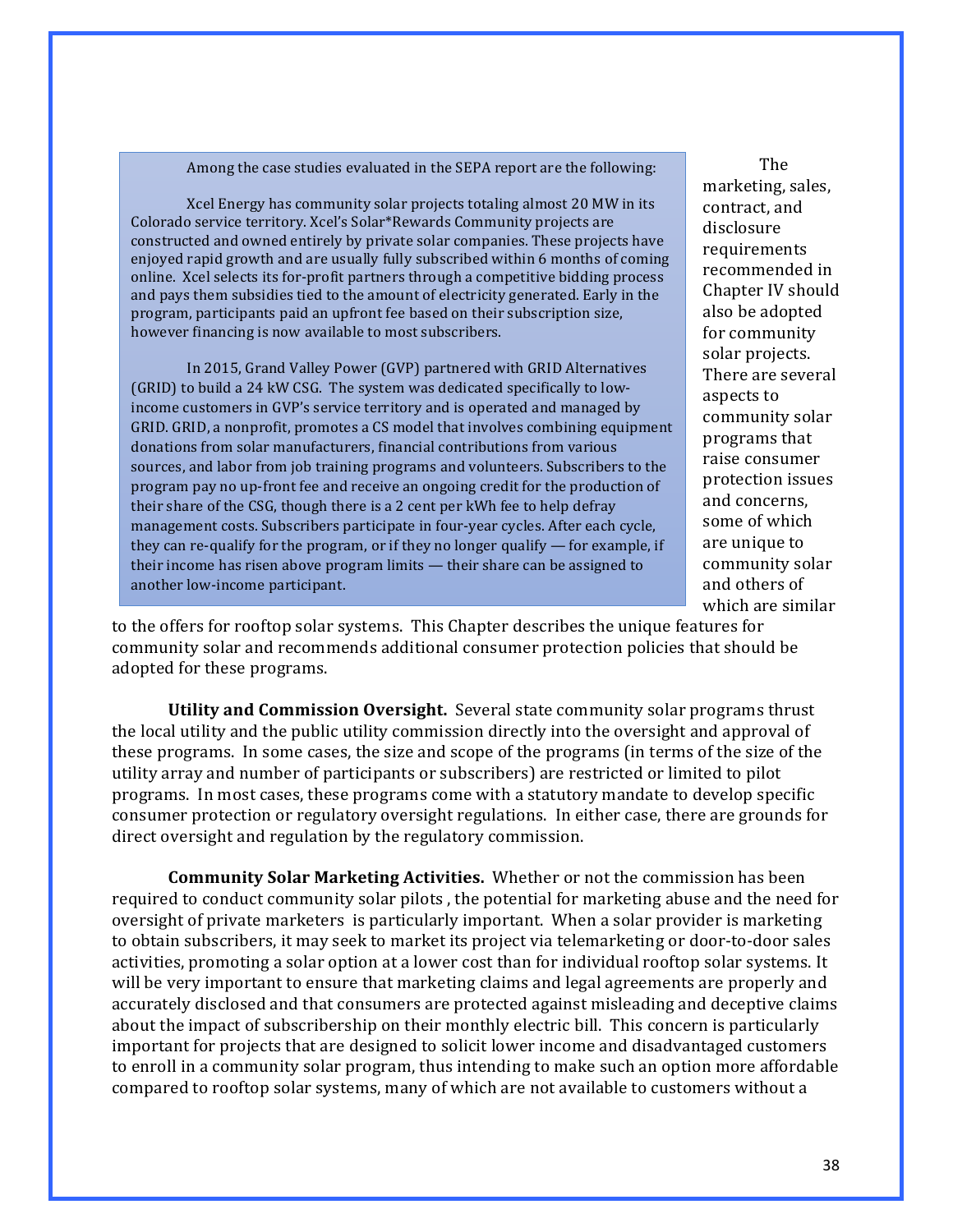specific credit score or credit history. In addition, community solar systems are often touted as a potential means to enroll customers who do not own their homes in solar power systems.

The SEPA Report identified several key issues for both regulators and consumers to understand and consider with regard to community solar projects:

**Customer Offer**. This refers to the payment for participation--typically either an upfront payment of all costs or an ongoing premium payment applied to the electricity produced by the customer's share of the system. Financing may be offered for upfront payments. Of the active community solar programs studied by SEPA, 73% have an upfront payment customer offer, 17% have an ongoing payment, and 10% allow customer choice among the two options.

**Value Proposition to Subscribers.** This refers to the financial value the subscriber receives in return for participating in the community solar project, either a bill credit (71% of those reviewed in the SEPA Report), or a separate line item payment on the electric bill(29%). The bill credit reduces the subscribers' kWh consumption by the kWh produced by their share of the project. A separate line item payment is a rate unique to the community solar project that is based on avoided costs in a value of solar tariff, net metering, or another accounting method, and would be applied to all kWh produced by the subscriber's share of the output. The utility's administrative costs, particularly billing system costs, are a factor in designing both of these rates.

**Sign-up Fee**: The project may choose to charge a sign-up fee that can be used to guarantee a subscriber's share before the project is actually generating electricity. Of the projects studied by SEPA that currently have fees, the fees range from \$50 to several hundred dollars. When upfront payment is requested, a higher sign up fee may be charged to reserve a share, and then credited toward the upfront payment. For projects with ongoing payments, sign-up fees may protect against the risk of a subscriber leaving before the minimum term.

**Renewable Energy Credit Treatment:** Renewable energy credits (RECs) may be available for the community solar project. RECs have value, therefore, a decision must be made as to who will own the credits and what will be done with them. SEPA describes two options: In the first option, the owner of the energy can maintain ownership of the REC. In this case, it is then up to the owner whether they retire the REC to meet a compliance requirement or if they sell it on the market. The second option is that the REC can be tied to the energy production and transferred to the customer.<sup>44</sup>

**Proposed Consumer Protection Policies for Community Solar Projects.** Several states have adopted, or are considering, consumer protections that are directly applicable to community solar projects. This Report recommends that the proposed consumer protection policies reflected in the Maryland and Minnesota public advocate proposals be adopted:

**Maryland** adopted a law in 2015 creating a pilot program for community solar projects. The Maryland law requires the community solar to be in the same electric service territory as its subscribers, but a third party may finance, build, own, or operate a community solar project. Electric utilities must buy the virtual net excess generation, up to specified limits. The Maryland law creates a three-year pilot program that allows for the construction of community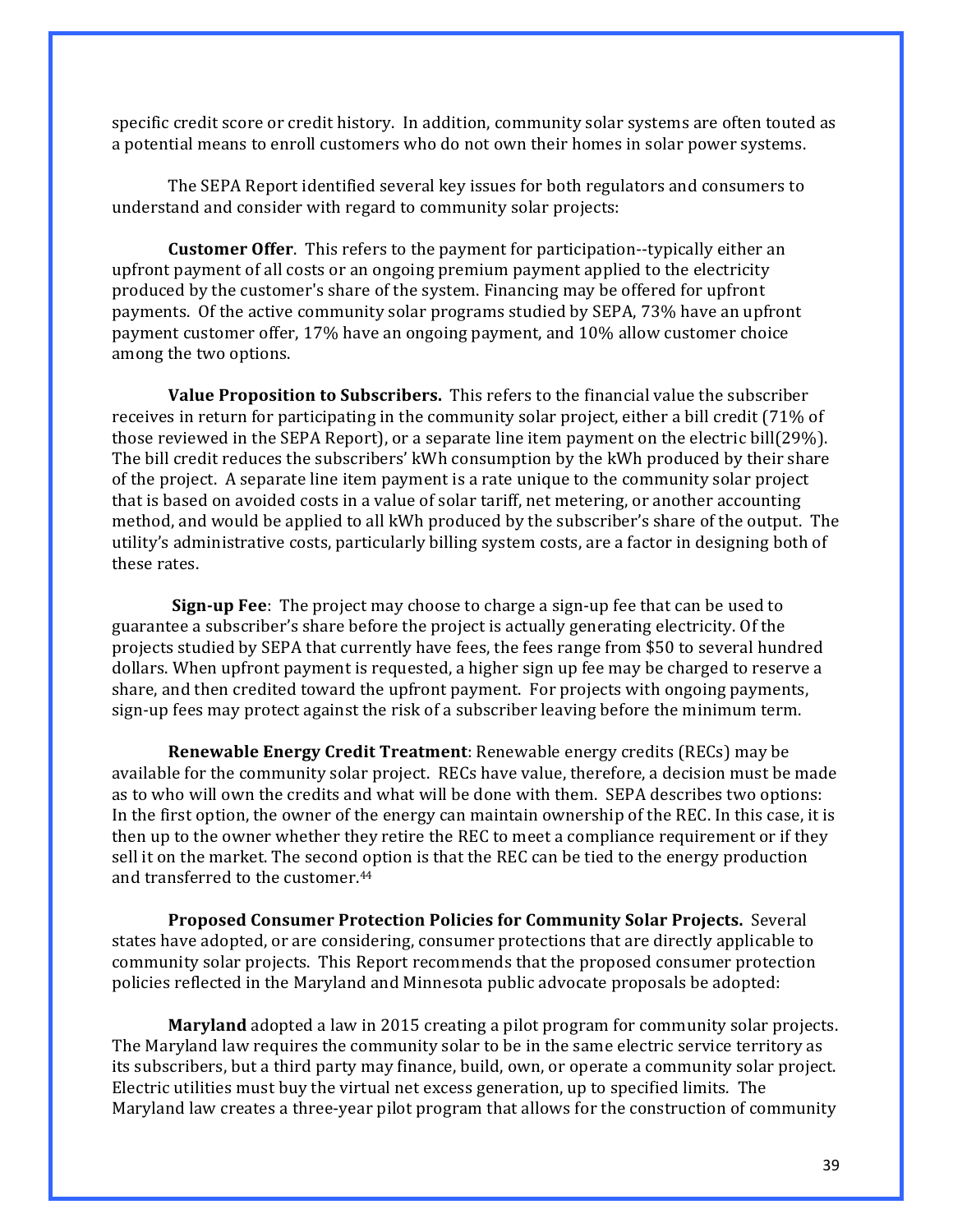solar projects under the authority of the Maryland Public Service Commission. The Commission must adopt regulations implementing the pilot program no later than May 15, 2016, and the three-year program will start following rule adoption. Key issues to resolve in the PSC rulemaking are consumer protection measures—a tariff structure under which an electric company provides kilowatt-hour or value credits to the community solar subscriber; virtual net metering calculation; protocols for communication among the pertinent parties; and interconnection protocols. Under the pilot program, individual system sizes are capped at 2 megawatts and 200 kilowatt subscriptions cannot constitute more than 60 percent of its subscriptions. The cumulative nameplate capacity under the pilot program counts toward the existing statutory limitation of 1,500 megawatts for all net metering projects in the state. The Commission is required to limit the pilot program within certain parameters so that it can conduct a "meaningful" (as required) analysis of the program and its results. The law requires the Commission to initiate a stakeholder workgroup that examines and identifies the costs and benefits of the program and recommends whether to establish a permanent community solar program. The Commission will then report its findings and recommendations to the Maryland legislature by July 1, 2019. $45$ 

The Maryland Office of People's Counsel has proposed specific issues that should be reflected in the forthcoming consumer protection and design regulations for these pilot programs.<sup>46</sup> Specifically, this Office has recommended:

**Sign Up and Deposit Limits:** The sign-up costs and deposit requirement that developers impose on subscribers interested in participating and reserving a portion of CSEGS must be limited to a reasonable amount. Some protection must exist to prevent developers from collecting deposits from interested customers and never building the CSEGS. One potential solution to this would be requiring subscriber deposits to enter a type of "escrow" account which would transfer a percentage of the funds to the developer only after the CSEGS becomes operational. This approach could; however, limit developers' ability to effectively finance systems, so some balance would have to be struck.

**The Need for Contract Regulation:** For some extremely important consumer protection issues, simply requiring disclosure to the subscribers is insufficient. If the issue has been identified as a key protection clause, it should be mandated by the Commission as part of the program, rather than just being a required disclosure. This will prevent unscrupulous developers from taking advantage of under-educated subscribers, poisoning the community solar program, and potentially dampening the entire solar industry and market.

List of suggested programmatic rules:

- No vearly price escalation past 2% embedded into contract.
- No transfer fees if customer moves within service territory.
- Projections of cost savings must include a scenario of 0% increase in electric rates.
- No fee for a downsizing allocation within first six months up to 20% of subscribed blocks.
- No fee to downsize by at most 5% each year thereafter.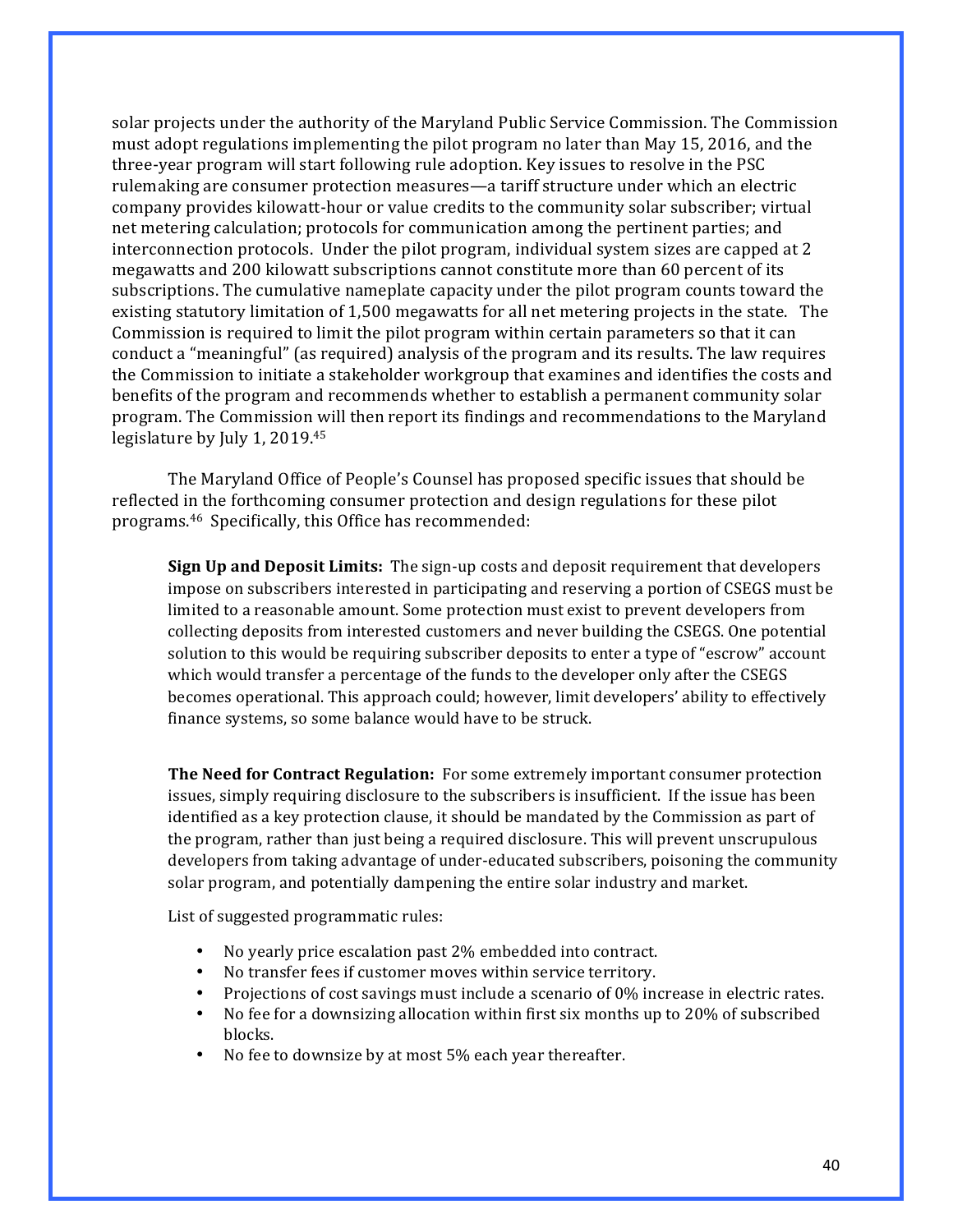**Subscription Transferability:** Subscribers should be able to transfer their subscription back to the subscriber organizations on a monthly basis, but may incur a penalty to do so. Should a CSEGS be undersubscribed, the portion of the capacity that is not subscribed should be credited at the commodity rate until new subscribers can be found.

**Downsizing:** There should be provisions allowing subscribers to downsize their subscription size. For example, regulations could provide subscribers with a right to downsize their subscription size by at most 20% without penalty within the first six months of signing up, 5% thereafter, in accordance with the minimum ownership percentages, shares, or capacity established by the subscriber organization. This prevents a potential disincentive for subscribers to conserve energy after joining the program, while incentivizing subscriber organizations to provide excellent customer service and maintain competitive costs as more community solar options become available to consumers.

**Minnesota** has implemented a community solar program called "*solar gardens*" in which certain consumer protection issues have been specifically considered. In this proceeding, Xcel Energy submitted a proposed tariff to implement community solar projects. The Office of Attorney General—Antitrust and Utilities Division raised significant issues with regard to the lack of specific information on the utility's proposed tariff and made recommendations to reform the proposal prior to any Commission approval.<sup>47</sup> The comments submitted by the Minnesota Attorney General proposed that the Commission adopt consumer protections for solar garden subscribers, relying on the Commission's obligation that the solar garden program is in the public interest and to ensure that consumers are provided with full and fair disclosures of future costs and benefits.

As described by the Attorney General's Comments, Xcel's proposed tariff was lacking in key information, including what customers might be required to pay for solar garden subscriptions, whether customers would pay any fee in a lump sum or in subscriptions, the duration of customer subscriptions, the transferability of any customer subscriptions, or the methods that solar garden developers would be required to use to estimate the output of the system. Referring to information from Xcel's community solar developers in Colorado, "Solar garden developers in Xcel's Colorado service territory estimate that, in exchange for the \$3,700 up-front cost, subscribers will receive bill credits of approximately \$270 per year per kilowatt, concluding that customers would not recover their initial investment for more than 13 years after the project becomes operational.<sup>48</sup> Among the recommendations by the Attorney General are the following consumer protection policies:

- Require registration or certification before the Community Solar Project qualifies for incentives. This should include basic information about the ownership, site, and the financial and technical ability to manage a project.
- Contracts between the utility and the project developer must be approved by the commission;
- Consumer should receive complete, credible and accurate disclosures, including information on the costs (including financing costs) and benefits of a particular project prior to signing a contract;
- Consumers should be able to recover any payments made for subscriptions in the event that their life circumstances change;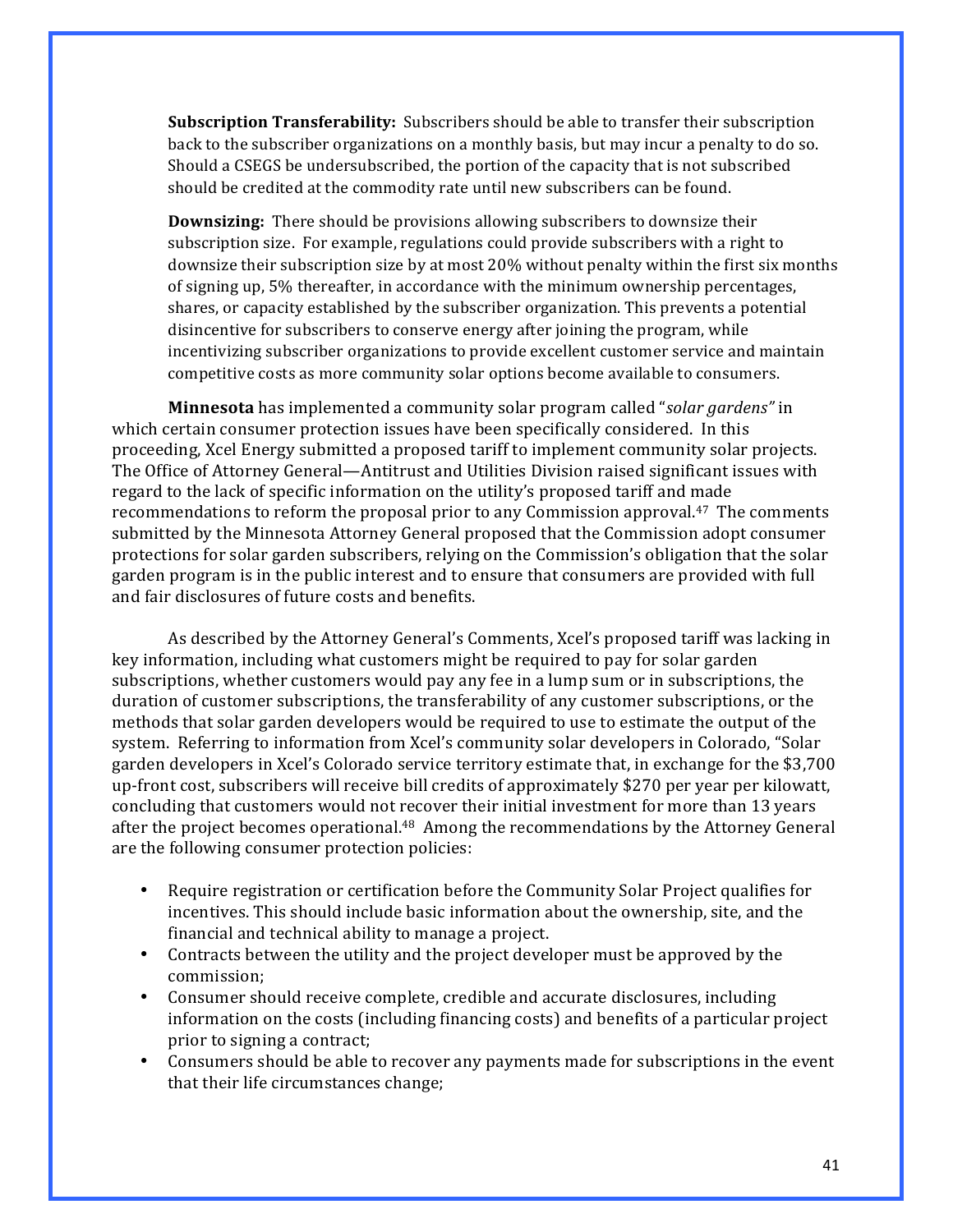- The Commission should review materials used by community solar marketers to promote their project to customers;
- Consumers must be informed of the time period it will take to recover any initial payments prior to obtaining any customer signature;
- A standard contract or disclosure form should be required for all community solar projects;
- The Commission should establish a standardized method used to determine how the project will estimate project output;
- The Commission should establish a standardized method to project future electricity prices or impacts on customer bills during the lifetime of the project and/or the customer's subscription obligation.

In the Order approving the Solar Garden tariff, $49$  the Commission rejected the Attorney General's warranty or performance recommendation on the grounds that it might impede the creation and financing of solar gardens at the early stage of their development. The Commission rejected the Attorney General's recommendations on reviewing solar garden contracts and marketing materials, and developing uniform standards for solar garden production estimates, again concluding that such requirements would burden solar garden operators at the start of the program. With regard to disclosures, the Commission required Xcel's contract with the solar garden operator to provide subscriber-specific disclosures on future costs and benefits, proof of insurance, and proof of a long-term maintenance plan. The Commission did require solar garden operators to obtain opinion letters on the legal and tax benefits of participation in the program. The Commission agreed that customer subscriptions should be transferable back to the solar garden operator. Finally, the Commission adopted the Attorney General's suggestions about data privacy and strengthened subscriber privacy protections.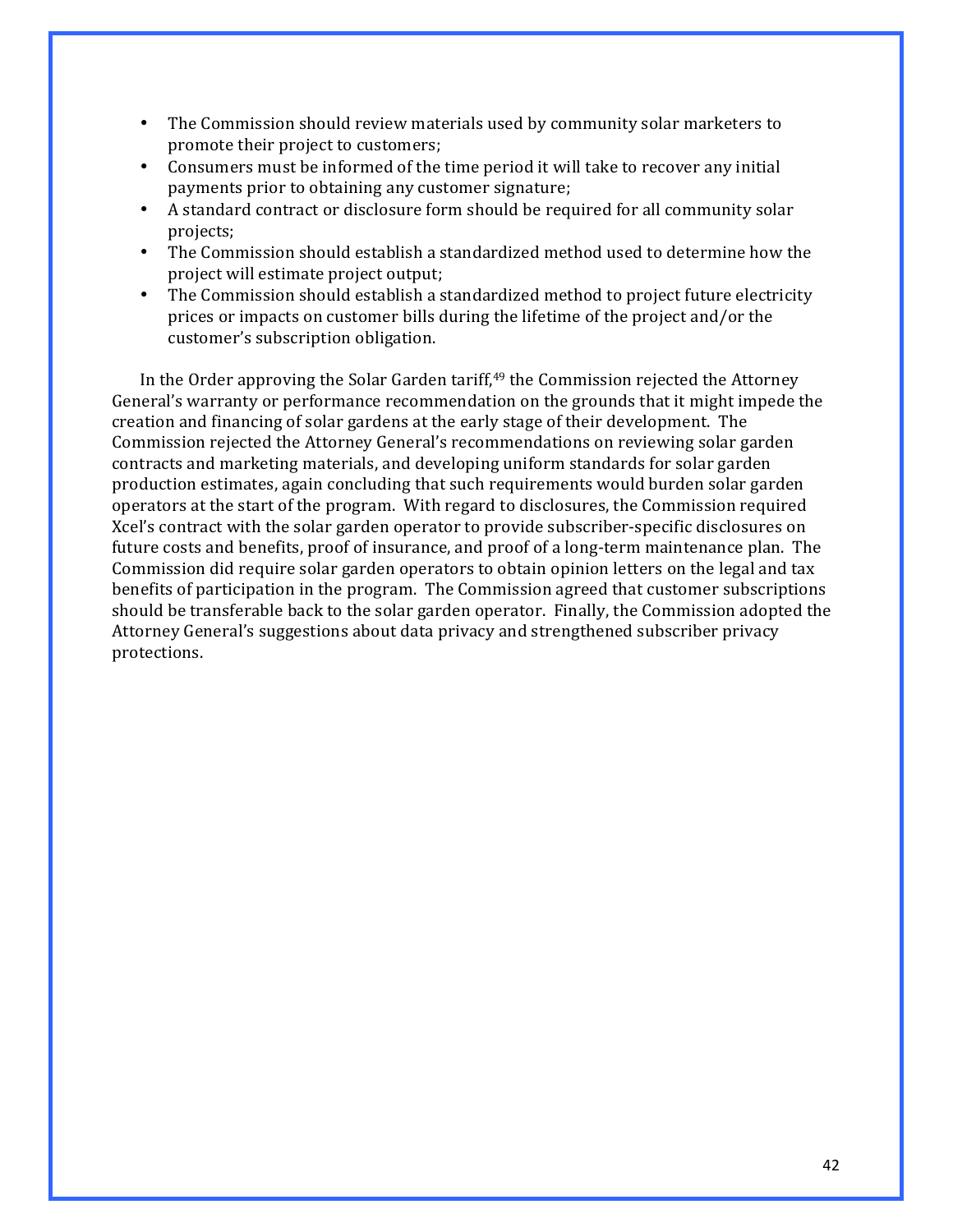## **APPENDIX A: SUMMARY OF STATE PROPOSED LEGISLATION (2014- 2015)**

The legislative proposals summarized here were not adopted.

**Indiana:** HB 1320 would have allowed third party ownership and included requirements regarding safety and interconnection and amended the state's deceptive trade practices act to require consumer disclosures related to distributed generation or solar power systems. The State Attorney General would have had authority to receive complaints and enforce the new law. Required disclosures included estimates of the energy output of the system, all financial terms including price escalations, disclosure of all state and federal subsidies and incentives, and clear delineation of responsibility for the equipment at the time a home is sold.

**Washington:** HB 1912 covered various aspects of distributed generation including state tax credits, incentives, solar module recycling, and requiring an independent consultant to prepare a two-phase "Smart Plan for a Smart Grid" study. With regard to consumer protection provisions, the bill would have permitted third party ownership and provided a regulatory framework for third party owners of distributed generation. The legislation proposed to empower the Washington Utilities and Transportation Commission with jurisdiction over non-rate related consumer protections, while retaining the current jurisdiction pursuant to the state's unfair trade practice statute implemented by the Attorney General. Third-party vendors and affiliates of an electric utility must register with the commission, disclose terms of service, and cooperate with commission investigations of consumer complaints. This includes requirements to provide, on a separate page in conspicuous print, certain terms addressing arbitration or waiving the right to join a class action, and to file with the commission or the Attorney General copies of judgments or arbitration decisions in actions alleging violation of consumer protections. The commission is granted regulatory authority over consumer protections.<sup>50</sup> Certain minimum disclosures are enumerated in the legislation.

One of the more innovative provisions of the bill was a requirement for the development of a Consumer Template that would then be required to be used by third party solar companies. The template must include terms deemed necessary for a consumer to understand the business deal, such as performance guarantees, respective rights of the parties, and the financial payback of the system.

(1) Any installation company, competitive electric service provider, or electric utility providing a renewable energy system eligible for an incentive payment under section 5 of this act must provide the entity applying under section  $5(1)$  of this act a uniform statement of essential terms. The uniform statement must be in a format established by the Washington State University extension energy program, which must consult with the attorney general, the utilities and transportation commission, and representatives of utilities in establishing the uniform statement.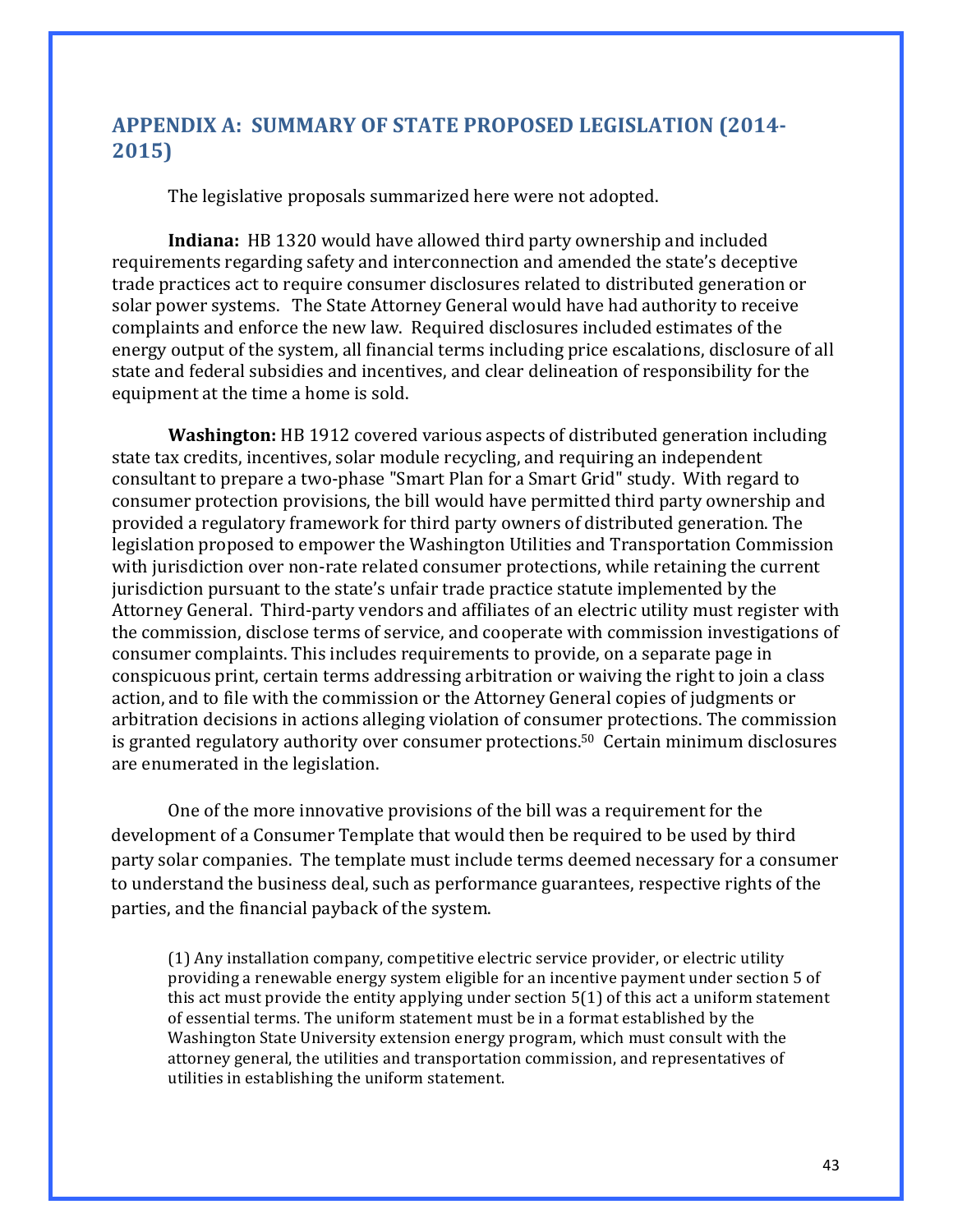(2) The uniform statement must be provided prior to execution of the consumer contract and must be signed by the customer.

(3) The uniform statement must include information regarding the respective rights and responsibilities of all parties involved, and include such terms as reasonably necessary for the customer to understand and make an informed decision to enter the consumer contract. Such information must include the following:

(a) Information about the system's performance, such as a monthly or annual production performance guarantee or range of performance and system size and capacity;

(b) Customer costs, including the amount of any down payment required, periodic payments, or cost per kilowatt-hour of electricity produced, and any built-in escalation rates or schedule of payment amounts;

(c) Length of contract term and total expenditure or range of expenditures, or the effective annual interest rate over the term of the agreement; and

(d) The customer's rights and responsibilities when selling a renewable energy system as part of a sale of real property, including responsibility for system removal costs, disposal of the system, and any remaining periodic payments.

Most importantly, the proposed bill included specific language with regard to the oversight and enforcement powers of the commission, including its ability to resolve customer complaints and conduct enforcement actions and assess penalties. The third party entities subject to this jurisdiction were also required to cooperate in investigations, handling of customer complaints, and maintain records of their sales and financial activities for five years. These entities were also required to ensure that its customer contracts meet the disclosure requirements of the commission's rules.

With regard to contract terms that may limit the customer's right to obtain a remedy by court or class action, the entity "must provide these terms on a separate contract page in bold and conspicuous print and require the customer to separately sign acknowledgment of the terms." And, these entities "may not include in a consumer contract a provision that limits a consumer's ability to seek damages. A provision limiting damages is void as against public policy."

**Louisiana** also considered specific legislation governing solar power transactions, but did not enact any final language. This bill authorized the Public Service Commission to promulgate rules and regulations to govern the registration of solar companies with the commission, to conduct investigations, impose fees and penalties, and take actions necessary to assure proper implementation of the consumer protection provisions of proposed law. The proposal provides for certain disclosures to be made by a solar company to a solar user. These disclosures include regulatory, financial, safety and information regarding use of customer information and insurance coverage. The bill required the Commission to investigate any complaint received against a solar company related to a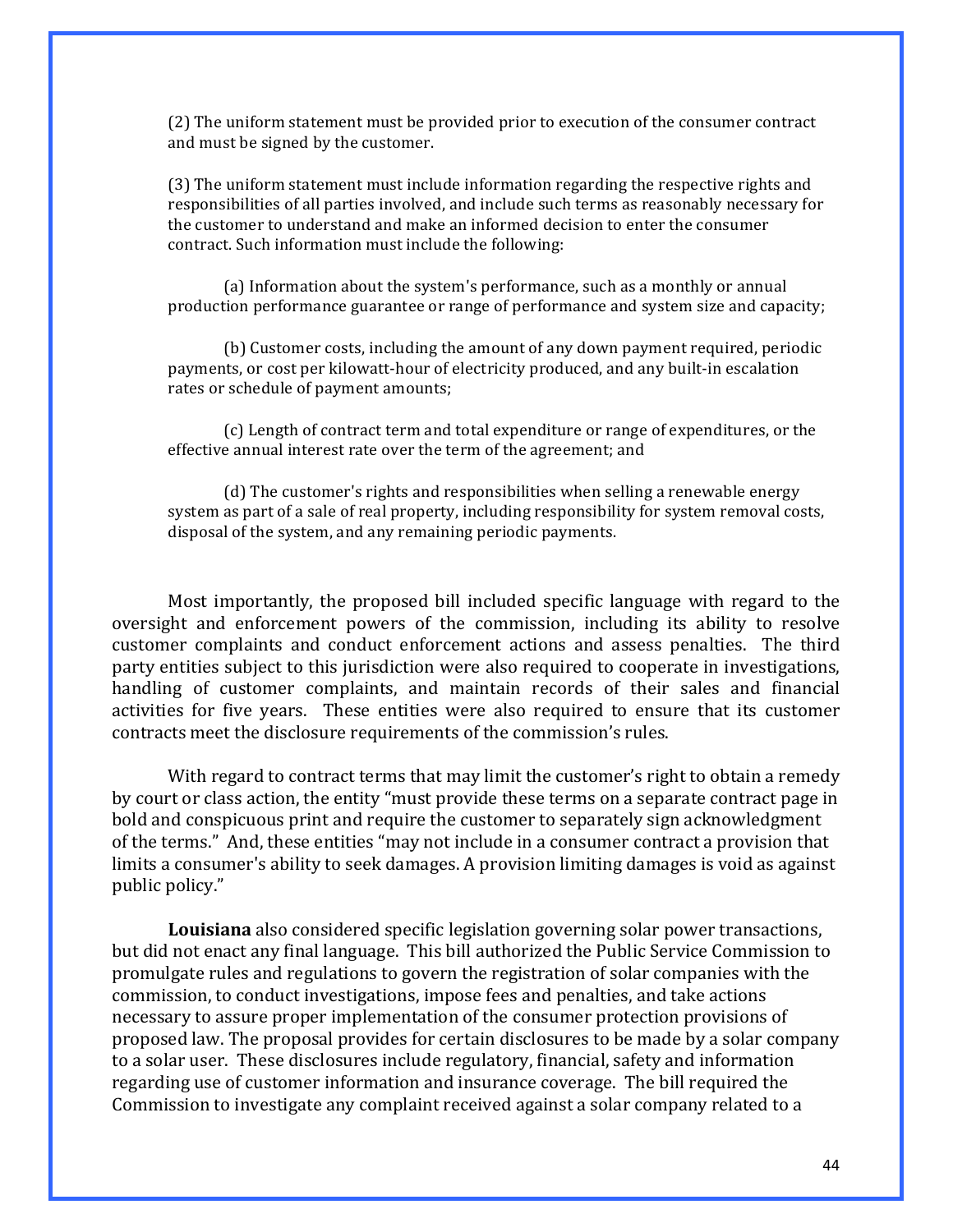violation of proposed law, and if, after investigating such complaint, the Commission finds there has been a violation, the commission, after notice and hearing, may impose an administrative penalty against the solar company. The Commission was authorized to promulgate rules and regulations to determine the appropriate penalties for violations of proposed law, but such regulations would not preclude the consumer's right to file a civil suit for damages or criminal charges in the appropriate state or federal court. The bill explicitly outlawed the typical mandatory arbitration clause for solar purchase or lease agreements and stated that the invocation of arbitration shall be voluntary at the discretion of the solar user.

The legislation proposed disclosures consistent with those proposed in other states, including financial terms and any available state or federal incentives. The Louisiana proposal also required safety and maintenance disclosures, such as responsibility for damage to the equipment or the roof; insurance; and a statement that rooftop solar panels could limit access by a fire department.

**Nevada:** A.B. 330 proposed to require solar providers to provide with the sale or installation an express, written warranty for the system which must provide coverage for both parts and labor. The seller or installer also must provide with the sale or installation a description of the warranty, a description of any responsibility assumed or disclaimed by the seller or installer, and performance data for the system. The bill proposed the requirements for any agreement for the financing, sale or lease of a distributed generation system or for the purchase of electricity generated by a distributed generation system. The agreement, which must be in writing, would have to make disclosures regarding: the manufacturer, seller and installer of the system; the cost and financial details of the purchase or lease and the cost of operating and maintaining the system; any tax incentives relating to the purchase or lease of the system or the purchase of electricity; and any restrictions or obligations imposed by the agreement. The seller or lessor of a system or the seller of electricity also must provide written statements regarding utility rates and attesting to the truthfulness and completeness of the agreement. Any such agreement is voidable at the option of the person purchasing or leasing the system, or purchasing electricity generated by the system, until the installation of the system. With regard to the contents of the agreement, the bill required that it include an estimate of the cost of electricity for the purchaser or lessee after the system is installed. The bill also included a registration requirement through the Nevada Office of Energy. Violations of the provisions of this bill would constitute deceptive trade practices.

Of note, if a contract referenced the price of electricity provided by a public utility, the legislation required a separate, written statement in at least 12-point font, stating:

Utility rates and utility rate structures are subject to change. For additional information regarding utility rates and utility rate structures, you may contact your local public utility or the Public Utilities Commission of Nevada.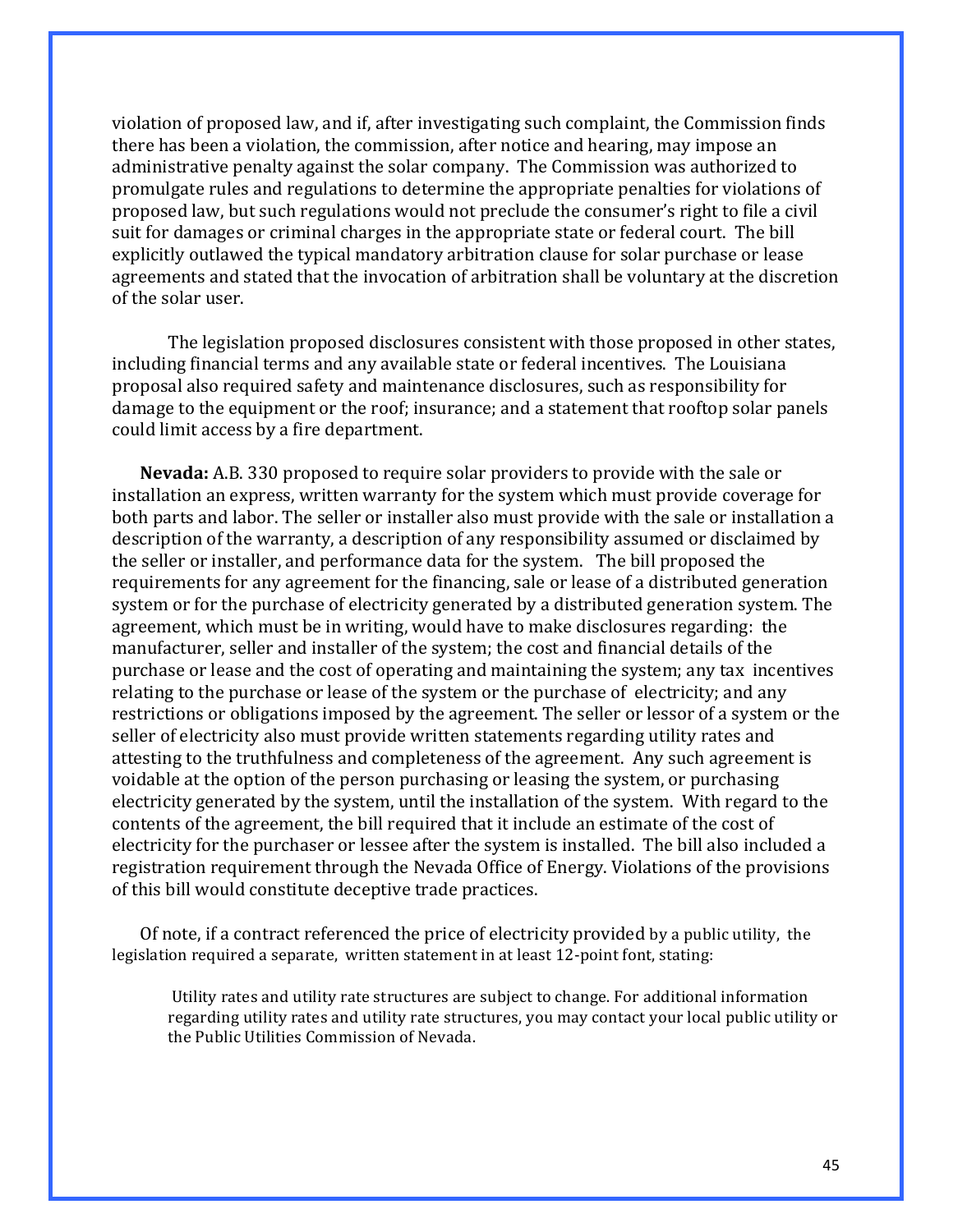# **APPENDIX B: CRITIQUE OF THE SEIA BUSINESS CODE FOR SOLAR TRANSACTIONS AS A SUBSTITUTE FOR STATE REGULATORY OVERSIGHT AND STANDARDS**

The following summarizes the key provisions of the SEIA Code and provides Comments that identify potential shortcomings particularly as compared to the proposed consumer protection standards recommended in Chapters IV and V of this Report:

**Unfair, Deceptive, or Abusive Acts or Practices (UDAAP)**. The Code requires members to "regularly examine and consider the possibility of UDAAP violations in all aspects of its business that touch on Consumers or their interests, including but not limited to marketing, sales, origination, contract terms, contract options, installation, servicing, and loss mitigation." Members are required to "regularly remind and train "each employee" to avoid UDAAP violations.

RESPONSE: While this section of the Code appears to attempt to respond to existing state and federal Unfair Trade Practices laws, there is no identification of what constitutes UDAAP or any reference to such descriptions or examples of what would constitute UDAAP, although a number of the subsequent sections of the Code clearly build on traditional UDAAP criteria. Nor is there any requirement that members develop and provide evidence of training materials and actual documentation of training activities for either employees or the member's third party agents.

**Advertising.** The proposed Code includes high level standards governing advertising, including: 

"Claims should be accurate, easily understandable and based on facts." "System production calculations must take into account material factors." "Projections of future utility price must be based on accepted sources and methods." "Endorsements must be genuine and authorized by the endorser."

RESPONSE: There are a number of valuable and important specifics included in this Section of the Code, including a prohibition on references to solar systems as "free", an obligation to specifically identify any incentives and associated eligibility requirements, and obligations for disclosures of accurate prices, all pricing details, and requiring fact-based estimates that include all "material factors."

**Calculation of Estimated Future Electricity Rates.** One of the key disclosures associated with any consumer's decision to invest in or agree to a solar installation contract is the relationship between the cost of the solar system and the monthly leasing or purchasing costs compared to the customer's current electric bill and estimates of future rate increases. With regard to projections of future utility prices, the Code requires its members to rely on at least one of a variety of sources, including the U.S. Energy Information Agency applicable to the state where the system will be located, state utility commission or energy office publications, utility rate case filings, "historical utility price data for the system location" (the source for which is not identified), "industry experts or other qualified consultant," the "retail source or electricity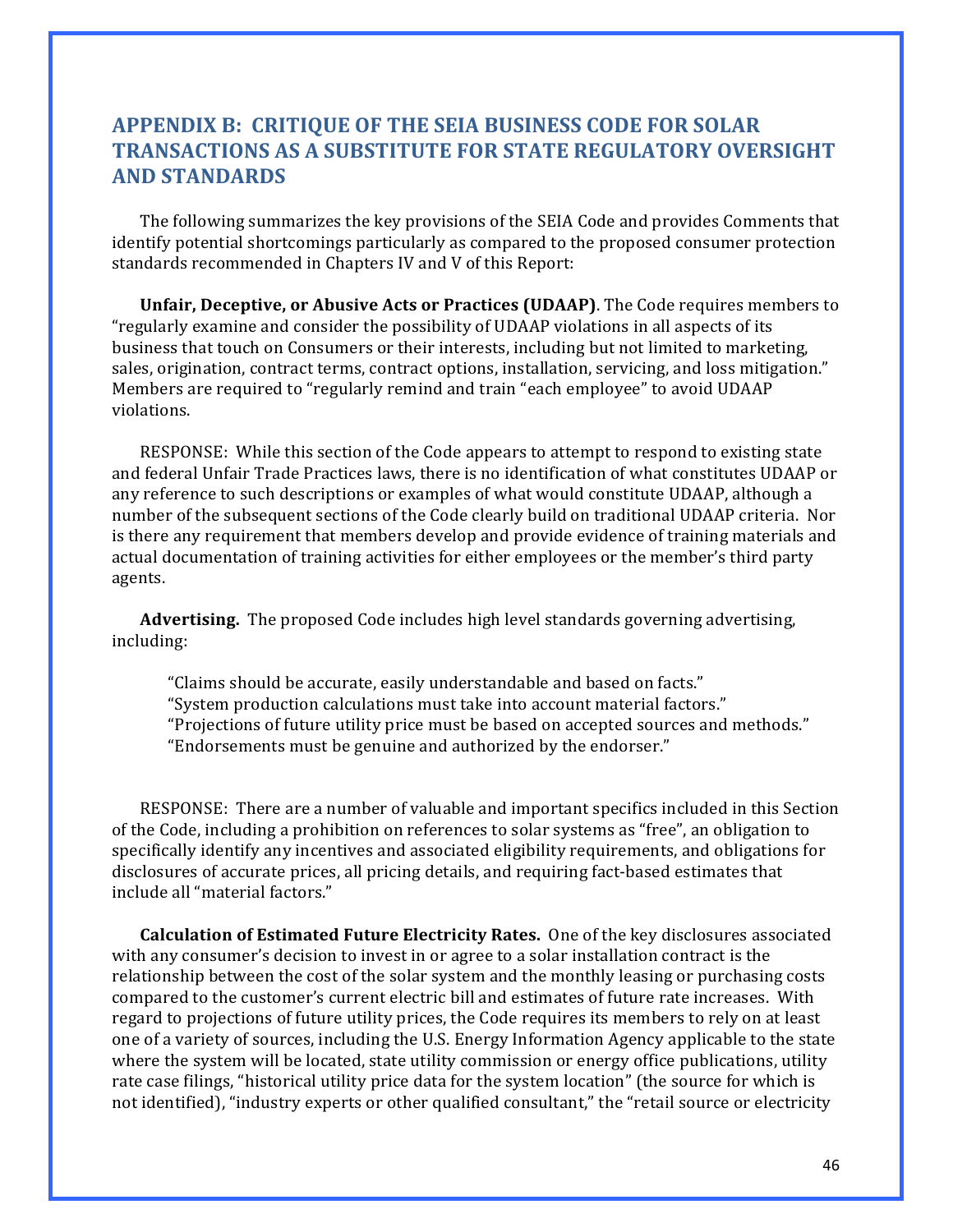generation source servicing the system location," and "other similar reliable sources qualified by SEIA." Further, the Code allows the member to use a method for future utility price projections relying on an "average growth rate using no less than five years of data ending with the most recent year for which data is publicly available," and data that is based on "third party" sources" with some limitations.

RESPONSE: These requirements are not reasonable because they would allow for a wide range of potential sources and data to be used that carry a high degree of potential inaccurate or misleading projected utility prices. Consumers would not have the necessary information to compare offers across providers because each provider could use a different data set to estimate future electricity rates. This provision of the code does not serve to prevent unfair and deceptive projections of savings. As discussed further in actual recommendations in Section IV, any calculations of the impact of a solar system on a residential customer's electric bill should rely on the current electric prices charged by the individual consumer and a state-specific and utility-specific approved methodology to provide a range of potential future utility bill impacts. Of most importance, the solar marketer or provider should be required to affirmatively disclose the risk that any such projections will be incorrect and are not subject to the control of the solar provider.

**Sales and Marketing Interactions**. The Code includes requirements on respecting consumer privacy, treating customers fairly and compliance with Do Not Call lists and Telemarketing Sales Rules, the FTC's CAN-SPAM Act, and related statutes, referencing state or local analogous laws. Members are required to maintain a "do not contact" list and ensure that their agents comply with such information. Members and their agents must accurately identify the Company they represent and avoid standard deceptive statements and misrepresentations that would be applicable to any retail sales and marketing activity pursuant to most State Unfair Trade Practice Acts.

RESPONSE: The obligations and prohibitions included in this Section of the Code repeat the current applicable federal and state law and regulations, almost none of which are specific to the marketing of solar sales and leasing.

**Contracts.** The Code includes requirements for contracts, such as that contract terms should reflect verbal representations; contracts should be clear and understandable to Consumers and contain all contract terms; and that companies should allow Consumers the ability to rescind contracts. Standard requirements that the contract be "written in legible font," and written to be "easy to understand" are included. The specific "material terms" that must be included in contracts (and are "recommended" be placed above the Customer's signature) are identified as:

- Costs.
- Ownership terms,
- Financing terms,
- Warranties,
- Consumer options in the event of a home sale,
- Termination and system removal options and costs, and
- Consumer rights regarding damage to property from installation.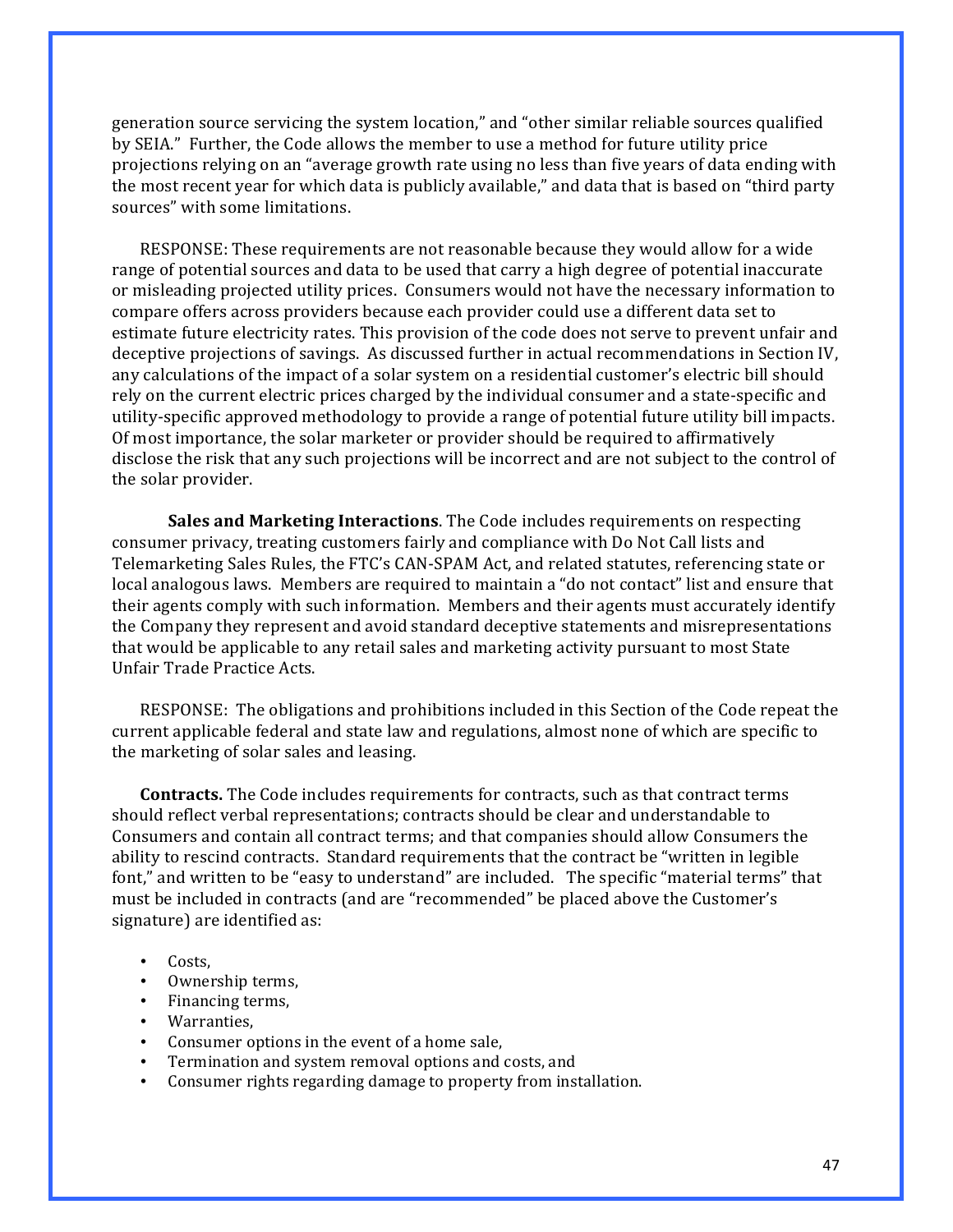The Code requires that the provider must provide a three-day right of rescission (except for solar systems installed on new home sale transactions) with a reasonable means of exercising that right.

With regard to Renewable Energy Certificates (RECs), the member is prohibited from double counting the REC---by relying on its value after the sale of it in the transaction for any other purpose. Further, the company is required to educate customers about RECs and refer them to a specific publication, "Guidelines for Renewable Energy Claims: Guidance for Consumers and Electricity Providers, Center for Resource Solutions (Feb. 26, 2015). If the agreement assigns the REC to the Company and not the Consumer, the provider should "explain" to the Consumer that the Consumer has no rights to the REC, but "may state to the Consumer that sells its RECs that, by purchasing, leasing or hosting a solar system, the Consumer is helping advance solar energy in the U.S., or similar broad policy or market statements."

RESPONSE: These provisions are appropriate in most cases, but they fail to adopt the level of specificity that should be included and as identified in Chapter IV of this Report. Furthermore, some of the obligations to "explain" certain obligations or issues to affected customers is not sufficient in that there is no required method of explanation or record of how or when this explanation is given. With regard to the recommended statements about RECs, the specific advice of the Vermont Attorney General as reflected in Chapter IV of this Report is more explicit and accurate.

#### The code is voluntary and thus does not provide consumer protection across the **industry.**

The SEIA Business Code includes Guiding Principles that require members of the SEIA to "expressly agree to following the Code, cooperate with SEIA and any designated third party during any investigations into alleged violations of the Code, and comply with any authorized actions by SEIA or third parties to enforce findings made with due process." In addition, the Code requires members to "take commercially reasonable measures" to require the member's "contractors, service providers or agents to abide by the Code.

RESPONSE: These objectives are welcome, but the applicability of these policies only to "members" and the lack of any means to conduct public proceedings to determine violations and assess appropriate penalties are significant shortcomings. While "members" are required to comply with the Code, not all retail promoters or sellers of solar installations are members of SEIA since SEIA is a voluntary organization and members can come and go as they please. SEIA identifies its membership on its website, claiming that this list includes over 1,000 entities, many of whom are not retail solar providers, but those who contract with solar providers, lobby on their behalf, or provide legal and technical advice.<sup>51</sup> SEIA also identifies the number of members by State and by type of entity involved in the solar industry. As expected, some of the States with the highest number of members are those with significant solar sales and leasing activity, such as California, Florida, New Jersey, and New York. But, strangely, several states with very high solar marketing activities, such as Arizona and Nevada, have very few members, less than 10 according to this information, and many of those listed for these states are not actual retail providers, but financial or other entities that would provide services to solar marketers and their agents. Finally, most of SEIA's members do not actually conduct retail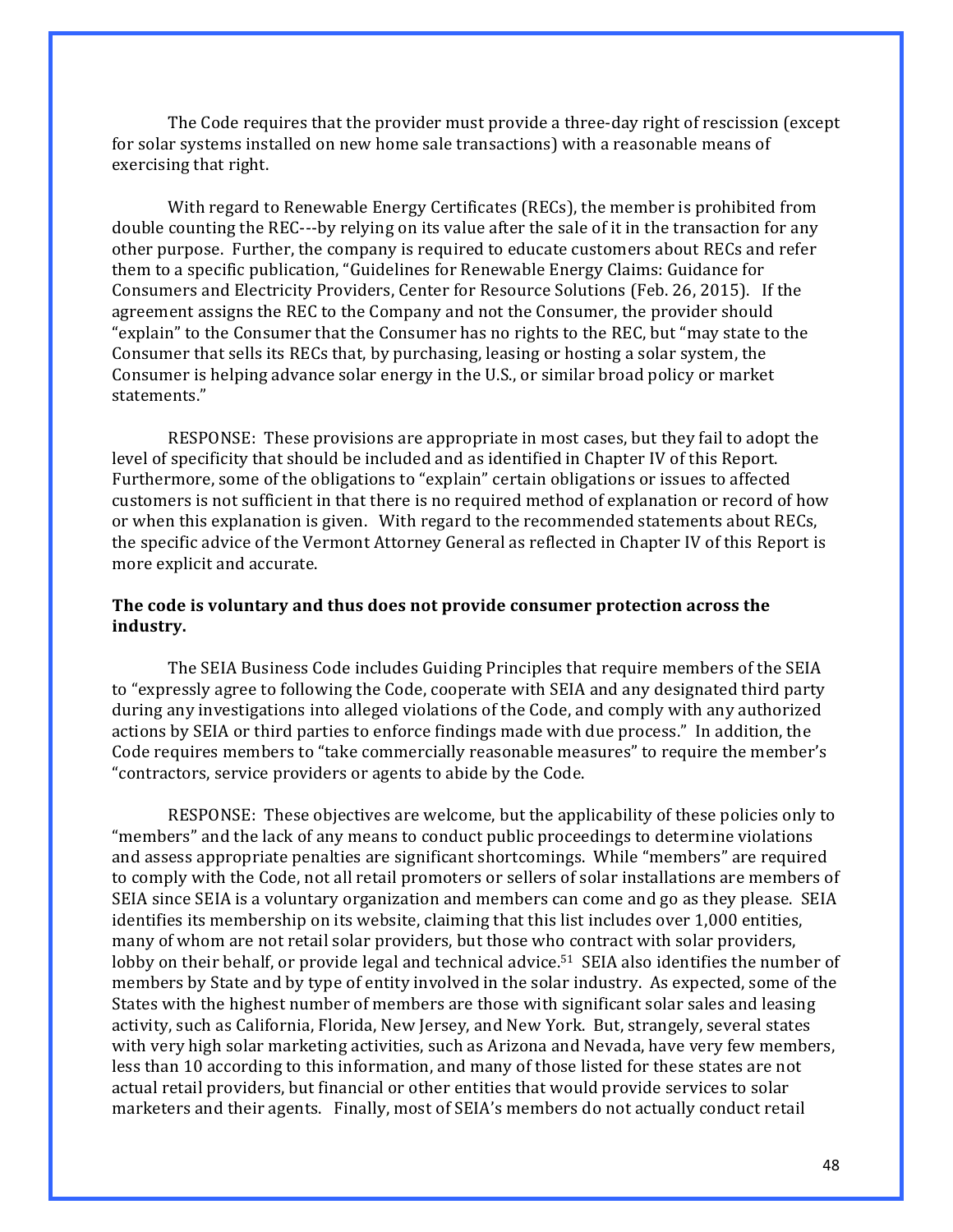sales and leasing to residential customers, but are associated with the manufacturing, legal and financial consulting, and advocates for solar power businesses.

Membership in SEIA is voluntary, thus adherence to the code is as well. Further, it is not clear whether SEIA actually represents a majority or even a large number of solar contractors, installers, or other retail marketing entities offering sales or leasing of solar systems to residential customers.

With regard to SEIA's attempt to apply its Code to the agents of its members, i.e., those third party vendors or agents that may actually solicit sales and leases from residential customers on behalf of a SEIA member, the Code's obligation to use "commercially reasonable measures" is a weak substitute for a clear obligation that SEIA members are responsible for the actions and representatives of their agents and will be held accountable for the actions of their agents. There is no requirement in the Code that SEIA members provide evidence of how their contractors and agents are trained or how the members are required to document their oversight and supervision of their agents to assure compliance with the Code.

#### The Code is not enforceable in any manner that would serve as a deterrent to bad actors or that would compensate aggrieved consumers.

According to SEIA, it will adopt meaningful enforcement tools to ensure the Code "has teeth." In SEIA's view internal review and tools such as letters to members regarding violations, and suspension of membership are appropriate and sufficient enforcement activities. 

RESPONSE: SEIA is a private non-profit organization whose members pay a fee to support the SEIA staff and the SEIA mission. This organization has no governmental or formal enforcement authority. SEIA cannot prohibit a non-member from violating its Code and cannot require non-members to recognize or comply with the Code. With regard to its members, SEIA cannot impose any penalties on its members for violating the Code. The suggestion by SEIA that it can issue "letters" or suspend "member benefits" to those found not in compliance with the Code is an insufficient enforcement mechanism and without any preventive value or recompense to consumers.

SEIA does not state how it will conduct decisions about compliance or non-compliance with the Code. Customers are not legally informed of their right to complain to the SEIA and doing so would chill the customer's legal right to file complaints with other governmental authorities, including the state Attorney General or the Federal Trade Commission. All of its handling of customer complaints and allegations of violation of the Code can and likely will be held in confidential forums without any procedural due process rights and remedies that are afforded consumers before state and federal regulatory agencies and courts.

Furthermore, the federal and state Anti-Trust Acts prohibit SEIA and similar organizations to undertake any policies or action as a group that might be alleged or found to be anti-competitive, that is, having the impact of thwarting the ability of non-SEIA members from conducting business and obtaining consumers whether or not they comply with the Code. Any move to create a "shield" to those providers who agree to become an SEIA member and abide by the Code or a "sword" to label competitors who are not members of the SEIA and have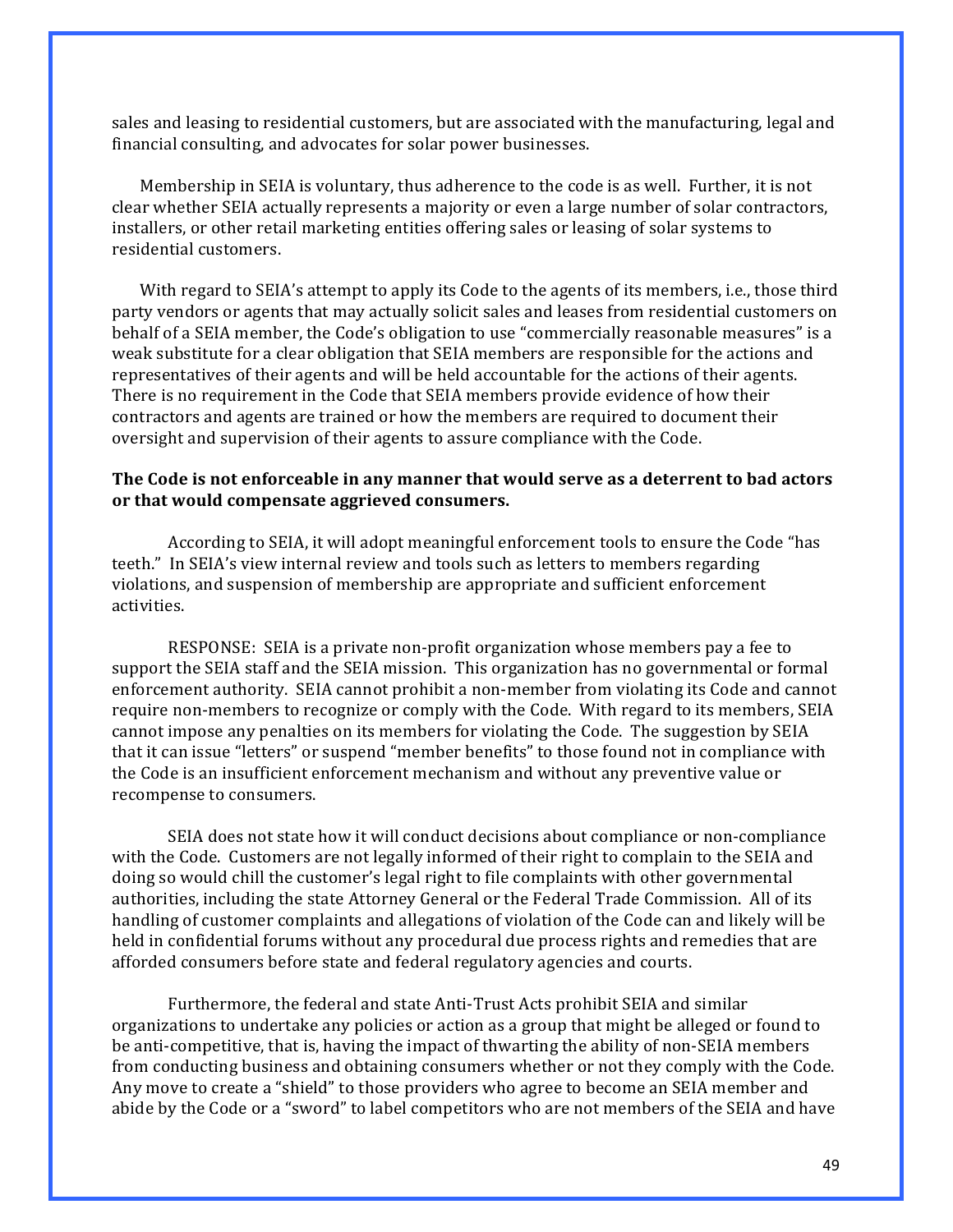not agreed to comply with the Code will likely raise serious Anti-Trust claims. Furthermore, the existence of the Anti-Trust obligations prevents SEIA and similar trade organizations from imposing certain required disclosure terms, using certain plain language terms, creating barriers to entry with regard to financial and technical qualifications, or imposing customer service performance criteria.

SEIA's Solar Business Code, while containing some useful recommendations and provisions, is not a substitute for more formal legislation and/or regulations governing the solar industry in its dealing with residential customers.

There is some precedent for these conclusions. The retail energy market has been the subject of detailed licensing and consumer protection regulations and policies since the onset of retail competition. No State has relied on "self-enforcement" or industry codes of conduct to regulate retail energy providers. Both the National Energy Marketers Association and the Retail Energy Suppliers Association (RESA) recognize this reality and have argued that such private regulation should not be substituted for governmental standards and regulations, particularly when there is the potential for disparate treatment among some companies offering solar power services and other entities, who may wish to combine such services with other competitive products that are subject to government regulation. RESA's recent comments to the New York Public Service Commission on its suggestion that distributed energy resource (DER) providers might be able to rely on a self-enforcement mechanism with a code of conduct stated, "Staff should however be mindful that no organization has the authority or resources to monitor and enforce any standards that are adopted. For the foreseeable future that will remain the province of the Commission." Even more importantly, as RESA described, retail energy suppliers who are required to be licensed and regulated in terms of disclosure and consumer protection and service quality attributes by state utility commissions will be offering DER products and services to residential customers that may bundle energy commodity and distributed generation products and services. As a result, there is the potential for unfair discrimination in terms of regulatory oversight and consumer protection enforcement that is likely to have anti-competitive impacts if solar providers are able to avoid any direct or detailed regulation by states through a privately operated self-enforcement mechanism.52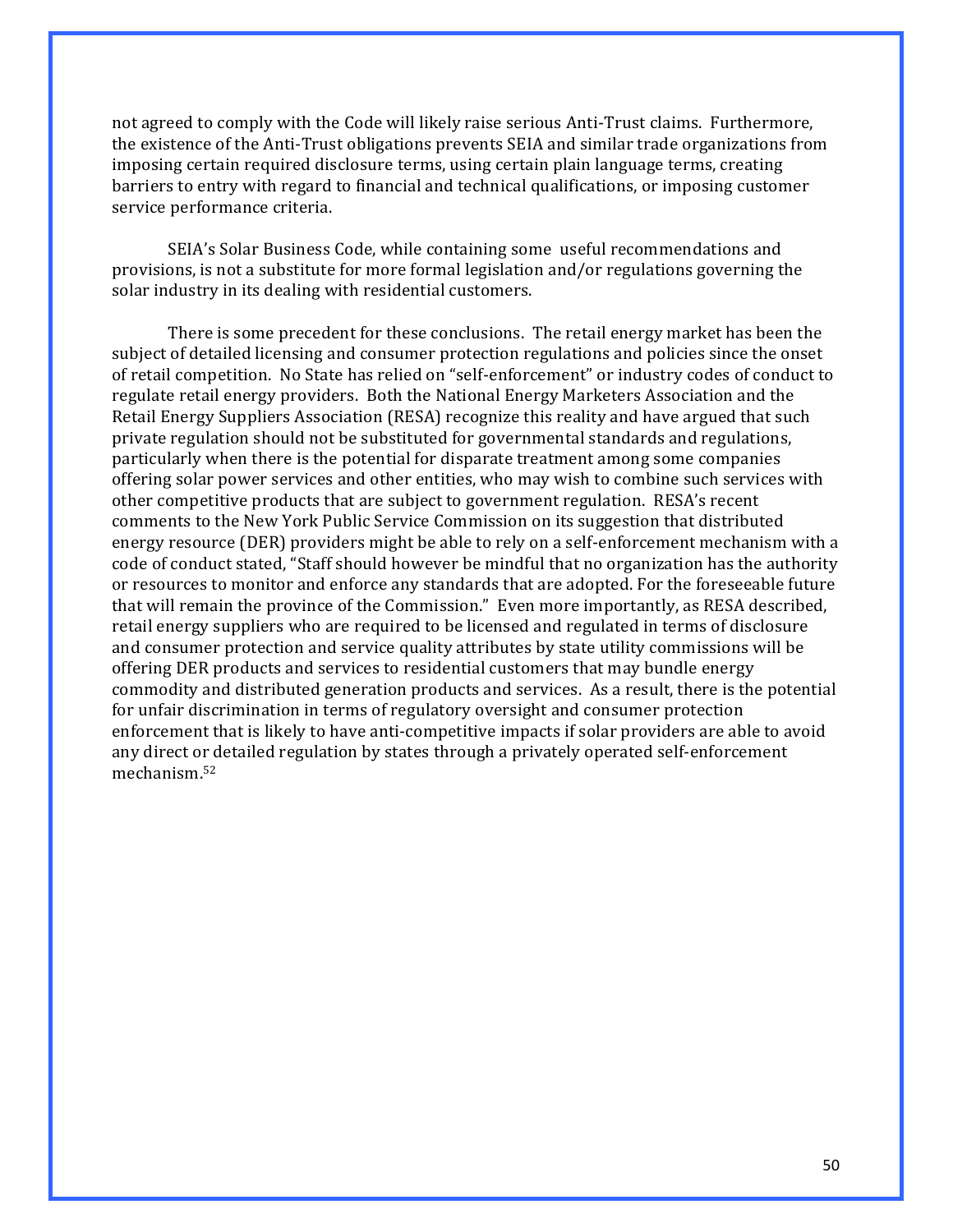# **APPENDIX C: CONSUMER EDUCATIONAL MATERIALS**

- $\circ$  Solar Power For Your Home A Consumers Guide, LSU Ag Center Communication, 2015 (partially funded by EEI) http://www.lsuagcenter.com/en/communications/publications/Publications+Catal og/Home+Improvement/Energy/Solar-Power-for-Your-Home--A-Consumers-Guide.htm
- $\circ$  Energy.gov solar resource and education materials: http://energy.gov/eere/sunshot/solar-energy-resource-center-0?Topic=Solar%20Basics\_and\_Educating%20Consumers
- $\circ$  U.S. Department of Energy, A Consumers Guide: Get Your Power From the Sun. http://www.nrel.gov/docs/fy04osti/35297.pdf
- o A Homeowner's Guide to Solar Financing, Leases, Loans, and PPAs. By Nate Hausman, Project Manager, Clean Energy States Alliance. February 2015. http://www.cesa.org/assets/2015-Files/Homeowners-Guide-to-Solar-Financing.pdf
- $\circ$  A Connecticut Consumer's Guide to Buying a Solar Electric System by the Connecticut Clean Energy Fund http://uhaweb.hartford.edu/solarinfo/WebPictures/Consumer\_Solar\_Guide.pdf
- o Energy Sage website: https://www.energysage.com/solar
- $\circ$  Better Business Bureau, Don't Fall for a Solar Energy Scam This Summer http://www.bbb.org/blog/2012/06/dont-fall-for-a-solar-paneling-scam-thissummer/
- o SEIA, Residential Consumer Guide to Solar http://www.seia.org/sites/default/files/resources/SEIA%20Residential%20Consu mer%20Guide%20to%20Solar%20Power%20-%20June%202015.pdf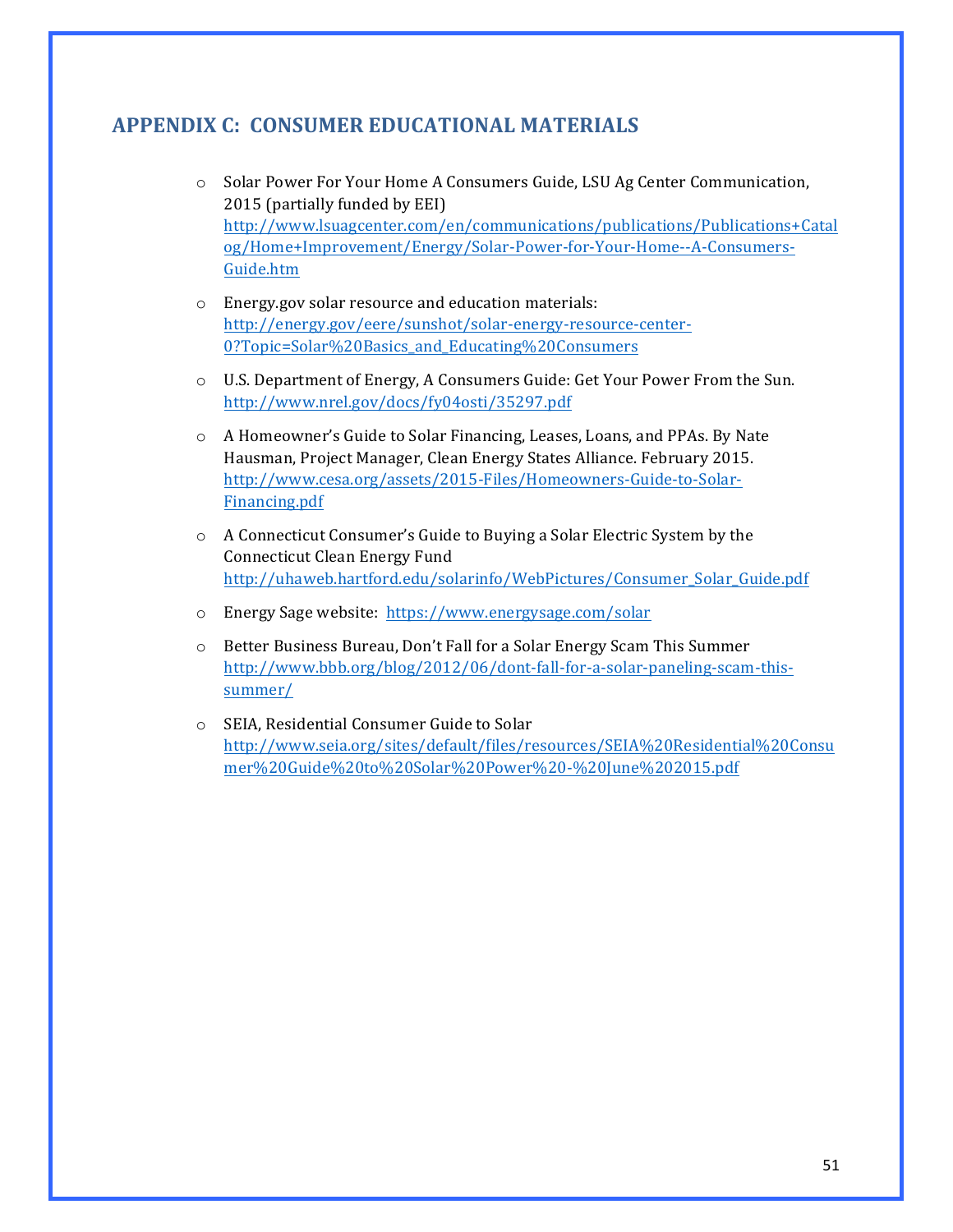#### **ENDNOTES**

<u> 1989 - Johann Stein, markin film yn y breninn y breninn y breninn y breninn y breninn y breninn y breninn y b</u>

<sup>1</sup> In part this is due to the lower production costs associated with solar panels generally and the impact of competition from manufacturers in China. According to EnergySage, 44% of the solar panels in use in the U.S. were manufactured in China and U.S. solar panels cost on average 10-30 cents more per watt than imported panels. http://blog.energysage.com/where-solar-panels-are-manufactured/

<sup>2</sup> Many states initially adopted generous payments under their net metering policies to stimulate a nascent industry and established ceilings associated with net metering costs. As those ceilings are reached and the costs associated with net metering are growing, many states are reviewing and reconsidering this payment and cost allocation system.

<sup>3</sup> SEIA Solar Market research Report. http://www.seia.org/research-resources/us-solar-marketinsight/about

<sup>4</sup> SEIA, U.S. Solar Market Sets New Record, installing 7.3 GW of Solar PV in 2015, Press Release (February 22, 2016), available at: http://www.seia.org/news/us-solar-market-sets-new-record-installing-73-gw-solar-pv-2015 It should be noted that utility scale solar still represents the bulk of solar power, representing half of all solar installed in 2015.

<sup>5</sup> The market reached 72% third party ownership in 2014. SolarCity, one of the largest rooftop solar marketers, sells one-third of the U.S. residential solar.

https://www.greentechmedia.com/research/report/us-residential-solar-financing-2015-2020

<sup>6</sup> However, Solar City announced in early 2016 that it was terminating its MyPower leasing product. Like a solar lease, it tied the customer's payment to a solar system's energy production, but unlike a lease, the homeowner owned the system once the loan was paid off. See,

http://www.foxbusiness.com/markets/2016/02/27/solarcity-corp-backed-itself-into-corner-withmypower-loan.html

 $7$  The community solar transaction is addressed specifically in Chapter V of this Report.

<sup>8</sup> These websites were visited in December 2015-January 2016.

<sup>9</sup> A Homeowner's Guide to Solar Financing, Clean Energy States Alliance and U. S. Department of Energy, p 2 <sup>10</sup> Will the Solar Lease Live Forever or Flame Out?

http://www.fool.com/investing/general/2014/04/30/will-the-solar-lease-live-forever-or-flameout.aspx

<sup>11</sup> Solar Power for Your Home: A Consumers Guide, Louisiana State University AgCenter, 2015,

http://www.lsuagcenter.com/portals/communications/publications/publications\_catalog/home%20improv ement/energy/solar-power-for-your-home--a-consumers-guide

<sup>12</sup> http://www.gosolarcalifornia.ca.gov/tools/calculators.php

<sup>13</sup> http://pvwatts.nrel.gov

<sup>14</sup> www.energysage.com

15 Solar Water Heat, Solar Photovoltaics, Wind (All)Geothermal Heat Pumps, Fuel Cells using Non-Renewable Fuels, Wind (Small)Fuel Cells using Renewable Fuels on existing homes and new construction.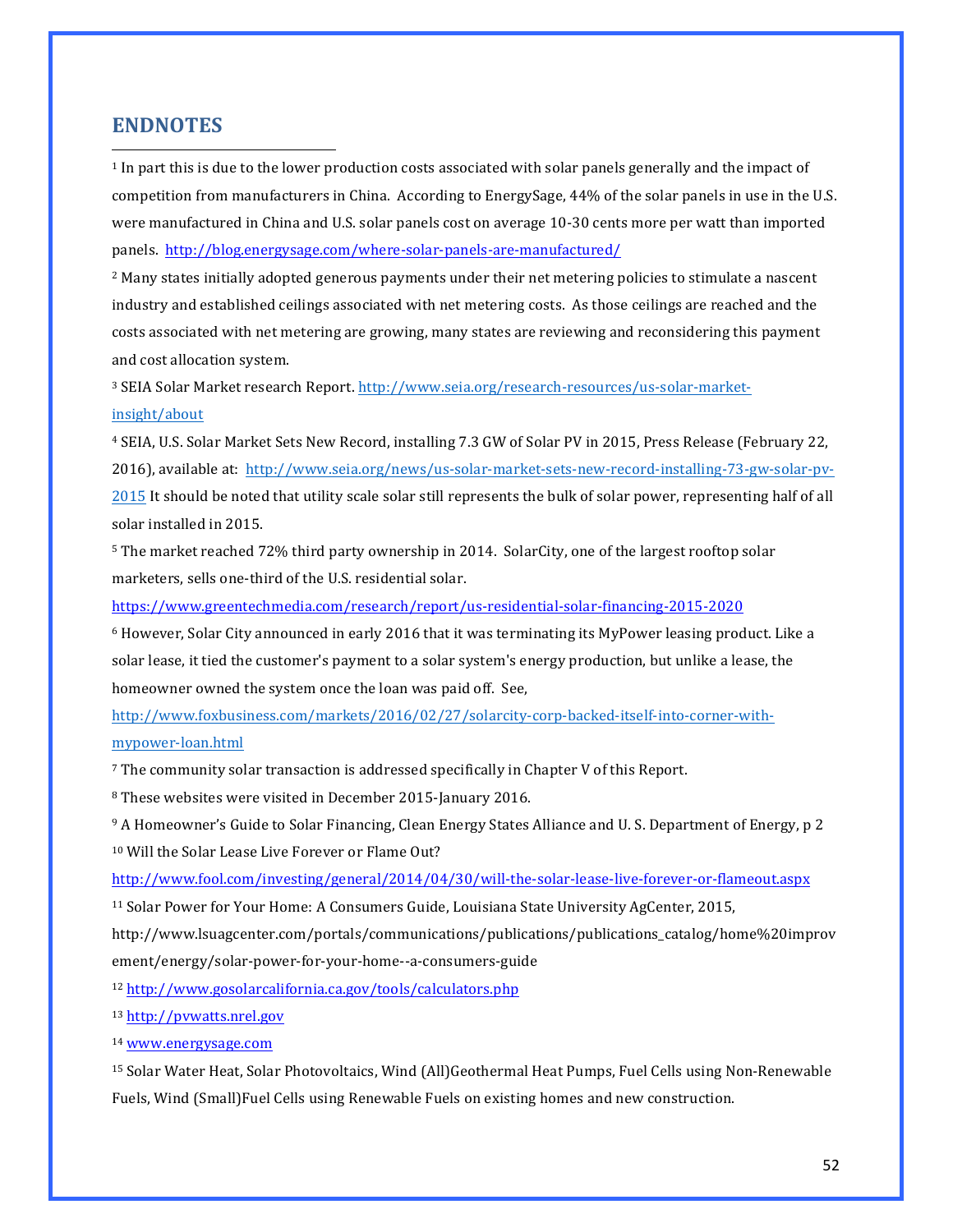<sup>16</sup> http://www.seia.org/research-resources/solar-itc-impact-analysis (Accessed 11/7/2015)

<sup>17</sup> "SEIA Celebrates the Extension of the ITC," http://www.seia.org/news/seia-celebrates-extension-itc (Accessed 12/24/2015) 

<sup>18</sup> DISCUSSION PAPERS IN ECONOMICS Working Paper No. 13-05 Tax Evasion and Subsidy Pass-Through under the Solar Investment Tax Credit, Molly Podolefsky, University of Colorado at Boulder, November 2013

<u> 1989 - Johann Stoff, fransk politik (f. 1989)</u>

< http://www.colorado.edu/econ/papers/Wps-13/wp13-05/wp13-05.pdf> (Accessed 11/7/2015)

<sup>19</sup> See SolarCity Form 10-Q for the period ending September 30, 2015, filed on October 30, 2015, pp 54-55. < http://investors.solarcity.com/secfiling.cfm?filingID=1564590-15-8928#SCTY-

10Q\_20150930\_HTM\_ITEM\_1\_A\_RISK\_FACTORS> (Accessed 11/7/2015)

<sup>20</sup> http://www.reuters.com/article/2012/10/09/us-usa-solar-investigationidUSBRE8980YL20121009#8LSvOOsxldo35JdC.97 (Accessed 11/7/15)

 $21$  http://www.dsireusa.org/ DSIRE, the Database of Incentives for Renewables and Energy Efficiency, is a "comprehensive source of information on incentives and policies that support renewable energy and energy efficiency in the United States." The database is operated by the N.C. Clean Energy Technology Center at N.C. State University and is funded by the U.S. Department of Energy. Consumers can search by state or zip code to find current incentives and policies, with options to filter by technology and/or program. The U.S.

Department of Energy maintains a similar database: http://energy.gov/savings/search

<sup>22</sup> https://nccleantech.ncsu.edu/wp-content/uploads/50-States-of-Solar-Q3-FINAL\_25.pdf

<sup>23</sup> http://www.wsj.com/articles/solar-power-fight-hits-home-in-arizona-1438335000

<sup>24</sup> Appendix C lists the most prominent consumer education materials.

<sup>25</sup> "Are Rooftop Solar Companies Doing Enough to Protect Consumers?" GreentechMedia.com September 24, 2015 [visited 10/28/2015]

<sup>26</sup> **https://www.greentechmedia.com/articles/read/yelp-reviews-of-the-top-us-solar-installers**

<sup>27</sup> www.consumeraffairs.com/solar-energy/ This website will allow the consumer to search by specific solar companies.

<sup>28</sup> Attorney General Brnovich Settles Lawsuit Against Solar Company | Arizona Attorney General

<sup>29</sup> Arizona Consumers Eligible for Criminal Restitution in Solar Rebate Scam | Arizona Attorney General

30 http://www.greentechmedia.com/articles/read/sunrun-class-action-complaint. This complaint is Case No. BC498001.

<sup>31</sup> New Orleans Advocate on 1/1/2015 (http://www.theneworleansadvocate.com/news/11222295-171/nearly-2m-lawsuit-accuses-sader ) (Accessed on 11/24/2015):

<sup>32</sup> http://www.azleg.gov/DocumentsForBill.asp?Bill\_Number=SB1465&Session\_ID=114

33 HOUSE BILL No. 1320 was introduced January 13, 2015. An amended bill passed the relevant committee in a 9-4 vote, but the bill did not reach the floor for any final vote.

https://iga.in.gov/legislative/2015/bills/house/1320#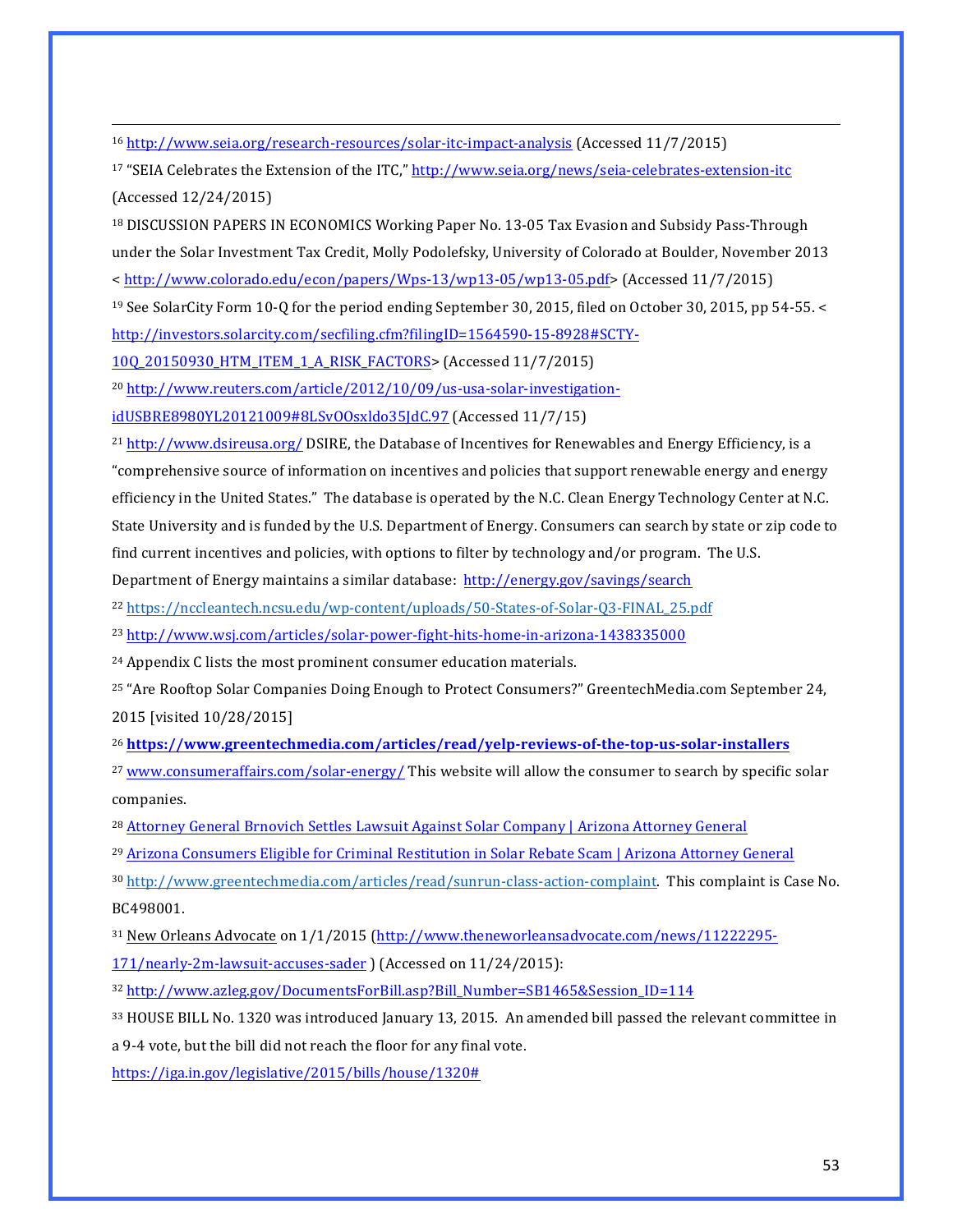<sup>34</sup> HB 1912 was introduced February 2, 2015 and reintroduced in three subsequent special sessions. While a proposal passed committee on a vote of 8-3, the bill did not reach the floor for a vote.

<u> 1989 - Johann Stoff, fransk politik (f. 1989)</u>

http://app.leg.wa.gov/billinfo/summary.aspx?bill=1912&year=2015

35 SB 214 was filed April 3, 2015 and it was considered in committee on April 29, 2015, but left pending at the end of the session.

https://legis.la.gov/legis/BillInfo.aspx?s=15RS&b=SB214&sbi=y

36 A. B. 330 was introduced March 16, 2015 and was voted out of Committee with amendments, but no further action occurred.

https://www.leg.state.nv.us/Session/78th2015/Reports/history.cfm?DocumentType=1&BillNo=330

<sup>37</sup> Office of Attorney General, State of Vermont, "Guidance for Third Party Solar Projects." [Undated] 38 SEIA Comments, New York Public Service Commission, RE: Case 15-M-0180 – In the Matter of Regulation and Oversight of Distributed Energy Resource Providers and Products (September 24, 2015). <sup>39</sup> www.seia.org (September 2015) [© Solar Energy Industries Association]

<sup>40</sup> See, Horton, David, "Federal Arbitration Act Preemption: Purposivism and State Public Policy," Georgetown Law Journal, Vol. 7, 2013. http://georgetownlawjournal.org/files/2013/07/Horton.pdf

<sup>41</sup> See, e.g., Commonwealth of Pennsylvania, by Attorney General Kathleen G. Kane, Bureau of Consumer Protection and Tanya J. McCloskey, Acting Consumer Advocate v. Energy Services Providers, Inc. d/b/a Pennsylvania Gas & Electric, Docket No. C-2014-2427656, Order Denying Motion In Limine (December 1, 2014); Pennsylvania PUC, Kiback v. IDT Energy, Inc., Docket No. C-2014-2409676, Opinion and Order (Aug. 20, 2015); Maryland PSC, In the Matter of the Investigation into the Marketing, Advertising, and Trade Practices of American Power Partners, LLC; Blue Pilot Energy, LLC; Major Energy Electric Services, LLC and Major Energy Services, LLC; and Xoom Energy Maryland, LLC, Case Nos. 9346 and 9346(b), Proposed Order (Oct. 23, 2015).

<sup>42</sup> Community solar projects are sometimes referred to as "solar farms" or "solar gardens."

<sup>43</sup> Solar Electric Power Association, "Community Solar: Program Design Models," (December 2015). This Report is available at http://www.solarelectricpower.org/about-sepa/sepa-news/press-releases/separeport-provides-models-for-community-solar-success.aspx (Accessed December 27, 2015).

<sup>44</sup> The former option is pursued in a majority of CSPs. Some of the main reasons for this are that few community solar project subscribers have sufficient understanding of RECs to monetize them and the value of a single individual's RECS are often outweighed by transactional costs. The project owner can better draw value from the RECs, and in many cases they are able to pass this value on to their subscribers. It should be noted that many working group members pointed out that when a REC is not transferred to the customer or retired on behalf of the customer, then the customer is not actually buying solar power. In these cases, community solar project owners should be aware of the Federal Trade Commission's guidance that "marketers should not make broad, unqualified renewable energy claims, directly or by implication." See SEPA Community Solar Report at 11-12.